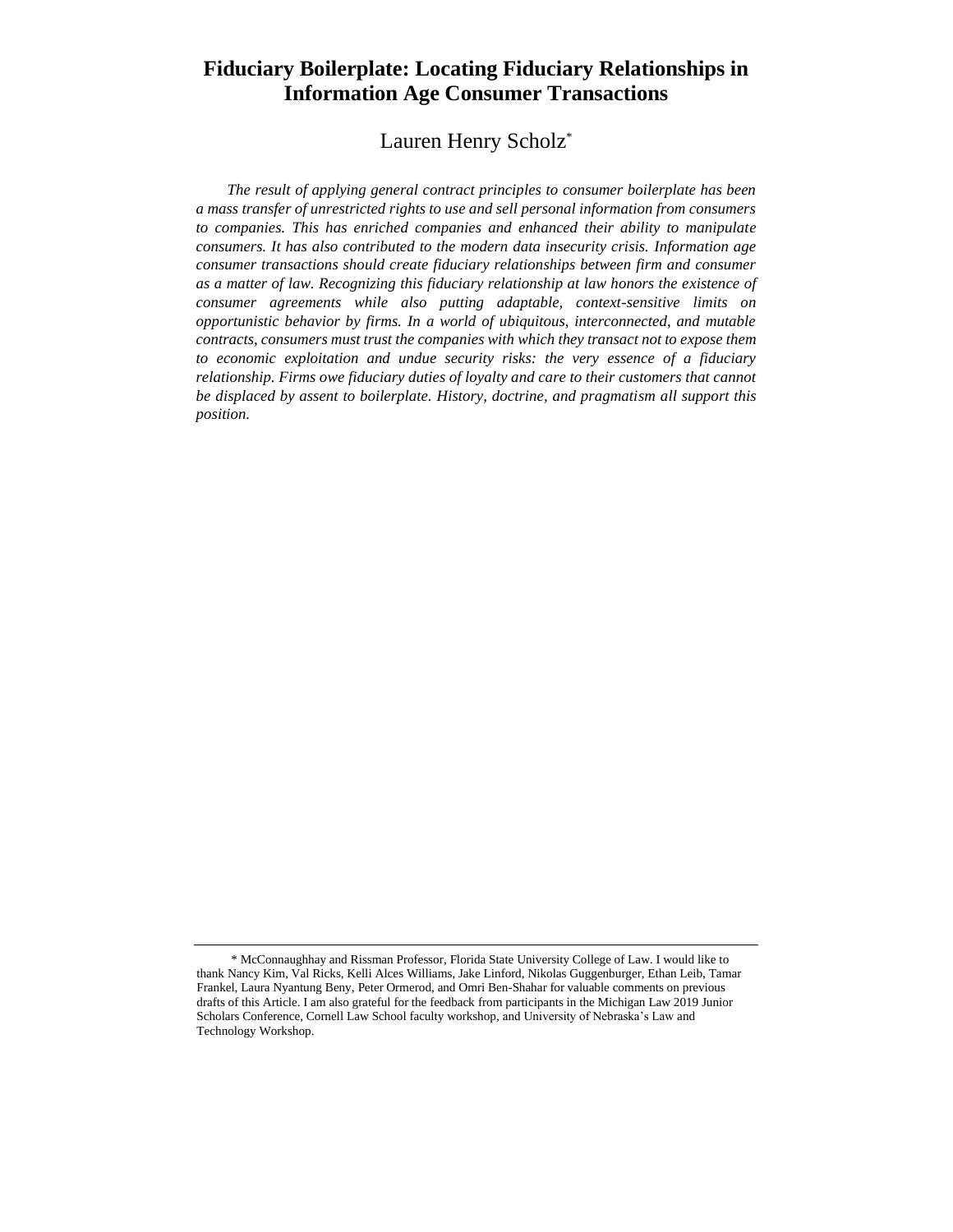| II.CONSUMER-FIRM ENGAGEMENT IN THE INFORMATION ECONOMY  146                |
|----------------------------------------------------------------------------|
| A. Reconceptualizing Consumer Transactions as Fiduciary Relationships  147 |
|                                                                            |
|                                                                            |
|                                                                            |
| A. The Consent Debate and the Battle for the Soul of Contract Law  164     |
|                                                                            |
|                                                                            |
| ii. Relational Contracting and Reasonable Expectations  178                |
| iii. Unconscionability and Relational Contracting as Precedents for        |
|                                                                            |
|                                                                            |
|                                                                            |
|                                                                            |
|                                                                            |

# <span id="page-1-0"></span>I. INTRODUCTION

Many consumer-firm relationships in the information age have come to resemble fiduciary relationships, yet American law has failed to recognize this new reality, leaving the consumer vulnerable to loss of privacy and elevated cybersecurity risks.

<span id="page-1-1"></span>In fiduciary relationships, one party (the fiduciary), has discretionary power over another party's (the entrustor) important practical interests. <sup>1</sup> There are many types of fiduciaries recognized at law, as disparate as clergy, medical professionals, and corporate officers.<sup>2</sup> What unites all fiduciaries is the fiduciary's potential to misuse the power granted to her by the entrustor for her own benefit and the entrustor's detriment.<sup>3</sup> To prevent abuse of power, fiduciary law imposes duties upon the fiduciary, the core purpose of which is to hold the fiduciary to loyalty toward the entrustor and her interests.<sup>4</sup> Enforcing fiduciary loyalty at law has both moral and utilitarian justifications.<sup>5</sup>

This Article argues that consumer transactions in the information age should create fiduciary relationships between consumer and company. This means companies would have fiduciary duties to consumers that consumers cannot waive, regardless of boilerplate's

<sup>1.</sup> *See* Paul B. Miller, *A Theory of Fiduciary Liability*, 56 MCGILL L.J. 235, 261–62 (2011).

<sup>2.</sup> Tamar Frankel, *Fiduciary Law*, 71 CAL. L. REV. 795, 795 (1983).

<sup>3.</sup> *Id.* at 808–16.

<sup>4.</sup> Kenneth M. Rosen, *Meador Lecture Series 2005-2006: Fiduciaries*, 58 ALA. L. REV. 1041, 1041 (2007).

<sup>5.</sup> Stephen R. Galoob & Ethan J. Leib, *Fiduciary Loyalty, Inside and Out*, 92 S. CAL. L. REV. 69, 72–86 (2018) (describing moral and amoral justifications for fiduciary loyalty and suggesting the two paths may be less disparate than they may appear).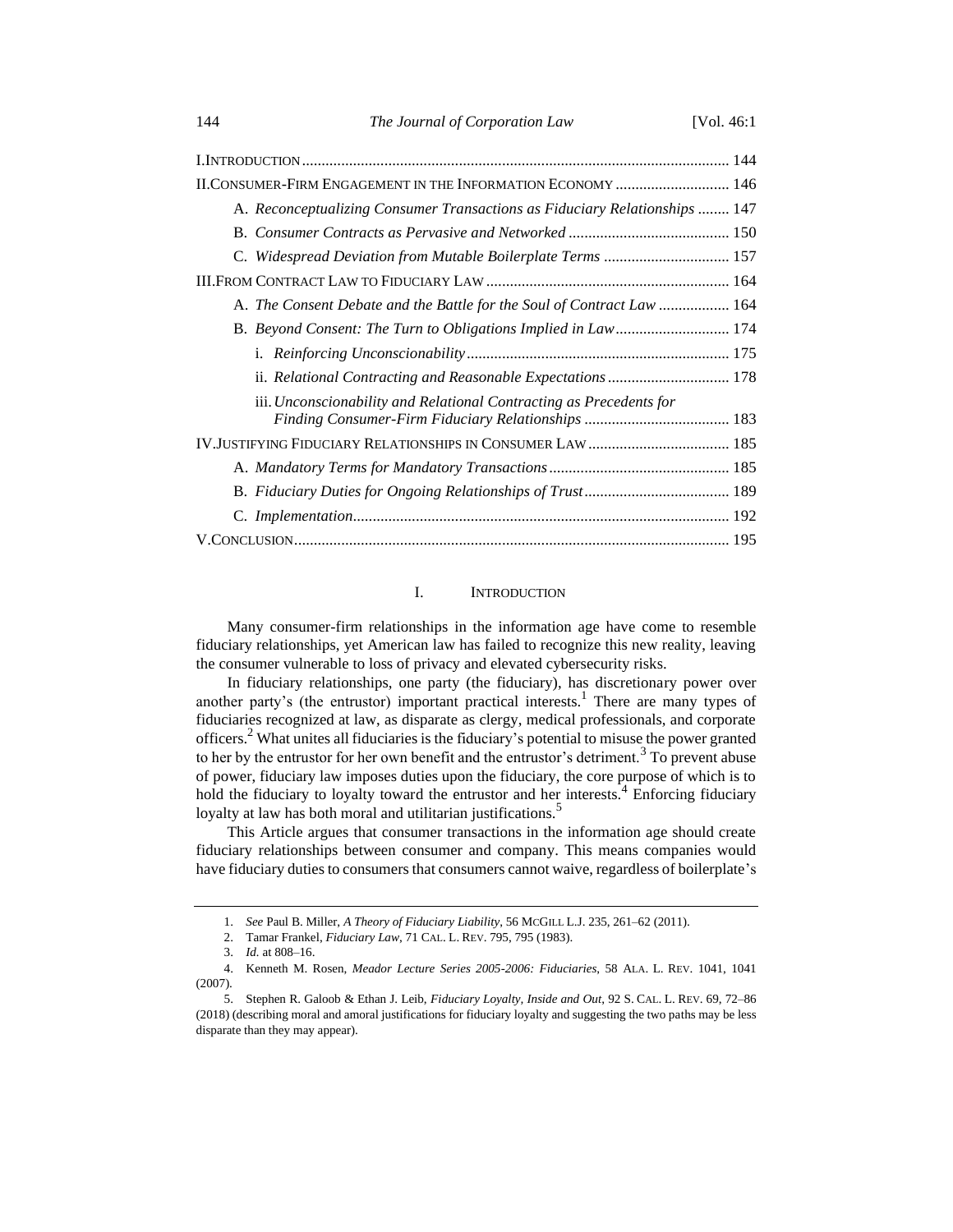text. In a fiduciary law framework, the role and significance of consumer boilerplate would be as follows. The offer of a consumer boilerplate contract by a company signals its intent to enter an ongoing fiduciary relationship with consumers in the provision of services. A consumer's assent to the boilerplate signals a consumer's intention to participate in a fiduciary relationship with the company. The effect of fiduciary duties in this context is to create technology-neutral protections for consumers against exploitation. Fiduciary duties would mean expanded liability for data protection failures for companies.<sup>6</sup>

Industry practices<sup>7</sup> and court rulings<sup>8</sup> support recognizing a fiduciary relationship between firms and consumers in many information age transactions. The consumer needs to do little more than switch on any media device to see advertising and other representations by companies asserting "your privacy is important to us" or "we will not sell your data to any third party."<sup>9</sup> Trust is a powerful currency in the internet age, and companies promote an image consistent with responsible stewardship of individual data and other consumer interests. These representations are not mere puffery.<sup>10</sup> Observers have documented that companies offer more services and protections than the consumer boilerplate's text suggests they are obligated to do. $^{11}$ 

Contemporary doctrinal and legislative trends suggest an emerging recognition of the fiduciary relationship between consumers and firms arising from information age consumer transactions. In recent years, several courts have held that companies can be bound to take action that protects consumer data protection interests, even if the contract between the two parties does not impose any such obligation.<sup>12</sup> The source of the obligation, for these courts, comes from comfort language in communications and policies outside the contract, including privacy policies.<sup>13</sup> Comfort language includes statements representing that the company will protect and prioritize the particular interests of the consumer. In line with this trend in the courts, Congress has recently proposed a bill that would create a duty of loyalty for companies to consumers concerning data protection.<sup>14</sup>

9. *In re* Facebook, Inc. Internet Tracking Litig., 956 F.3d 589, 602 (9th Cir. 2020) (including statements such as these contributes to a conclusion that a consumer has a reasonable expectation of privacy); Joseph Turow et. al., *The Federal Trade Commission and Consumer Privacy in the Coming Decade*, 3 I/S: J.L. & POL'Y FOR INFO. SOC'Y 723, 746 (2008) ("While many websites begin their privacy policies with the claim that 'your privacy is important to us,' many of these same policies disclose further down that the websites collect quite a bit of the information from their users and often do share the information with affiliates, marketers, or other entities.").

10. Generally speaking, puffery refers to non-specific and non-measurable statements of opinion. This term lacks a specific definition, but it is a defense to enforcement of warranties in many areas of law. *See* David A. Hoffman, *The Best Puffery Article Ever*, 91 IOWA L. REV. 1395, 1396 (2006).

11. *See* discussion *infra* Section II.B.

12. *See, e.g.*, *In re* VTech Data Breach Litig., No. 15 CV 10889, 2017 WL 2880102, at \*8 (N.D. Ill. July 5, 2017) (holding that claims based on data privacy representations by firms may go forward notwithstanding contract's silence on the matter).

14. Jessica Corbett, *Expert Says Senate Democrats' Sweeping Online Privacy Bill Answers Public Demand for 'Transformative Shift'*, COMMON DREAMS (Nov. 26, 2019), https://www.commondreams.org/news/ 2019/11/26/expert-says-senate-democrats-sweeping-online-privacy-bill-answers-public-demand

[https://perma.cc/TJ7T-756T]. Similar bills have been proposed in the past. *See, e.g.*, Devin Coldewey, *Senators Aim to Give Internet Companies Doctor-Like Duties to Protect Our Data*, TECHCRUNCH (Dec. 12, 2018, 2:23 PM), https://techcrunch.com/2018/12/12/senators-aim-to-give-internet-companies-doctor-like-duties-to-protectour-data/ [ttps://perma.cc/TKB7-24M9].

<sup>6.</sup> *See* discussion *infra* Section IV.C.

<sup>7.</sup> *See* discussion *infra* Part II.

<sup>8.</sup> *See* discussion *infra* Part III.

<sup>13.</sup> *See id.*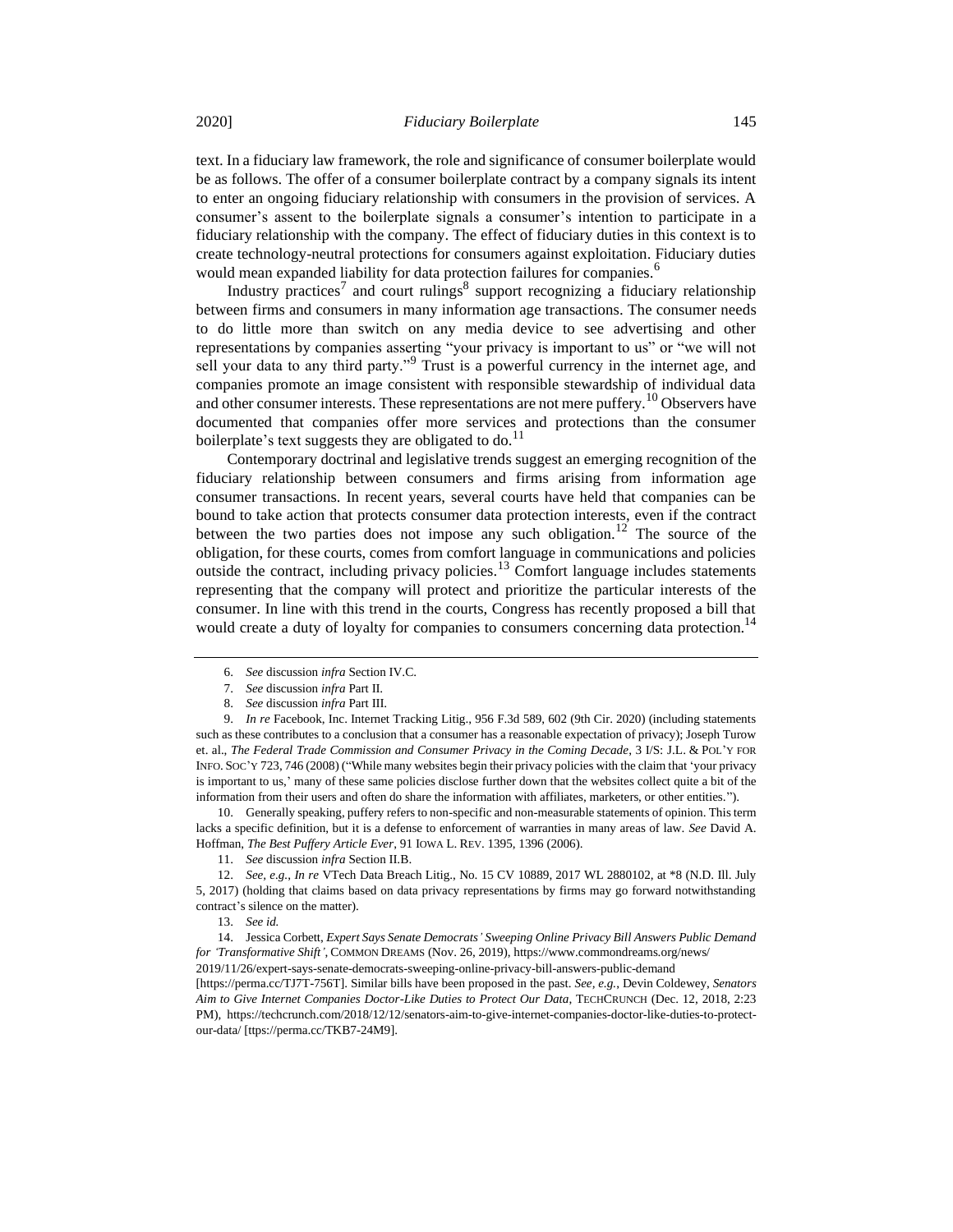While neither these courts nor the proposed legislation explicitly state that consumer transactions create fiduciary relationships, I suggest that a fiduciary relationship is consistent with the duties recognized and the best way to make sense of why companies would have these duties to consumers.

I make three novel contributions to the consumer law literature in this Article. First, I establish that information-age consumer-company relationships have the characteristics of fiduciary relationships. Second, I explain how a fiduciary relationship in consumer contracting can be derived from existing common law history and current doctrine. Finally, I make the normative argument that implying fiduciary relationships into consumer contracts is feasible and desirable.

<span id="page-3-1"></span><span id="page-3-0"></span>My argument in this Article builds upon my earlier work on information privacy, where I argue that privacy is not property, but rather a strong power to limit another actor's behavior in a relationship between two actors.<sup>15</sup> In a fiduciary relationship, an entrustor has just such an interest in in the fiduciary's continued performance of her duties, a power frequently compared in its effect to a property interest (though, unlike property interests, not good against all persons, only the fiduciary).<sup>16</sup> I have also argued that, in many cases, the measurement of privacy remedies should be restitution, or relief measured in gain to defendant rather than by loss by plaintiff.<sup>17</sup> Restitution is often the measure of damages for breach of fiduciary duties. This serves to minimize opportunistic behavior in these relationships through providing remedies for a broader range of activities than compensation.<sup>18</sup>

The Article will proceed as follows. In Part II, I will show how common business practices are consistent with the fiduciary framing the consumer boilerplate's role. Then, in Part III, I describe existing approaches to consumer boilerplate and develop and contrast the fiduciary approach to consumer transactions. Finally, in Part IV, I build a normative argument for understanding consumer transactions as fiduciary relationships and demonstrate this proposal's feasibility and limits.

#### II. CONSUMER-FIRM ENGAGEMENT IN THE INFORMATION ECONOMY

The structure of the information economy forces consumers to trust companies with control of their data protection interests to obtain services. Companies routinely treat their customers' data with more solicitude than their contractual boilerplate and background law

<sup>15.</sup> *See generally* Lauren Henry Scholz, *Privacy as Quasi-Property*, 101 IOWA L. REV. 1113 (2016).

<sup>16.</sup> *See, e.g.*, D. Gordon Smith, *The Critical Resource Theory of Fiduciary Duty*, 55 VAND. L. REV. 1399, 1405–06 (2002) ("Even if the beneficiary can bring an action against the fiduciary in tort or contract, the best that the beneficiary can expect in most cases is *compensation* for actual harm done. If the fiduciary's expected benefits from opportunism exceed the beneficiary's expected harm, compensatory remedies will not deter the opportunistic behavior. In these instances, fiduciary duty improves deterrence by providing *restitution* rather than compensation. The important lesson is that fiduciary duty performs roughly the same economic function as ownership.").

<sup>17.</sup> *See generally* Lauren Henry Scholz, *Privacy Remedies*, 94 IND. L.J. 653 (2019).

<sup>18.</sup> Richard S. Saver, *Medical Research and Intangible Harm*, 74 U. CIN. L. REV. 941, 991 (2006) ("The restitutionary remedy helps to strengthen the bonds between fiduciaries and their principals by providing remedies for a broader range of activity than ordinary compensatory damages. Such restitution awards reinforce fiduciary ties by indicating that damage to the fiduciary relationship itself, through opportunistic conduct, causes harm as a recognizable, intrinsic wrong.").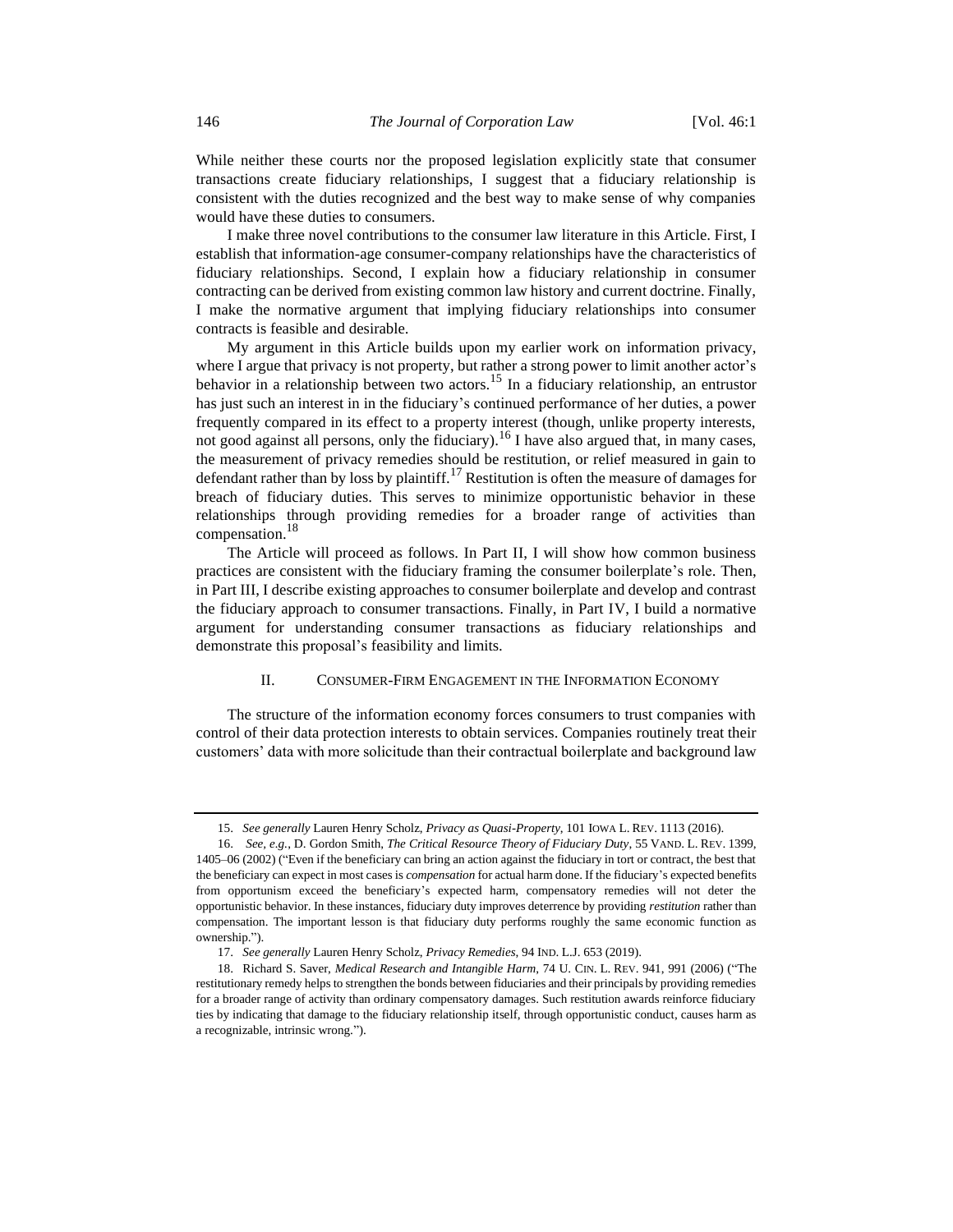requires, suggesting an obligation that extends beyond these terms.<sup>19</sup> Furthermore, the contract text itself changes over time as the service and industry practice changes. Taken together, these factors suggest a fiduciary relationship in many information age consumer transactions. In fiduciary relationships, one party (the fiduciary) has discretionary power over important practical interests of another party (the entrustor), and the combination of delegation and complexity creates the potential for opportunistic behavior by the fiduciary. When they participate in the information economy, consumers grant companies control over selecting and implementing data protection. The risks and opportunities presented by data processing in the information economy are too specialized, complex, and dynamic for consumers to monitor. What exists between firm and consumer in the average ongoing consumer relationship is not just a contractual relationship, but an ongoing fiduciary relationship of trust. In this Part, I first define a fiduciary relationship and provide a general description of fiduciary duties. Then, I will illustrate the specific sense in which the term may be applied in the consumer contracting context.

#### *A. Reconceptualizing Consumer Transactions as Fiduciary Relationships*

A fiduciary relationship is one in which one party (the fiduciary) enjoys discretionary power over the significant practical interests of another (the entrustor).<sup>20</sup> One party to the relationship is dependent on the other for the provision of a service.<sup>21</sup> The service can only be performed if the fiduciary is so entrusted. As a result of this discretionary power in the context of a relationship of trust, the fiduciary has a series of duties to the entrustor.<sup>22</sup>

<span id="page-4-0"></span>There are two types of fiduciary relationships: relationships based on status and ad hoc fiduciary relationships.<sup>23</sup> The difference between the two is that status fiduciary relationships are based on the finding that a relationship of a certain type exists, such as lawyer-client, doctor-patient, or trustee-beneficiary.<sup>24</sup> No further inquiry beyond finding the status is necessary to find the fiduciary relationship, as the law assumes, prophylactically, that a relationship of dependence exists between fiduciary and entrustor.<sup>25</sup> Ad hoc fiduciary relationships, by contrast, are the result of a fact-based inquiry in which courts establish that a fiduciary relationship was formed between the parties, based on finding a relationship of trust and a granting of discretion from one individual to another. $26$ 

<sup>19.</sup> DEIRDRE K.MULLIGAN & KENNETH A. BAMBERGER, PRIVACY ON THE GROUND: DRIVING CORPORATE BEHAVIOR IN THE UNITED STATES AND EUROPE**,** 59–89, 183–89 (2015).

<sup>20.</sup> Miller, *supra* not[e 1,](#page-1-0) at 261–62.

<sup>21.</sup> Frankel, *supra* not[e 2,](#page-1-1) at 800.

<sup>22.</sup> *Duty*, BLACK'S LAW DICTIONARY (10th ed. 2014). A fiduciary duty is "a duty of utmost good faith, trust, confidence, and candor owed by a fiduciary (such as an agent or a trustee) to the beneficiary (such as the agent's principal or the beneficiaries of the trust); a duty of utmost good faith, trust, confidence, and candor owed by a fiduciary (such as a lawyer or corporate officer) to the beneficiary (such as a lawyer's client or a shareholder); a duty to act with the highest degree of honesty and loyalty toward another person and in the best interests of the other person (such as the duty that one partner owes to another)." *Id.*

<sup>23.</sup> *See generally* Andrew S. Gold, *Trust and Advice*, *in* FIDUCIARIES AND TRUST: ETHICS, POLITICS, ECONOMICS AND LAW 35 (Paul B. Miller & Matthew Harding eds., 2020) (discussing the types of fiduciary relationships).

<sup>24.</sup> RESTATEMENT (THIRD) OF AGENCY § 1.01 (AM. L. INST. 2006).

<sup>25.</sup> Gold, *supra* not[e 23,](#page-4-0) at 35.

<sup>26</sup>*. See generally* Roy Ryden Anderson, *The Wolf at the Campfire: Understanding Confidential Relationsh*ips, 53 SMU L. REV. 315 (2000) (explaining confidential relationships). Ad hoc fiduciary relationships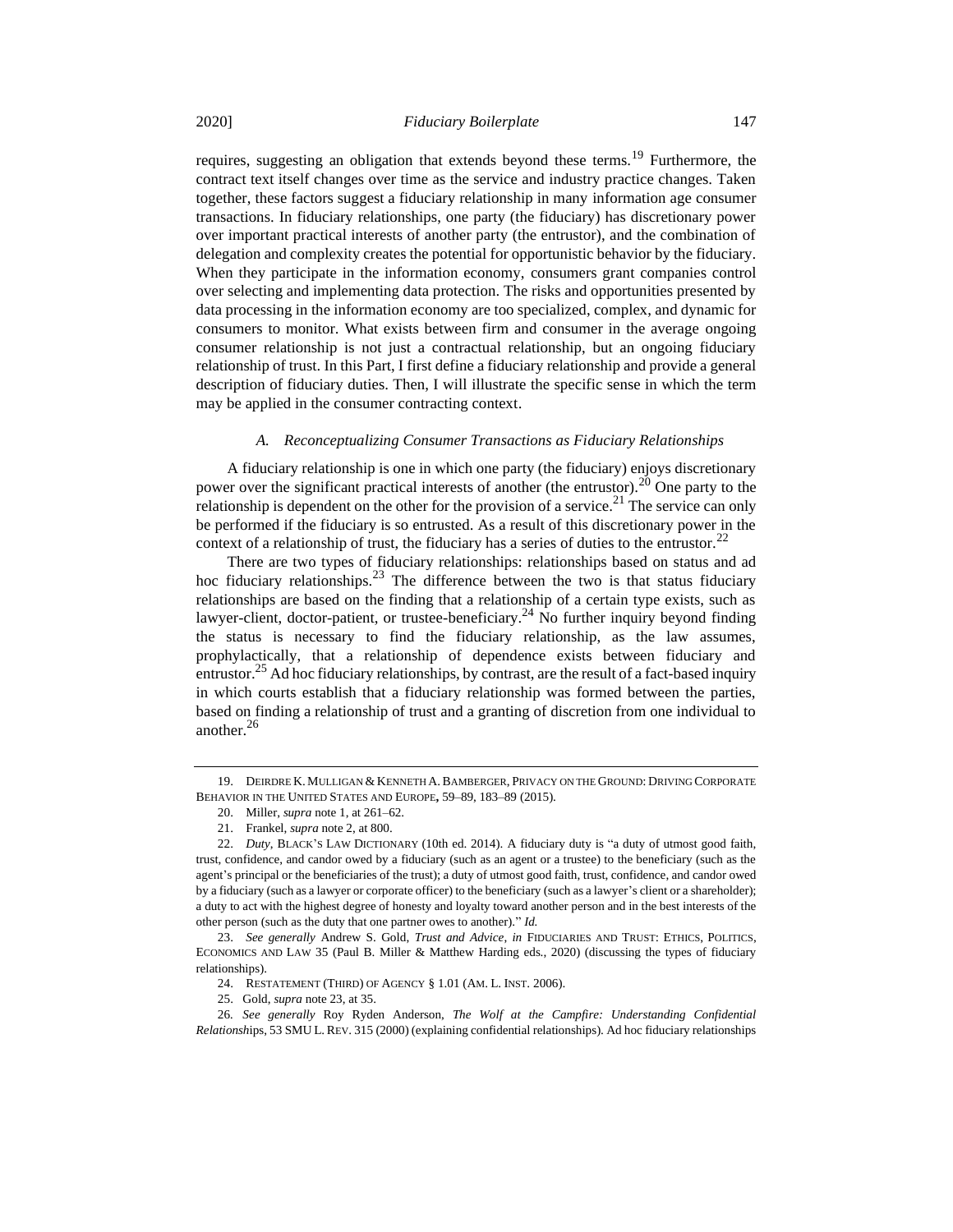There has been a resurgence in academic interest in fiduciary law in recent years, as the prominence of fiduciary duties in society grows.<sup>27</sup> Fiduciary relationships have long and deep roots in the common law.<sup>28</sup> Fiduciary duties have evolved and changed over time, based on social and economic contexts, as more relationships have been found to have fiduciary status over time because of the changing nature of relationships in business and society.<sup>29</sup>

<span id="page-5-1"></span>As this historical narrative shows, status-based fiduciary relationships are a growing group, and these relationships are not fixed. Fiduciary law allows the law the freedom to recognize new relationships that have the core characteristics of fiduciary duties.<sup>30</sup> I argue here that many information age consumer-firm relationships are fiduciary relationships. They should be a new category of status fiduciary relationship.

<span id="page-5-0"></span>The two key features of any fiduciary duties are the duty of loyalty and the duty of care. $31$  These two duties entitle the entrustor to rely on the fiduciary's honesty and exists regardless of whether or not the entrustor actually does so trust the fiduciary.<sup>32</sup> Fiduciary duties are occasionally described as requiring altruism from the fiduciary, but this is misleading.<sup>33</sup> Insofar as it is so, "altruism" is at most a term of art.<sup>34</sup> It refers to limiting the fiduciary's right to use what was allocated to them by the entrustor for the defined, agreed-upon purpose. It is, in this specific sense, reducible to a duty of honesty, leaving most all avenues of self-interested corporate behavior open to the fiduciary.<sup>35</sup>

28. *See generally* ERNEST VINTER, A TREATISE ON THE HISTORY AND LAW OF FIDUCIARY RELATIONSHIPS AND RESULTING TRUSTS: TOGETHER WITH A SELECTION OF SELECTED CASES (3d ed. 1955).

29. *See generally* David J. Seipp, *Trust and Fiduciary Duty in the Early Common Law*, 91 B.U. L. REV. 1011 (2011) (describing the development of fiduciary obligations in the English common law). *See* Frankel, *supra* note [2,](#page-1-1) at 795–96 ("Trustees, administrators, and bailees are of ancient origin, whereas agents appeared only at the end of the eighteenth century. In the business realm, the fiduciary duties of partners, corporate directors, and officers originated with the formation of partnerships and corporations, but majority shareholders, were not subjected to fiduciary duties until this century. Union leaders were cast in the fiduciary role at a still later date, when they acquired the statutory power to represent workers in negotiations with management. The twentieth century is witnessing an unprecedented expansion and development of the fiduciary law. For example, physicians and psychiatrists have recently become members of the fiduciary group[.]").

30. *See* Ethan J. Leib, *Friends as Fiduciaries*, 86 WASH. U. L. REV. 665, 672 (2009) ("[N]o typology of the fiduciary could be complete without recognizing a few central features: the concept is self-consciously open, flexible, and adaptable to new kinds of relationships—and those relationships trade upon high levels of trust and leave one party in a position of domination, inferiority, or vulnerability.").

31. Tamar Frankel, *Fiduciary Duties as Default Rules*, 74 OR. L. REV. 1209, 1226–27 (1995).

- 32. *Id. at* 1227–28.
- 33. *Id.* at 1228.

34. *Id.*

35. *Id.* at 1230; *see also* John H. Langbein, *The Contractarian Basis of the Law of Trusts*, 105 YALE L.J. 625, 657 (1995) ("A crucial consideration in understanding why trustees, especially expert professional trustees such as corporate fiduciaries, willingly accept the potential liability of trust fiduciary law with every trust deal is that compliance with trust fiduciary law is ordinarily not onerous. The prudent investor rule is profoundly protective of trustees who have followed common investment-industry standards. The duty of loyalty, though it

are also called confidential relationships, which is the term Anderson uses in this article. Some have questioned the distinctness of the two categories. *See, e.g.*, Lionel Smith, *Contract, Consent, and Fiduciary Relationships*, *in* CONTRACT, STATUS, AND FIDUCIARY LAW 117 (Paul B Miller & Andrew S. Gold eds., 2016).

<sup>27.</sup> Paul B. Miller & Andrew S. Gold, *Fiduciary Governance*, 57 WM. & MARY L. REV. 513, 516 (2015) ("Fiduciary theory is undergoing a renaissance."); *see* Kenneth M. Rosen, *Introduction to the Meador Lectures on Fiduciaries*, 58 ALA. L. REV. 1041, 1042 (2007) (explaining that we are witnessing the emergence of a society predominantly based on fiduciary relations "[n]otions of fiduciaries and their duties continue to permeate the law. Their importance only continues to grow.").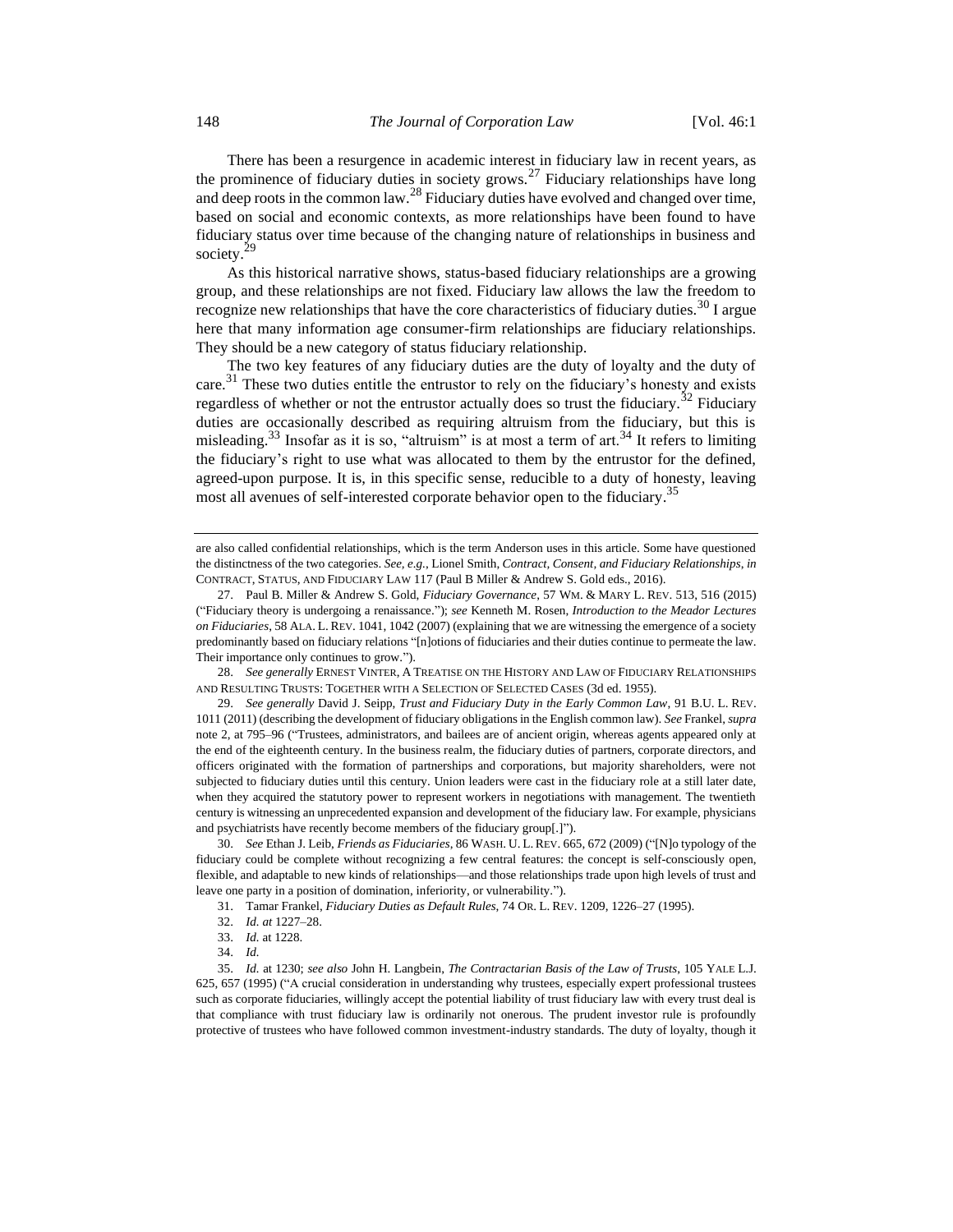The relationship between contract law and fiduciary law is straightforward. They run parallel to one another, and each may govern the same transaction, much like both contract law and property law are in play in a real estate transfer. However, when they are in conflict, fiduciary law prevails. Contracts do not automatically create fiduciary relationships between their parties.<sup>36</sup> Rather, a fiduciary relationship results from entrustment of power or property in connection with the allocation of services in an ongoing relationship.<sup>37</sup> A contract or transaction is but one indication that an entrustment has occurred. The question courts consider when analyzing whether a fiduciary relationship is present concerns the economic and social realities of the relationship between fiduciary and entrustor. The factual analysis of the rest of this Part shows that such conditions exist in the majority of information-age consumer transactions.<sup>38</sup> A fiduciary duty by itself cannot ordinarily be created by contract; a contract cannot ordinarily waive a fiduciary duty.<sup>39</sup>

The impact of my analysis is to change how courts must justify consumer transactions. Under a neo-classical contract regime, $40\overline{a}$  court need go no further than to define consent in a thin manner and use it to declare that consumers by that standard have chosen the consequences of any possible future implication associated with their engagement with the digital world at the moment of initial contracting, regardless of how the technology or the relationship between firm and consumer evolves. This approach, which had its heyday in the late  $20<sup>th</sup>$  century, is giving way to a more contextual and realistic approach, both in case law and in the academy, in light of its increasing anachronism within the interconnected, complex information economy.<sup>41</sup> Under a fiduciary standard, in the case of a dispute, courts must consider whether, in a given consumer transaction, the company has fulfilled its duty of care and its duty of loyalty to the consumer. The evaluation must concern the substantive terms of the relationship, rather than the procedure by which it was initiated. Reasonable minds can differ about what the substance of the duty of care and duty of loyalty may be in the context of a consumer transaction.<sup>42</sup> This is the battleground on which the rules of play governing boilerplate in consumer transactions should be waged.

I am not the first to suggest that a fiduciary relationship may be proper in informationage consumer transactions.<sup> $43$ </sup> I am, however, the first to describe the fiduciary duties as

43. Jack Balkin has described a concept of "information fiduciaries" in the context of the First Amendment. Jack M. Balkin, *Information Fiduciaries and the First Amendment*, 49 U.C. DAVIS L. REV. 1183, 1186 (2016). As he writes "[b]ecause of their special power over others and their special relationships to others, information fiduciaries have special duties to act in ways that do not harm the interests of the people whose information they collect, analyze, use, sell, and distribute. These duties place them in a different position from other businesses and people who obtain and use digital information. And because of their different position, the First Amendment permits somewhat greater regulation of information fiduciaries than it does for other people and entities." *Id.* 

threatens draconian prophylactic liabilities for breach, is also easy enough to obey in ordinary cases. It says to the trustee, 'You are left with the entire universe of investment possibilities as outlets for your entrepreneurial impulses; you are required only to stay away from the trust assets when you seek your own fortune.'").

<sup>36.</sup> *E.g.*, Robley v. Blue Cross/Blue Shield of Miss., 935 So.2d 990, 994 (Miss. 2006).

<sup>37.</sup> Frankel, *supra* not[e 31,](#page-5-0) at 1224.

<sup>38.</sup> *See supra* Part II.

<sup>39.</sup> Frankel, *supra* not[e 31,](#page-5-0) at 1231–54 (outlining conditions for the possibility of waiver of fiduciary duties but conceding that in many cases the law has good reasons for disallowing waiver of fiduciary duties, including when fiduciary duties are of a "public" nature).

<sup>40.</sup> *See* discussion of contract theory *infra* Section III.C.

<sup>41.</sup> *See* discussion of trends *infra* Section III.B.

<sup>42.</sup> *See* discussion of implementation *infra* Section IV.C.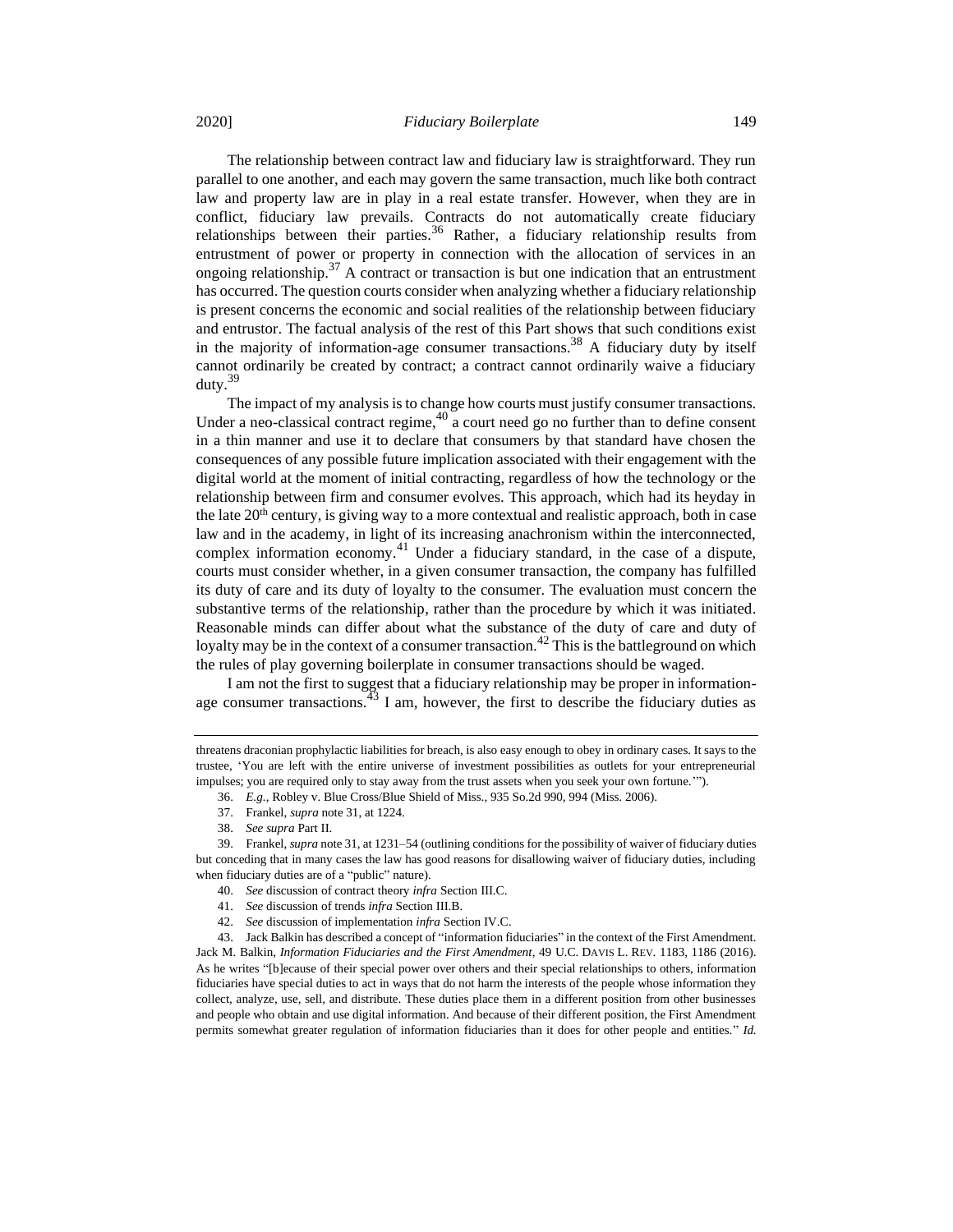<span id="page-7-1"></span>arising from consumer transactions and to specifically justify why the consumer-firm relationships can and should be understood as a category of status fiduciary relationship from a private law.<sup>44</sup> The relevant status is an ongoing relationship between a consumer and a firm. A status fiduciary relationship in this context would mean a finding that the individuals in the relationship are a consumer and a merchant would be sufficient to show that a fiduciary relationship exists. Due to our always-on information age environment, consumer transactions are moving from the generally episodic to the generally ongoing. The limiting principle would be to exclude transactions where the defendant could overcome the presumption that the relationship was intended to be an ongoing one.<sup>45</sup> The following Sections describe the general characteristics of the ongoing consumer-firm relationships, showing the need for consumers to trust their important interests to information-age companies, and describing behaviors that suggest a nascent, shared understanding that the fiduciary firm should refrain from opportunistic behaviors that interfere with consumers' important interests.

## <span id="page-7-0"></span>*B. Consumer Contracts as Pervasive and Networked*

Contracts are an essential part of the physical and digital infrastructure in which individuals live, work, and play in the information age.<sup>46</sup> The web of contracts each

Balkin argues that the fiduciary duty arises from the amount or type of information that an actor has about a human. *Id.* at 1187. While I think that Balkin is correct to trace the duty to control to information about consumers, I add to that argument for fiduciary duty in the particular context of algorithmic contracts the categorical difference in processing capability between a consumer and an algorithmic agent acting on behalf of a business. Furthermore, my argument considers fiduciary duties outside the First Amendment context. Contract and fiduciary law are not usually understood as a forum where the First Amendment is relevant. Contracts are considered legal acts, rather than speech. Farshad Ghodoosi, *The Concept of Public Policy in Law: Revisiting the Role of the Public Policy Doctrine in the Enforcement of Private Legal Arrangements*, 94 NEB. L. REV. 685, 687 (2016); Benito Arruñada, *Institutional Support of the Firm: A Theory of Business Registries*, 2 J. LEGAL ANALYSIS 525, 537 (2010). Lindsey Barett has extended Balkin's concept to the information privacy context. Lindsey Barrett, *Confiding in Con Men: U.S. Privacy Law, the GDPR, and Information Fiduciaries*, 42 SEATTLE U. L. REV. 1057, 1060 (2019). Even earlier, Daniel Solove suggested that a fiduciary relationship between consumers who provide personal data and the companies to which they provide information would be desirable from a public law perspective but did not develop the argument further. DANIEL J. SOLOVE, THE DIGITAL PERSON: TECHNOLOGY AND PRIVACY IN THE INFORMATION AGE 103 (2004). Taken together, one can observe that constitutional law experts have found that a fiduciary framework for consumer transactions would be permissible, and public law experts have signaled it would be desirable. My Article contributes the essential doctrinal grounding for the perspective, how fiduciary duties in consumer transactions actually fits in with doctrine and history.

44. Clayton Gillette has argued that corporations act as agents for consumers in forming. Clayton P. Gillette, *Rolling Contracts as an Agency Problem*, 2004 WIS. L. REV. 679, 680. This thesis is distinguishable from my own because I contend there is an ongoing relationship between the consumer and the company where Gillette argued that the company represents the consumer once for the purpose of enabling the consumer to form the contract.

45. Another limit is that the proposed status fiduciary relationship only extends to consumers and firms in ongoing relationships. This excludes business-to-business ongoing relationships. Some business-to-business relationships may be fiduciary relationships, but they would require a de facto showing of facts to support a fiduciary relationship. As the following sections indicate, the interests protected are particular to individuals and individuals are less able to protect their interests in general than firms. Solicitude to the unique needs of consumers motivates consumer law as a distinct area in American law. A. Brooke Overby, *An Institutional Analysis of Consumer Law*, 34 VAND. J. TRANSNAT'L L. 1219, 1227–28 (2001) (describing rationales for consumer law including creating efficient markets and ethical imperatives).

46*. See* Monica Anderson et al., *10% of Americans Don't Use the Internet. Who are They?*, PEW RSCH. CTR.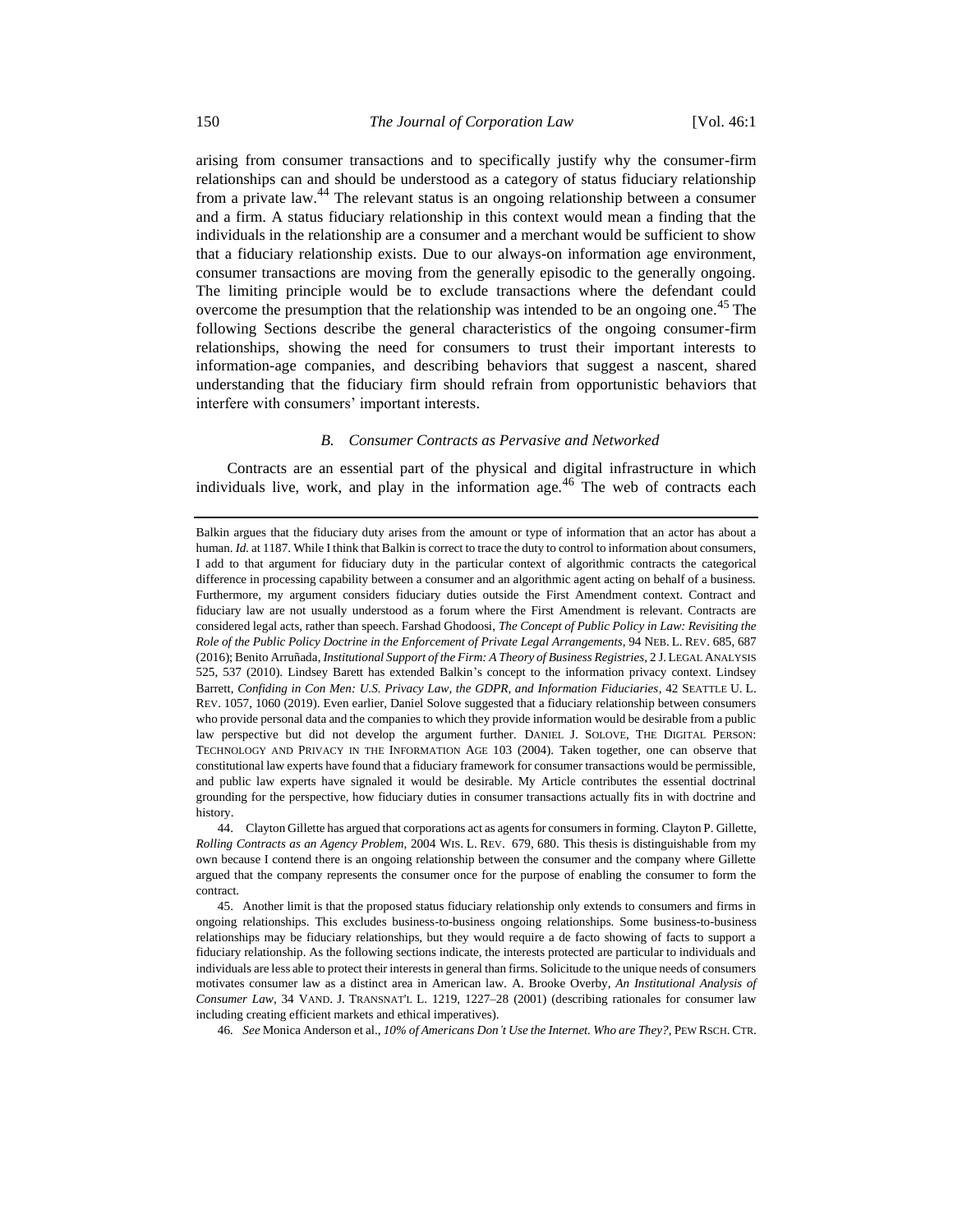individual is a party to is not confined to isolated, episodic transactions. Rather, individuals participate in a technosocial system in which participating in a critical mass of contracts is a precondition.

<span id="page-8-0"></span>Nearly all individuals have access to the internet and go online daily.<sup>47</sup> Most people rely on email to communicate with family, friends, and coworkers. Most Americans likely send at least one email a month.<sup>48</sup> More than two-thirds of Americans do their banking primarily online.<sup>49</sup>

Most individuals not accessing the internet or emailing consider themselves too old to learn or are among the most impoverished members of society.<sup>50</sup> Internet non-users are, as a whole, not so much unwilling to use the internet as effectively unable to. Lowerincome people have lower levels of technology adoption, and a disproportionate percent rely solely on mobile phones to access the internet.<sup>51</sup>

Most Americans use at least one content-streaming service<sup>52</sup> or cloud computing devices to store their data,<sup>53</sup> and the vast majority have mobile smartphones.<sup>54</sup> Mobile cellphone use correlates with using the internet more often.<sup>55</sup> The use of social media is

48. *Number of E-mail Users in the United States from 2013 to 2020 (in millions)*, STATISTA (Feb. 29, 2016), https://www.statista.com/statistics/253790/number-of-e-mail-users-in-the-united-states/ [https://perma.cc/NQ2E-ATT2] ("In 2015, 232.8 million internet users sent an e-mail at least once per month. In

2019, the number of monthly U.S. internet users is projected to grow to 251.8 million monthly users.").

49. *ABA Survey: Two-Thirds of Americans Use Digital Banking Channels Most Often*, ABA BANKING J. (Sept. 21, 2017), https://bankingjournal.aba.com/2017/09/aba-survey-two-thirds-of-americans-use-digitalbanking-channels-most-often/ [https://perma.cc/3MZT-XUHJ].

50. Anderson et al., *supra* not[e 46;](#page-7-0) *see also* LEICHTMAN RSCH. GRP., *supra* not[e 47.](#page-8-0) 

51. Monica Anderson & Madhumitha Kumar**,** *Digital Divide Persists Even as Lower-Income Americans Make Gains in Tech Adoption*, PEW RSCH. CTR. (May 7, 2019), https://www.pewresearch.org/facttank/2019/05/07/digital-divide-persists-even-as-lower-income-americans-make-gains-in-tech-adoption/ [ttps://perma.cc/KR3E-VTDT].

52. Steve Liesman, *Nearly 60% of Americans are Streaming and Most with Netflix: CNBC Survey*, CNBC (Mar. 29, 2018), https://www.cnbc.com/2018/03/29/nearly-60-percent-of-americans-are-streaming-and-mostwith-netflix-cnbc-survey.html [https://perma.cc/W742-DPWG].

53. More than half of Americans used cloud services as of over ten years from this writing, so currently the percentage could be far higher. John B. Horrigan, *Use of Cloud Computing Applications and Services*, PEW RSCH CTR. (Sept. 12, 2008), https://www.pewresearch.org/internet/2008/09/12/use-of-cloud-computing-applicationsand-services/ [https://perma.cc/GR4P-NWFB] (finding 69% of all internet users have either stored data online or used a web-based software application). Given the rise of software-as-a-service applications, the percentage of Americans using cloud applications is likely close to conterminous with the number of Americans who use the internet.

54. *Mobile Fact Sheet*, PEW RSCH. CTR. (June 12, 2019), https://www.pewinternet.org/fact-sheet/mobile/ [https://perma.cc/ZK97-LZ6Q] (finding that 81% of Americans own smartphones and 96% of Americans own a cellphone).

55. *See id.* (discussing increased smartphone use and dependency, while also showing a decreased

<sup>(</sup>Apr. 22, 2019), https://www.pewresearch.org/fact-tank/2019/04/22/some-americans-dont-use-the-internet-whoare-they/ [https://perma.cc/5Y95-7CSU] ("For many Americans, going online is an important way to connect with friends and family, shop, get news and search for information.").

<sup>47.</sup> Andrew Perrin & Madhu Kumar, *About Three-in-Ten U.S. Adults Say They Are 'Almost Constantly' Online*, PEW RSCH. CTR. (July 25, 2019), https://www.pewresearch.org/fact-tank/2019/07/25/americans-goingonline-almost-constantly/ [https://perma.cc/CH92-8896] ("Overall, 81% of Americans say they go online on a daily basis. That figure includes the 28% who go online almost constantly, as well as 45% who say they go online several times a day and 9% who go online about once a day."); *83% of U.S. Households Get an Internet Service at Home*, LEICHTMAN RSCH. GRP. (Dec. 21, 2018), https://www.leichtmanresearch.com/83-of-u-s-householdsget-an-internet-service-at-home/ [https://perma.cc/VD7B-QTVT] ("92% of all households access the Internet either at home and/or on a smartphone—compared to 86% in 2013").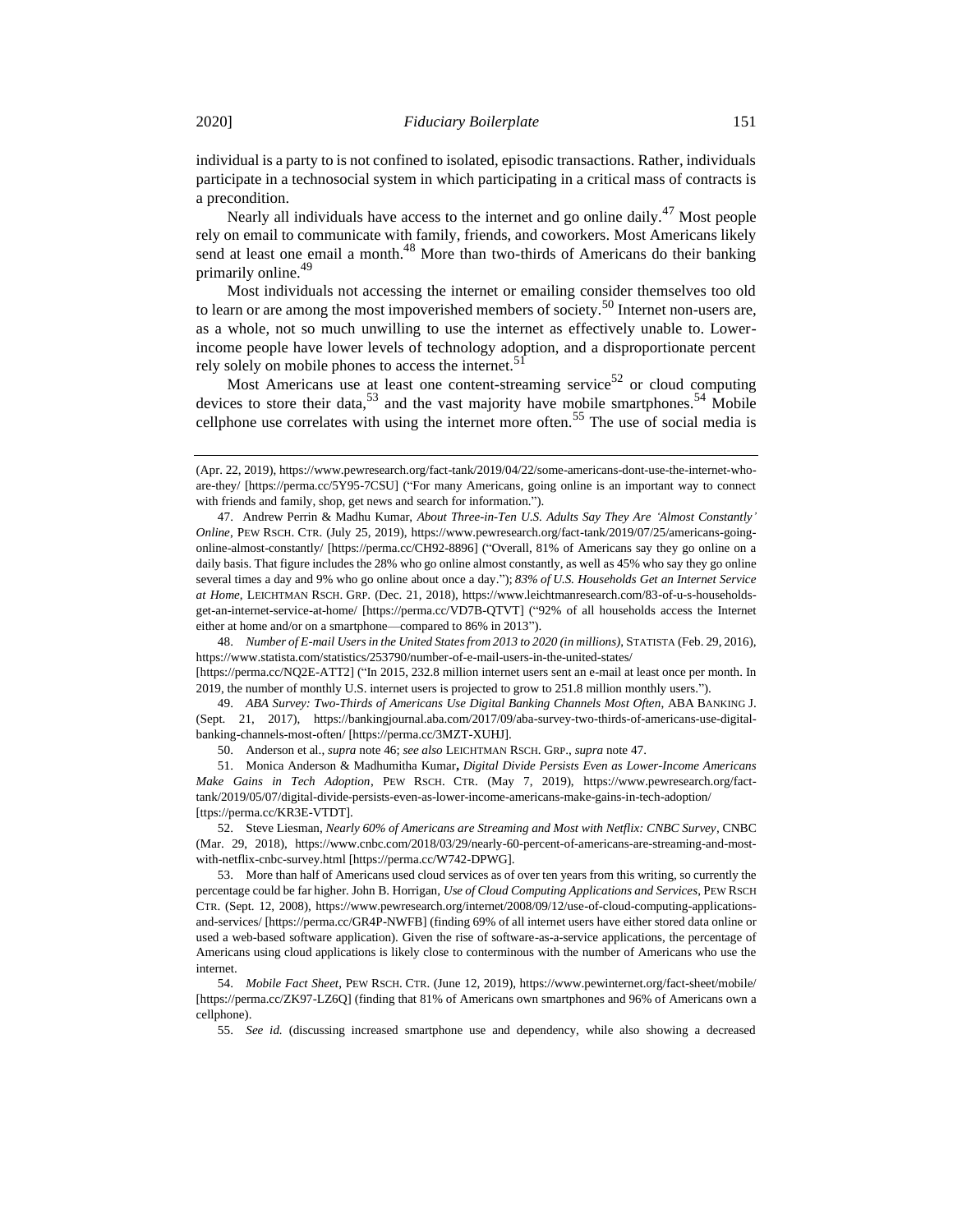<span id="page-9-2"></span>widespread; seven in ten Americans use Facebook, and nearly one in four use YouTube.<sup>56</sup> The average American can accomplish little without becoming a party to contracts.<sup>57</sup>

<span id="page-9-0"></span>Consumers, especially younger people, view this as a fact of life and consider the frequent contracts they see as valid as non-online contracts, although they are more likely to renege on such contracts than older people. <sup>58</sup> Nancy Kim has termed this "[c]onsumer habituation to ubiquitous contracts."<sup>59</sup> David Hoffman and Zev Eigen have observed, in discussing the results of an empirical study that showed no effect in consumer behavior from reciting the content of contracts, that "[c]ontracts are now ubiquitous, and, as such, have lost their power to awe."<sup>60</sup>

<span id="page-9-1"></span>Contracts are everywhere because of the online environment. Courts and commentators have observed that website and application design features make contracting online easier than contracting in person.<sup>61</sup> Consumers may also feel less gravity in the transaction when it is a simple click rather than going on location and signing documents, so they may have less resistance.<sup>62</sup> Application and website design are crafted to gain

58. *See* David A. Hoffman & Zev J. Eigen, *Contract Consideration and Behavior*, 85 GEO. WASH. L. REV. 351, 382 (2017) (finding that younger consumers respect online contracts but also are willing to back out of them at a higher rate than older consumers).

59. Nancy S. Kim, *Two Alternate Visions of Contract Law in 2025*, 52 DUQ. L. REV. 303, 315 (2014).

60. Hoffman & Eigen, *supra* note [58,](#page-9-0) at 386–87 (provocatively noting that "[m]ost parties experience contract terms as adhesive lists that get in the way of the desired product or service, rather than as a dickered for memorialization of bilateral promises. It is not merely that no one reads contracts, it is that everyone knows that no one reads contracts. That is, the idea that particular terms in a contract might connote the mystery of law seems increasingly like a joke." (footnotes omitted)).

61. *See* Woodrow Hartzog, *Website Design as Contract*, 60 AM. U. L. REV. 1635, 1636–37 (2011) (noting Facebook's privacy settings as an example of this concept).

62. *See* Nancy S. Kim, *Situational Duress and the Aberrance of Electronic Contracts*, 89 CHI.-KENT L. REV. 265, 270 (2014) ("The nontangible, digital essence of electronic contracts has important consequences. Electronic terms are intangible and weightless, which affects consumer awareness. Contracts communicate with their words, but also through their form. A thick stack of documents signals something very different from a ticket stub with wording on one side. The length of a document, the quality of the paper, and its presentation all communicate something about the nature of the transaction. The heft of a document tends to correspond to the onerousness of the obligations agreed to by the consumer. Those signaling effects are often lost with electronic

<span id="page-9-3"></span>dependency on home broadband use).

<sup>56.</sup> Andrew Perrin & Monica Anderson, *Share of U.S. Adults Using Social Media, Including Facebook, is Mostly Unchanged Since 2018*, PEW RSCH. CTR. (Apr. 10, 2019), https://www.pewresearch.org/facttank/2019/04/10/share-of-u-s-adults-using-social-media-including-facebook-is-mostly-unchanged-since-2018/ [https://perma.cc/G4R2-B7TE].

<sup>57.</sup> I am not the first to observe that the average American consumer becomes party to a dense web of contracts in their day-to-day life. *E.g.*, NANCY S. KIM, WRAP CONTRACTS: FOUNDATIONS & RAMIFICATIONS 1 (2013) ("If you are like me, you have agreed to the terms of a contract several times today. I entered into a contract with my bank when I went online to pay a bill. I entered into a contract with my email service provided when I sent an e-mail to a friend. I entered into a contract when I purchased a song from a digital music retailer. I entered into all of these contracts without even uncapping a pen."). *See also* Andrew L. Berrier, Vernor v. Autodesk, Inc.*: The Last First Sale?*, 46 WAKE FOREST L. REV. 867, 867 (2011) ("Given the sheer number of software applications and other digital content that many people interact with on a daily basis, an average person may be a party to an untold number of these sorts of agreements for items he uses every day."); Shmuel I. Becher & Tal Z. Zarsky, *E-Contract Doctrine 2.0: Standard Form Contracting in the Age of Online User Participation*, 14 MICH. TELECOMM. & TECH. L. REV. 303, 345 (2008) ("[E]ven the Marginal Consumer will find reading and evaluating SFCs inefficient. Consumers in the offline world reach this rational conclusion when considering the high transaction costs of this task, namely evaluating a long and complex SFC. Rational consumers will reach a similar conclusion online. Furthermore, transaction costs online are bound to rise. Online users confront more contracts every day, and at every virtual juncture.").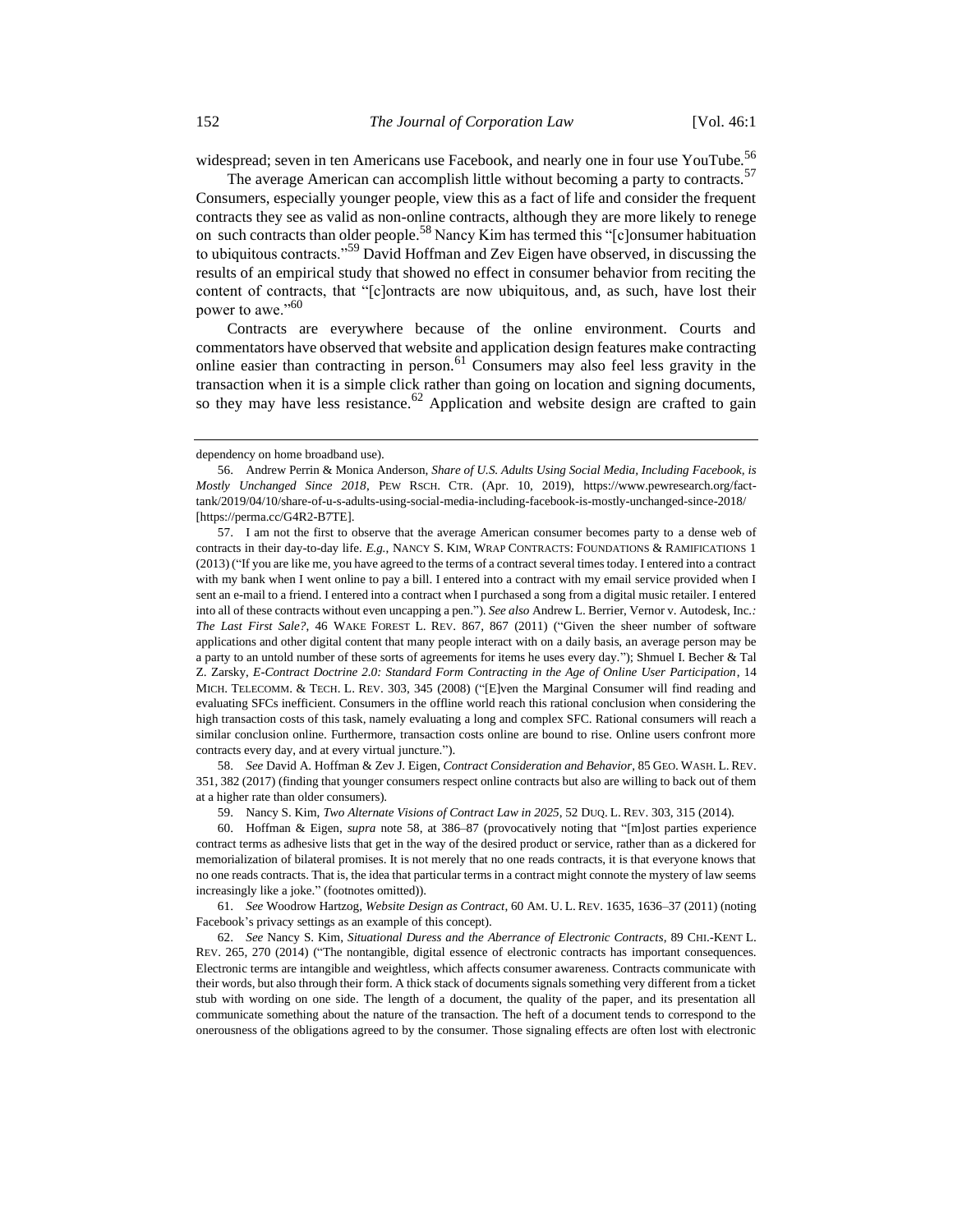<span id="page-10-0"></span>particular results from consumers generally.<sup>63</sup> Inducing consumers to agree to terms that can add legal protections beneficial to the drafting company is easy.<sup>64</sup> It makes sense for the drafting party to add terms advantageous to itself if it can get consumers to agree cheaply, and this is exactly what the online context provides.

Consumers can become party to contracts without even clicking. Browsewrap contracts, or contracts from merely browsing a webpage, are already commonplace.<sup>65</sup>

Network effects and social norms play an important role in what individuals choose to do.<sup>66</sup> In a world with increasing demands on individual time and productivity, selfsurveillance tools, such as budget monitoring applications, computer or cellphone productivity applications, and health trackers, can offer benefits to individuals.<sup>67</sup> These self-surveillance applications present privacy concerns, but as a group of scholars writing on the phenomenon put it, "as such practice becomes more popular, routine, and expected, both social norms and network effects will materially increase an individual's opportunity cost of maintaining her current level of privacy."<sup>68</sup> What's more, there is growing industry expertise in "dark patterns," user experience design adopted to influence consumer choices.<sup>69</sup> A recent empirical study has shown a dramatic effect of these practices on consumer decisions.<sup>70</sup>

<span id="page-10-1"></span>Even if a person resists, due to privacy concerns, social and economic pressure to participate in the information economy, they remain subjected to data collection and processing. Companies retain "shadow profiles" of people who are not (yet) their customers, based on information that people in their network may have shared about them.<sup>71</sup> Companies track and collect information about people with whom they are not in

67. Jerry Kang et al., *Self-Surveillance Privacy*, 97 IOWA L. REV. 809, 813–15, 818–19 (2012) (defining self-surveillance, providing examples of self-surveillance methods, and describing the benefits to individuals from using them).

68. *Id.* at 823.

contracts.").

<sup>63.</sup> Daniel Susser et al., *Online Manipulation: Hidden Influences in a Digital World*, 4 GEO. L. TECH. REV. 1 (2019). *See also* Ryan Calo, *Digital Market Manipulation*, 82 GEO. WASH. L. REV. 995, 1003–15, 1020–24 (2014) (describing the ways in which the digital environment allows companies to influence consumer choices).

<sup>64.</sup> *See* Hartzog, *supra* note [61,](#page-9-1) at 1664–70.

<sup>65.</sup> *See* KIM, *supra* note [57,](#page-9-2) at 2–3 (defining shrinkwrap, browsewrap, and clickwrap contracts).

<sup>66.</sup> *See* Ari Ezra Waldman, *Durkheim's Internet: Social and Political Theory in Online Society*, 7 N.Y.U. J.L. & LIBERTY 345, 409 (2013) (providing a political theory framework for understanding the conclusion that "[s]imilarly, many of us find that we must join the virtual world, lest we be left behind in social, professional, and political circles. And yet the concept of the free and autonomous online anonym is anathema to involuntariness. There are voluntary, involuntary, and constructively involuntary Internet users, whose fate cannot be understood by reference to the online anonym.").

<sup>69.</sup> *See* Jamie Luguri & Lior Strahilevitz, *Shining a Light on Dark Patterns* 1 (UNIV. OF CHI., Pub. L. Working Paper No. 719, 2019), https://papers.ssrn.com/sol3/papers.cfm?abstract\_id=3431205 [https://perma.cc/XME7-Q96K] (defining dark patterns and describing approaches to them in the legal and behavioral economics literature).

<sup>70.</sup> *See id.* (finding that whereas only 11% of subjects accepted a given identity theft protection plan in no dark patterns condition, 26% accepted it after exposure to mild dark patterns, and 42% accepted it after exposure to aggressive dark patterns. The study also found that less-educated consumers would more likely be affected by dark patterns.).

<sup>71</sup>*. See, e.g.*, Kurt Wagner, *This is How Facebook Collects Data on You Even if You Don't Have an Account*, VOX (Apr. 20, 2018, 1:02 PM), https://www.vox.com/2018/4/20/17254312/facebook-shadow-profilesdata-collection-non-users-mark-zuckerberg (describing Facebook's collection of non-user data); Russell Brandom, *Shadow Profiles Are the Biggest Flaw in Facebook's Privacy Defense*, THE VERGE (Apr. 11, 2018,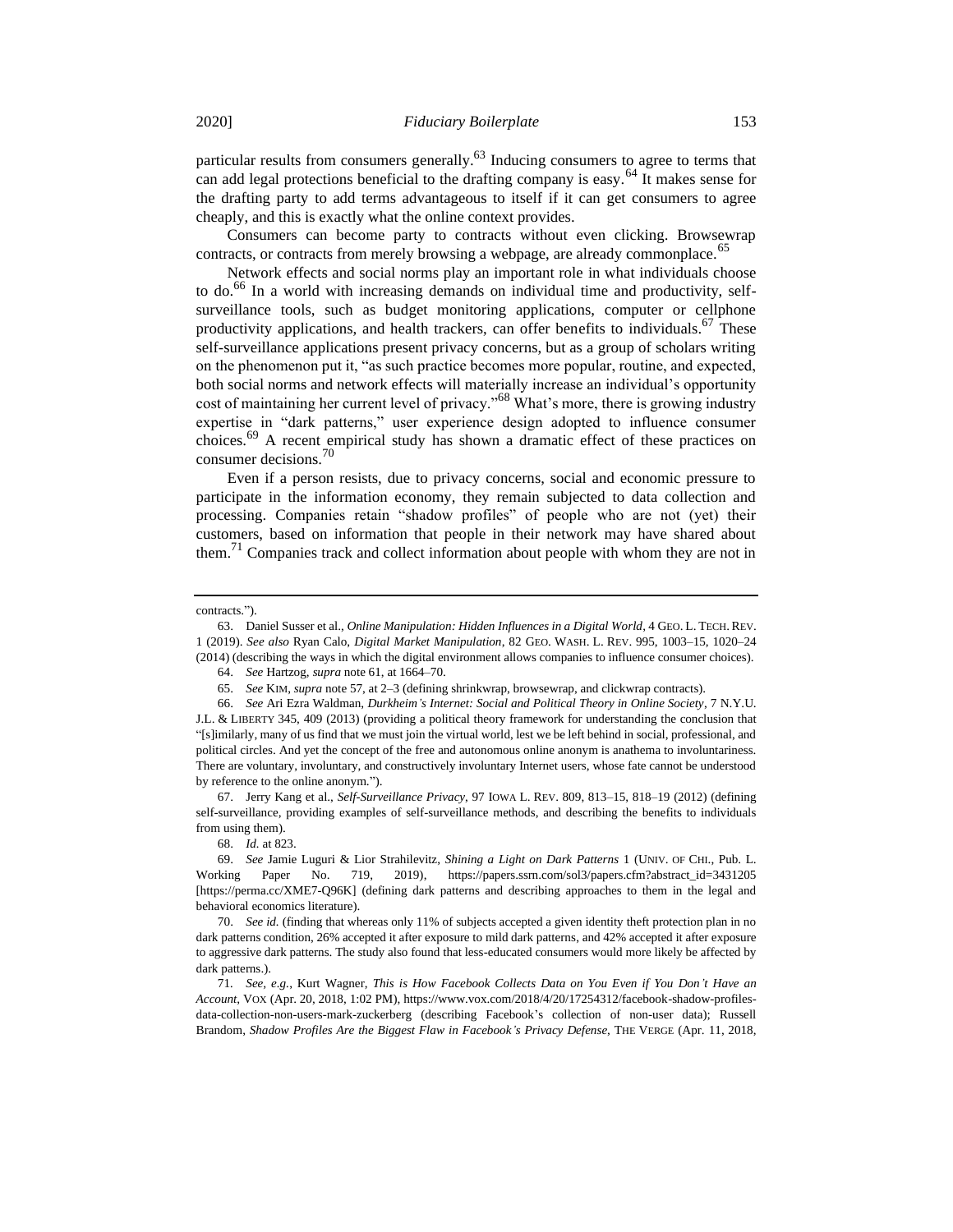contract, leaving notice and control theories of privacy sorely lacking.<sup>72</sup>

As an American consumer, resistance to being party to a large portfolio of contracts is futile. The average consumer has little choice about the specific companies with which they contract. Five companies in particular––Amazon, Apple, Facebook, Google, and Microsoft––are virtually impossible for the average American consumer to avoid. Antitrust scholars have described the particular competition issues presented by the rise of the tech giants.<sup>73</sup> Technology journalist, Kashmir Hill illustrated Americans' collective dependence on the big five technology companies in a series of articles for Slate, describing her experience avoiding the technology giants for six weeks.<sup>74</sup> It proved difficult to do, even given her far-above average resources in terms of time and information, and it put substantial limitations on her ability to conduct her work and communicate with her friends and family.<sup>75</sup> Daniel Kahn Gillmor, a technologist at ACLU, has observed that a modicum of social privilege is necessary to avoid using such technologies.<sup>76</sup>

Significantly for contract law, defendants of the enforceability of boilerplate against consumers argue the boilerplate reflects the business's assessment of competitive market terms, which approximates the bargain a hypothetical consumer would make with the company.<sup> $77$ </sup> However, when the terms are written by a company with market power, the assumption that the terms reflect a bargain made in a competitive market no longer proves true.<sup>78</sup> The economics literature is clear on the point that monopolists and near-monopolists provide no terms comparable to such terms a free market would produce.<sup>79</sup> Due to their market power, monopolists have no reason to compete, so price, quantity, and other terms need not naturally reach an "efficient" equilibrium.<sup>80</sup> Market power enables monopolists to accrue unearned rents onto themselves and keep out competitors.<sup>81</sup> Courts have

74. Kashmir Hill, *I Cut the 'Big Five' Tech Giants from My Life. It Was Hell*, GIZMODO (Feb. 7, 2019, 12:00 PM), https://gizmodo.com/i-cut-the-big-five-tech-giants-from-my-life-it-was-hel-1831304194 [https://perma.cc/BAA3-5D4H].

75. *Id.*

76. *See* Daniel Kahn Gillmor, *Facebook Is Tracking Me Even Though I'm Not on Facebook*, ACLU (Apr. 5, 2018, 6:00 PM), https://www.aclu.org/blog/privacy-technology/internet-privacy/facebook-tracking-me-eventhough-im-not-facebook [https://perma.cc/33CD-6QMS] ("My ability to avoid Facebook comes from privilege— I have existing social contacts with whom I know how to stay in touch without using Facebook's network. My job does not require that I use Facebook. I can afford the time and expense to communicate with my electoral representatives and political allies via other channels. Many people do not have these privileges and are compelled to 'opt in' on Facebook's non-negotiable terms.").

77. *See* discussion *infra* Part IV.

78. *See* David Gilo & Ariel Porat, *Viewing Unconscionability Through a Market Lens*, 52 WM. & MARY L. REV. 133, 133 (2010) (arguing that courts should embrace a more capacious interpretation of unconscionability than the current law and economics dispensation allows by taking questions of market power into consideration).

79. *See* N. GREGORY MANKIW, PRINCIPLES OF MICROECONOMICS 311–31 (5th ed. 2009) (describing market inefficiencies that result from monopoly).

<sup>3:53</sup> PM), https://www.theverge.com/2018/4/11/17225482/facebook-shadow-profiles-zuckerberg-congressdata-privacy.

<sup>72.</sup> *See generally* Roger Allan Ford, *Unilateral Invasions of Privacy*, 91 NOTRE DAME L. REV. 1075 (2015) (arguing that many common invasions of privacy are between consumers and companies with no direct contractual relationship with them).

<sup>73.</sup> *E.g.*, Lina M. Kahn, *Amazon's Antitrust Paradox*, 126 YALE L.J. 710 (2017) (stating that online markets have incentivized growth instead of profits and are dominated by online platforms, like Amazon, which controls the commercial infrastructure crucial to competition).

<sup>80.</sup> *Id.*

<sup>81.</sup> *Id.*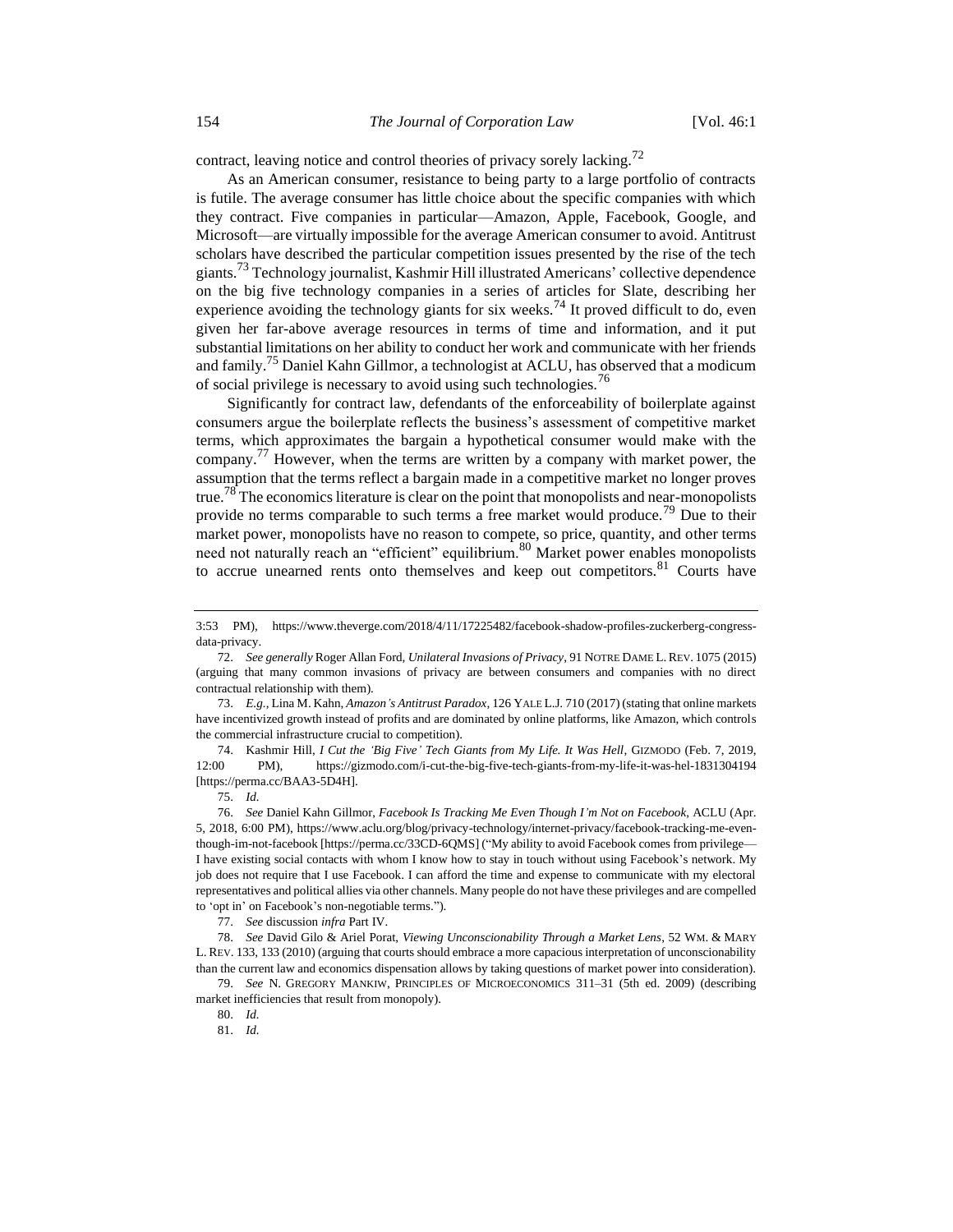interpreted that federal antitrust law exists to protect small businesses and the American economy against the poor economic impact of monopolists.<sup>82</sup> However, legislative and judicial hesitance to interfere with innovation, paired with the digital market's unique characteristics, has led to a sharp decline in antitrust enforcement in recent decades.<sup>83</sup>

The contracting environment's pervasiveness has moved beyond cyberspace and into the physical world. The Internet of Things "refers to the ability of everyday objects to connect to the Internet and to send and receive data."<sup>84</sup> So, whereas the online environment was previously limited to computers, phones, and tablets, IoT allows every item to be connected, always-on, and listening. There is a web of contracts associated with each device, including a contract for sale of the physical object, licensing for the software on the device, and other contracts the any third-party applications the IoT device runs. <sup>85</sup> It makes little sense to understand each consumer's interaction with each object as separate when neither the consumer nor the provider looks at the transaction this way. Interoperability means that devices are interconnected and share information with each other, sometimes even across different providers.<sup>86</sup>

<span id="page-12-1"></span><span id="page-12-0"></span>IoT technology has opened up a whole new vista for consumer-business relationships, above and beyond the concerns presented by the internet of computers, tablets, and cellphones. Sensor technology allows the physical environment to be at least as susceptible to low-friction contracting as the digital environment. Several scholars have written about the unique concerns presented by consumer contracting in the  $I_0T$ .<sup>87</sup> Stacy-Ann Elvy has argued the IoT contracting environment differs from the traditional digital contracting environment because it is "automatic" and "interface free."<sup>88</sup> IoT makes signaling assent to terms easier and more bundled in day-to-day actions than ever before.<sup>89</sup>

Being a guest in the home of a person with a smart device may subject an individual

84. FED. TRADE COMM'N, INTERNET OF THINGS: PRIVACY & SECURITY IN A CONNECTED WORLD i (2015). The definition itself is contested but "[w]hat all definitions of IoT have in common is that they focus on how computers, sensors, and objects interact with one another and process data." *Id.* at 5.

89. *Id.*

<sup>82.</sup> *See, e.g.*, United States v. Aluminum Co. of Am*.*, 148 F.2d 416 (2d Cir. 1945) (arguing that the Sherman Act was meant to protect American small business). *But see* Robert H. Bork, *Legislative Intent and the Policy of the Sherman Act*, 9 J.L. & ECON. 7, 7 (1966) (noting that "the policy the courts were intend[ing] to apply is the maximization of wealth or consumer want satisfaction").

<sup>83.</sup> John M. Newman, *Antitrust in Zero-Price Markets: Applications*, 94 WASH. U. L. REV. 49, 51 (2016) ("But despite the critical role that zero-price products now play in modern economies, analysts have failed to adequately account for the unique attributes of zero-price markets, leaving the antitrust enterprise woefully unprepared to play its traditional role of safeguarding marketplace competition. This failure has already caused substantial harm to consumer welfare; left unchecked, it will continue to do so.").

<sup>85.</sup> *See* Guido Noto La Diega & Ian Walden, *Contracting for the 'Internet of Things': Looking into the Nest*, 7 EUR. J.L. & TECH. 1, 2 (2016) (discussing the process of how consumers contract with Google for the smarthome device, Nest).

<sup>86.</sup> *See* Stacy-Ann Elvy, *Contracting in the Age of the Internet of Things: Article 2 of the UCC and Beyond*, 44 HOFSTRA L. REV. 839, 845 (2016) (enumerating the reasons various sectors of the corporate economy—from manufacturers to retailers, from Ford to Amazon—plan to share consumer data with each other).

<sup>87.</sup> *E.g.*, Noto La Diega & Walden, *supra* note [85,](#page-12-0) at 2 (doing a deep dive case study into the terms and context of Nest, a smarthome device, and suggesting a broader concept of a product that is more protective of consumers); Scott R. Peppet, *Regulating the Internet of Things: First Steps Toward Managing Discrimination, Privacy, Security, and Consent*, 93 TEX. L. REV. 85, 98–117 (2014) (describing the internet of things as including health and fitness sensors, automobile sensors, home and electricity sensors, employee sensors, and smartphone sensors and describing the functioning of each in detail).

<sup>88.</sup> Elvy, *supra* not[e 86,](#page-12-1) at 910.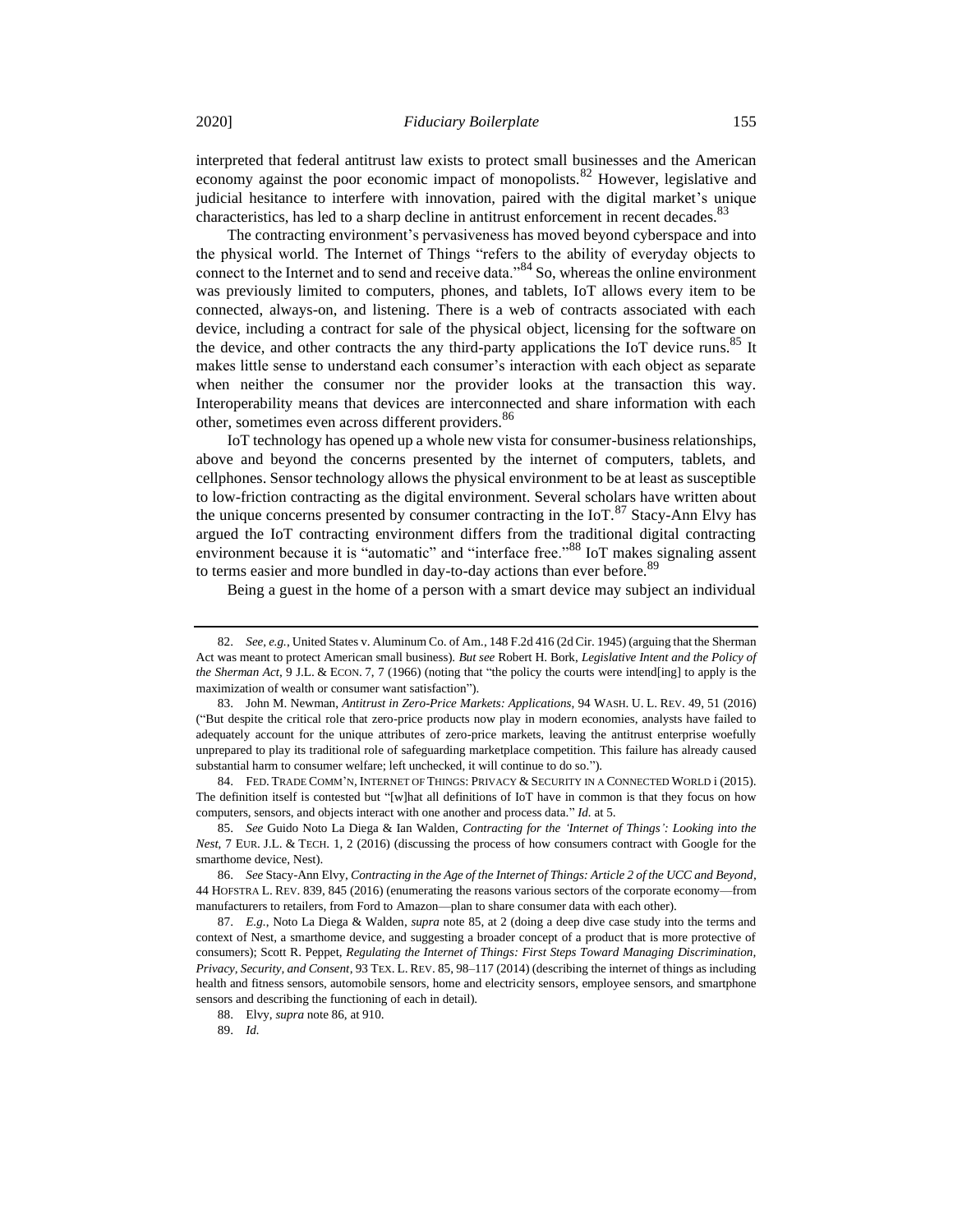to whatever data protection practices are in the contract to which the host agreed.<sup>90</sup> In this way, even individuals not in contract with firms with poor data protection practices may be made worse off in any privacy claims because others in their social network have relationships with such firms.<sup>91</sup>

The ubiquity of contractual relationships and the potential for individuals to contract away the privacy interests of non-parties to the contract is relevant for determining how they should be interpreted.<sup>92</sup> Form contracts are not new. Nor is it new that individuals rarely read fine print. What is novel, however, is the contracts' extensiveness and ubiquity in the lives of the average consumer in the developed world. More and more terms circumscribe the practical rights and responsibilities possessed by every person in the information society.<sup>93</sup> Simply existing in the room with ordinary devices may subject individuals to having their movements and data governed by contract.

<span id="page-13-1"></span><span id="page-13-0"></span>Being party to digital boilerplate agreements reflects the reality of being a human in a developed economy, rather than an active choice to participate in any given agreement. Clicking "I agree" to such agreement reflects, at most, bare voluntariness.<sup>94</sup> In the book *Re-Engineering Humanity*, Brett Frischmann and Evan Selinger argued, the digital environment encourages humans to act like simple, response-driven machines.<sup>95</sup> To the extent that we value individual control,  $96$  the degree to which it is possible and, thus, the degree to which individual control would be thwarted on the consumer end in the event of introducing mandatory terms, would be minimal.

As a result, if courts or legislatures choose to alter, or refuse to enforce some terms in such boilerplate as a matter of law, counterarguments from undermining the autonomy or welfare-maximizing functions of contract law are relatively weak. The voluntariness demonstrated by the consumer in agreeing to any individual contract is only a weak indicator of her autonomy and preferences. Voluntary participation in an existing, effectively mandatory technosocial system is more akin to theoretical consent to the social

<sup>90.</sup> Alexander H. Tran, *The Internet of Things and Potential Remedies in Privacy Tort Law*, 50 COLUM. J.L. & SOC. PROBS. 263, 266–74 (2017) (surveying the privacy issues created by the internet of things and discussing how such claims may sound in tort and contract law); Alex B. Lipton, *Privacy Protections for Secondary Users of Communications-Capturing Technologies*, 91 N.Y.U. L. REV. 396, 401–03 (2016) (defining primary and secondary users of IoT technologies and outlining the potential for exposure of secondary users to harm).

<sup>91.</sup> *See generally* Aditi Bagchi, *Other People's Contracts*, 32 YALE J. ON REGUL. 211 (2015) (arguing that individuals should be protected from the poor negative impacts on their lives of contracts to which they are not party). *See also* Paul MacMahon, *Contract Law's Transferability Bias*, 95 IND. L.J. 485, 519–21 (2020) (discussing protecting transferee rights).

<sup>92.</sup> *See* Robert Ahdieh, *Beyond Individualism in Law and Economics*, 91 B.U. L. REV. 43, 49 (2011) (critiquing methodological individualism due to the limits placed upon it by factors including social norms, network externalities, and coordination games; while focusing on the individual provides methodological ease in theoretical analysis of human behavior, it does so at the expense of accuracy when analyzing problems where these external features loom large.).

<sup>93.</sup> *See generally* JOSHUA FAIRFIELD, OWNED: PROPERTY, PRIVACY, AND THE NEW DIGITAL SERFDOM (2017); MARGARET JANE RADIN, BOILERPLATE: THE FINE PRINT, VANISHING RIGHTS, AND THE RULE OF LAW (2013).

<sup>94.</sup> *See* Kim, *supra* not[e 62,](#page-9-3) at 266 (2014) (suggesting that consumers who accept these kinds of contracts do so under "situational duress," which carries with it the conclusion of non-enforceability—a conclusion I do not draw from this set of circumstances.).

<sup>95.</sup> BRETT FRISCHMANN & EVAN SELINGER, RE-ENGINEERING HUMANITY 45–60 (2018).

<sup>96.</sup> Woodrow Hartzog has argued that the emphasis on control in the context of data protection is misplaced. Woodrow Hartzog, *The Case Against Idealising Control*, 4 EUR. DATA PROT. L. REV. 423 (2018).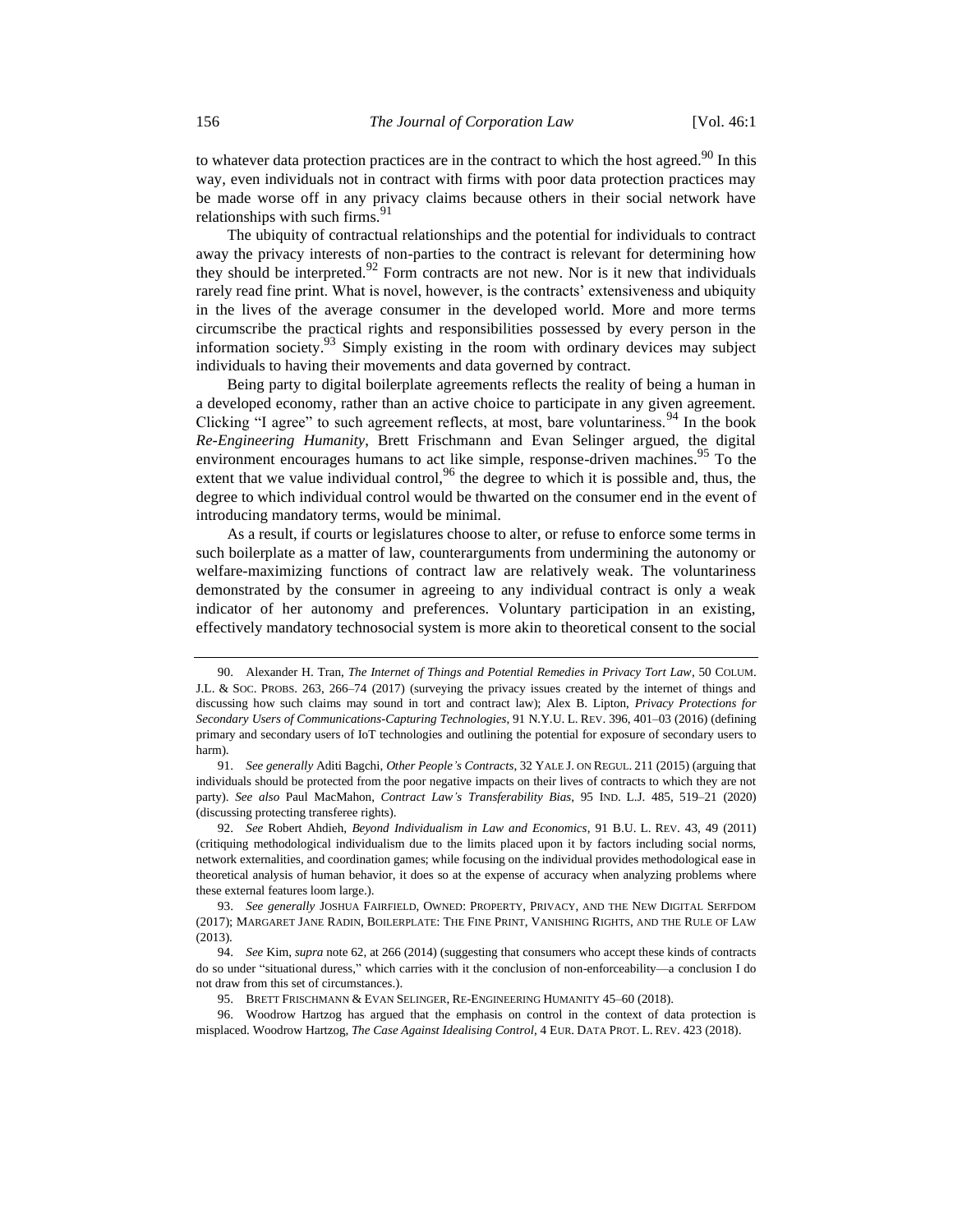contract than to a traditional, negotiated contract.<sup>97</sup> That is to say, it is a relatively weak justification of the exercise of power absent other justifications.<sup>98</sup> By contrast, if we understand consumer transactions as signifying consumer consent to a fiduciary relationship, this maps on more effectively to what is occurring.

#### <span id="page-14-0"></span>*C. Widespread Deviation from Mutable Boilerplate Terms*

In this Section, I show that the rules of engagement between consumers and digital merchants are liable to evolve after the initial agreement to terms in two ways. First, the boilerplate itself is subject to unilateral change by the drafting party. Second, when disputes arise between consumers and firms, firms frequently provide concessions to consumers that contradict the contract's text. Taken together, these two characteristics of the consumer-firm relationship show that the consumer-firm relationship has two key features of fiduciary relationships: flexibility of purpose and potential for opportunism.

The typical information age consumer-firm relationship is designed to be ongoing<sup>99</sup> and is governed by terms of service that are subject to change. Firms include a clause in the initial contract consumers assent to, which reserves the right to change the terms of the contract at any time. The purpose of this practice is to manage their risk profile based on changing circumstances.<sup>100</sup> Due to the fast-moving nature of the digital economy, many firms alter their terms of service for their digital services and products frequently. Twitter, for example, alters their terms of service once or twice a year on average.<sup>101</sup>

Courts have found unilateral changes to the terms of service without notice to the consumer unenforceable, even where the contract's terms give the firm the ability to do so, on the theory that consumers cannot agree to terms that do not yet exist.<sup>102</sup> Yet language purporting to give the firm the ability to change their terms at any time, with or without notice, remains common.<sup>103</sup> Several law articles have described unilateral consumer

100. Shola Mos-Shogbamimu, *Why Do Companies Continuously Update Their Terms & Conditions?*, LAW. MONTHLY, https://www.lawyer-monthly.com/2017/02/why-do-companies-continuously-update-their-termsconditions/ [https://perma.cc/35UE-J62S] (Jan. 31, 2017).

101. *See* Previous Terms of Service, TWITTER, https://twitter.com/en/tos/previous (last visited Sept. 14, 2020).

<sup>97</sup>*. Cf*. June Carbone & Nancy Levit, *The Death of the Firm*, 101 MINN. L. REV. 963, 1025–28 (2017) (arguing for a need for a new social contract in light of the expansion and reinterpretation of the role of the firm in modern jurisprudence). The obligations the social contract places upon the sovereign changes in light of the powers and immunities of its participants.

<sup>98.</sup> Modern proponents of the social contract concept consider it "founded on a weak or fictional form of consent, such as tacit or hypothetical agreement, or on concepts such as fairness." Bailey H. Kuklin, *Private Requitals*, 64 CLEV. ST. L. REV. 965, 968 (2016). *See* discussion *infra* Part IV.

<sup>99.</sup> Oren Bar-Gill & Kevin E. Davis, *Empty Promises*, 84 S. CAL. L. REV. 1, 45 (2010) (noting that many consumer contracts are designed to govern long term relationships).

<sup>102.</sup> *E.g*., Rodman v. Safeway Inc., 125 F. Supp.3d 922, (N.D. Cal. 2015), *aff'd*, 694 F. App'x 612 (9th Cir. 2017); Douglas v. U.S. Dist. Court for Cent. Dist. of California, 495 F.3d 1062, 1066 (9th Cir. 2007) ("Parties to a contract have no obligation to check the terms on a periodic basis to learn whether they have been changed by the other side. Indeed, a party can't unilaterally change the terms of a contract; it must obtain the other party's consent before doing so." (footnote omitted)); Harris v. Blockbuster Inc., 622 F. Supp. 2d 396, 399–400 (N.D. Tex. 2009).

<sup>103.</sup> Logan Koepke, "*We Can Change These Terms at Anytime": The Detritus of Terms of Service Agreements*, MEDIUM (Jan. 18, 2015), https://medium.com/@jlkoepke/we-can-change-these-terms-at-anytimethe-detritus-of-terms-of-service-agreements-712409e2d0f1 [https://perma.cc/6DRQ-3228]. Koepke provides examples of what these clauses look like. One, from Best Buy's e-commerce website, reads in relevant part: "We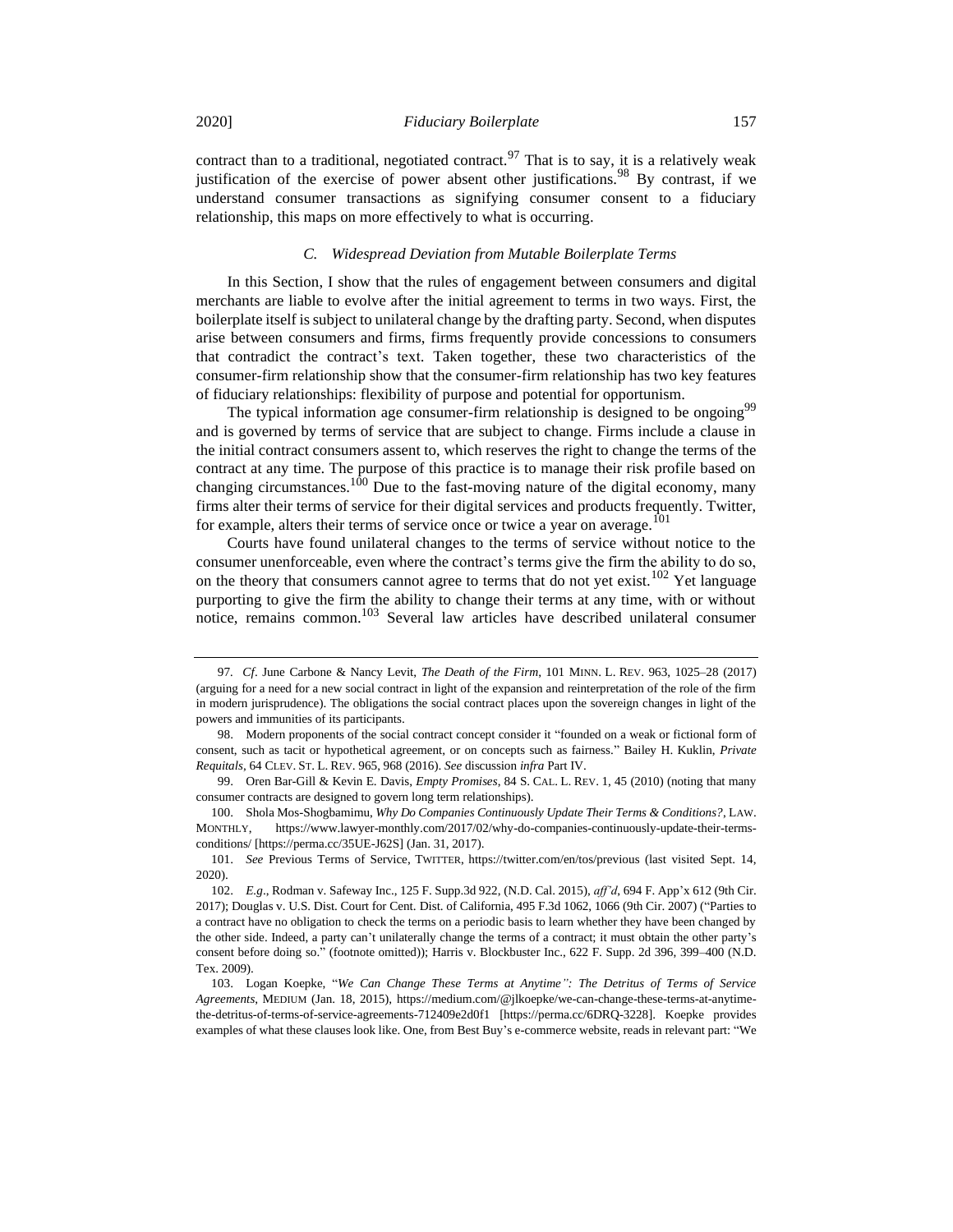contract modifications in detail and have suggested the practice as it stands has negative results for consumers, even if notice is given.<sup>104</sup> Oren Bar-Gill and Kevin Davis have summarized three major concerns with the practice:

<span id="page-15-2"></span>First, many consumers will fail to appreciate the risk that sellers will impose selfserving modifications. Thus, consumers may enter into welfare-reducing contracts (that is to say, contracts that leave them worse off than if they had not contracted at all). Second, even if the contracts they sign are not welfare reducing (that is, contracting is still better for the consumer than not contracting), consumers in many cases would be better off if sellers offered contracts that set some constraints on unilateral modification. Third, sellers' unchecked power to modify contracts prevents the efficient operation of markets for consumer products. Comparison shopping becomes meaningless when the product or contract can be changed easily soon after the purchase is complete. This fact in turn undermines competition.<sup>105</sup>

Information age consumers are not only presented with contracts at every turn in the first instance but continue to be party to contracts in their ongoing relationships with firms. The contract terms are subject to change and frequently do change. It is routinely said that negotiations happen in the shadow of contract.<sup>106</sup> But as the text of the contract varies, the contours of the shadow itself vary as well. So, changing terms means the consumer's underlying negotiation position, in the case of a dispute, is also in a state of flux.<sup>107</sup>

<span id="page-15-1"></span><span id="page-15-0"></span>It has been long posited by scholarly observers, based on qualitative evidence, that corporations often vary from the boilerplate contract terms in negotiating disputes.<sup>108</sup>

105. Bar-Gill & Davis, *supra* not[e 99,](#page-14-0) at 6.

106. *E.g.*, Jason Scott Johnston, *Cooperative Negotiation in the Shadow of Boilerplate*, *in* BOILERPLATE: THE FOUNDATION OF MARKET CONTRACTS 12, 14 (2013).

107. Meirav Furth-Matzkin, *The "Paper Deal-Real Deal" Gap in Consumer Markets: Evidence from a Field Experiment* 23 (Sept. 25, 2019) (draft, on file with author) (reporting the results of an empirical study finding "the formal terms of the contract had a strong and significant effect on testers' initial return outcomes. Stores with lenient return policies (formally allowing non-receipted returns for store credits or exchanges) were significantly more likely to accept non-receipted returns (for exchange or store credit) than stores with moderate return policies, and the latter were marginally significantly more likely to accept such returns than were stores with harsh return policies.").

108. *E.g.*, Shmuel I. Becher & Tal. Z. Zarsky, *Minding the Gap*, 51 CONN. L. REV. 69 (2019) (showing the gap between boilerplate consumer contracts and actual praxis between firms and consumers may occasionally have surprising and harmful qualities); Jason Scott Johnston, *The Return of the Bargain: An Economic Theory of How Standard Form Contracts Enable Cooperative Negotiation Between Businesses and Consumers*, 104 MICH. L. REV. 857 (2006) (arguing that standard-form contracts facilitate bargaining and are crucial in facilitating cooperative relationships between firms and their customers); Gillette, *supra* note [44,](#page-7-1) at 704–12 (applying game

may make changes to the Site and the Condition of Use. It is your responsibility to review the Conditions of Use for updates or changes." *Id.* Another, from Wal-Mart's website, reads in relevant part: "We may change the terms of this Agreement from time to time. By continuing to use any of the Walmart sites after we post any such changes, you accept the Agreement, as modified." *Id.*

<sup>104.</sup> *E.g.*, Peter A. Alces & Michael M. Greenfield, *They Can Do What!? Limitations on the Use of Changeof-Terms Clauses*, 26 GA. ST. U. L. REV. 1099 (2010); Peter A. Alces & Jason M. Hopkins, *Carrying a Good Joke Too Far*, 83 CHI.-KENT L. REV. 879 (2008); Curtis Bridgeman & Karen Sandrik, *Bullshit Promises*, 76 TENN. L. REV. 379 (2009); David Horton, *The Shadow Terms: Contract Procedure and Unilateral Amendments*, 57 UCLA L. REV. 605 (2010); Eric Andrew Horwitz, *An Analysis of Change-of-Terms Provisions as Used in Consumer Service Contracts of Adhesion*, 15 U. MIA. BUS. L. REV. 75 (2006); Daniel Watkins, Note, *Terms Subject to Change: Assent and Unconscionability in Contracts that Contemplate Amendment*, 31 CARDOZO L. REV. 545 (2009).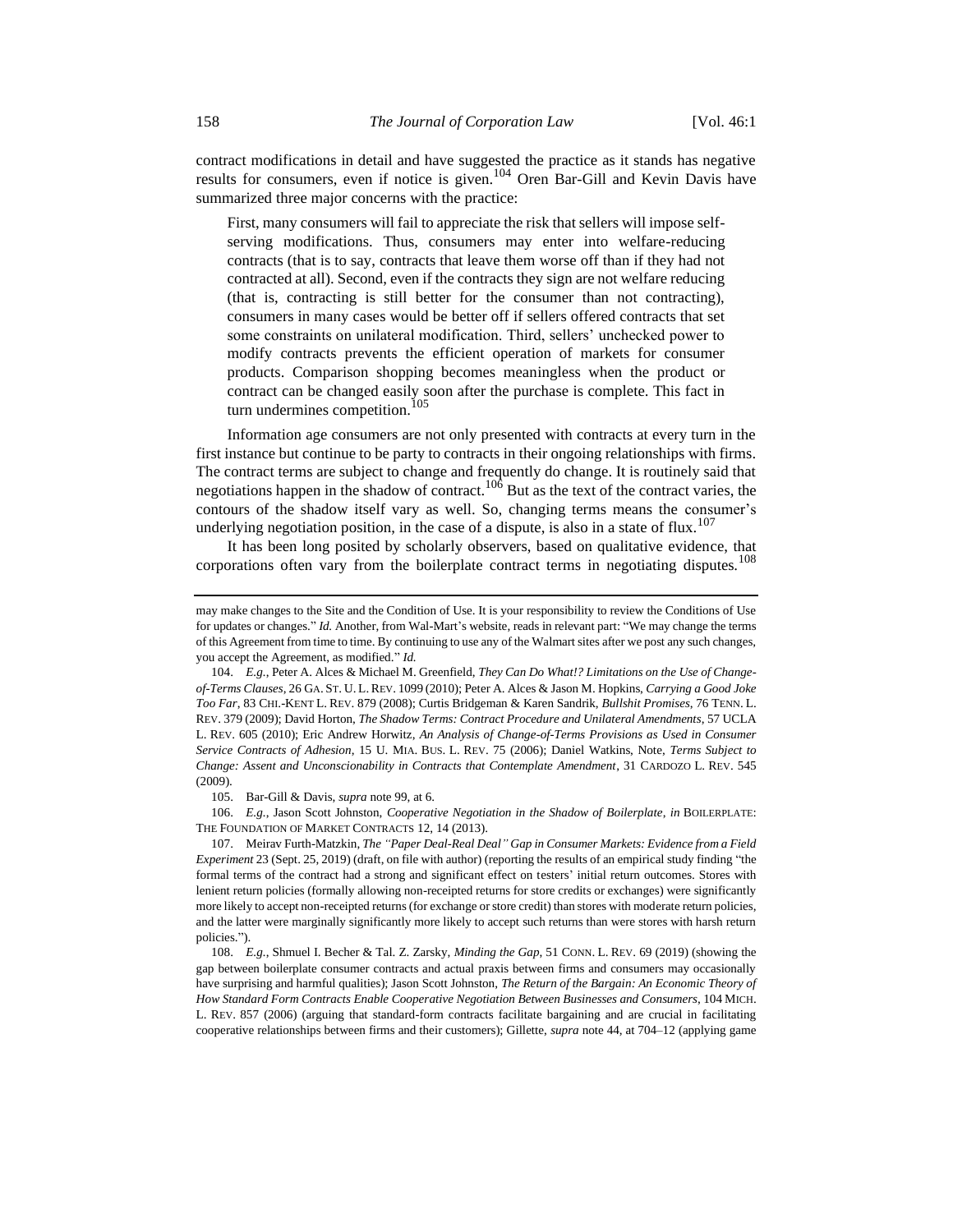Commentators have referred to this as a systemic "gap" between contract terms and the real agreement as enforced.<sup>109</sup> There is some consciousness of this among savvy consumers, memorialized on discussion boards throughout the internet, as to how to make the most of existing relationships with providers.<sup>110</sup> Even in contracts between two or more sophisticated corporate entities, there are documented gaps between actual practice and the boilerplate text in agreements.<sup>111</sup>

Meirav Furth-Matzkin recently conducted a field experiment confirming the existence of a gap between the contract text and the deal as enforced by companies.<sup>112</sup> She used the case of firm policy for refunds at physical branches of retail stores.<sup>113</sup> She found substantial evidence of a pro-consumer gap between the contract's textual return policy and the return policy experienced by customers attempting to make returns.<sup>114</sup> The pro-consumer gap intensified when the customers complained after an initial refusal for a concession, and intensified more dramatically for firms that had started with moderate or harsh return policies in the contract's text.<sup>115</sup> These findings are in line with the hypothesis already in the literature: that firms may choose to deviate from the boilerplate for consumers who, through complaining, reveal themselves to be savvy, high-value customers.<sup>116</sup> However, an invisible, systematic bias in favor of more insistent consumers may in the end distribute benefits unfairly across society.<sup>117</sup>

Writing in the early 2000s, some scholars were optimistic that the reputational concerns from actually hemming to the boilerplate's harsh terms will mean that there is only a limited need for regulators to intervene on behalf of consumers, as firms will police themselves to prevent reputational harms.<sup>118</sup> However, later research has argued that

111. *See generally* Stephen J. Choi et al., *The Black Hole Problem in Commercial Boilerplate*, 67 DUKE L.J. 1, 6–7 (2017) ("The extent of rote usage and encrustation in commonly used boilerplate remains an open question because the issue is only now beginning to be examined by legal and economic scholars. But preliminary evidence from other markets where standard form contracts are ubiquitous suggests that the *pari passu* saga is representative of a larger phenomenon, extending beyond sovereign bond contracts to other contexts where boilerplate is commonly used, including insurance and merger and acquisition agreements. To the extent this problem exists more broadly, it argues for a shift in contract doctrine away from the futile and ultimately costly effort to discover a shared meaning that no longer exists."). Far from intending to be governed by the contract's terms in this case, neither party understands what this long-used boilerplate text is supposed to mean. *Id.*

theory to contract formation); Avery Katz, *The Strategic Structure of Offer and Acceptance: Game Theory and the Law of Contract Formation*, 89 MICH. L. REV. 215, 281 (1990) (showing that reputation issues cause corporations to vary from boilerplate contracts).

<sup>109.</sup> Becher & Zarsky, *supra* not[e 108;](#page-15-0) Furth-Matzkin, *supra* not[e 107.](#page-15-1)

<sup>110.</sup> *See, e.g.*, landmanpgh, *Don't Forget to Lower Your Bills by Simply Asking!*, REDDIT (Dec. 22, 2017, 10:46 AM), https://www.reddit.com/r/personalfinance/comments/7lil1s/dont\_forget\_to\_lower\_your\_bills\_by\_ simply\_asking/ [https://www.reddit.com/r/personalfinance/comments/7lil1s/dont\_forget\_to\_lower\_your\_ bills\_by\_simply\_asking/] (discussing reducing recurring bills by calling to ask for a lower rate).

<sup>112.</sup> Furth-Matzkin, *supra* not[e 107.](#page-15-1) 

<sup>113.</sup> *Id.* at 4 (reporting "results of an original, large-scale field experiment covering approximately one hundred retail stores in Chicago").

<sup>114.</sup> *Id.* at 24.

<sup>115.</sup> *Id.* at 28.

<sup>116.</sup> *E.g.*, Gillette, *supra* not[e 44,](#page-7-1) at 707 (2004) (revealing the willingness of firms to deviate from boilerplate contract terms for customers, with or without merit, who are persistent).

<sup>117.</sup> Furth-Matzkin, *supra* note [107,](#page-15-1) at 46 ("gaps might lead to regressive distributional outcomes, . . . because insistence and assertiveness are correlated with higher socio-economic status, gender, and race").

<sup>118.</sup> *See* Lucian A. Bebchuk & Richard A. Posner, *One-Sided Contracts in Competitive Consumer Markets*, 104 MICH. L. REV. 827, 830 (2006) (suggesting that "reputational considerations" may "induce the seller to treat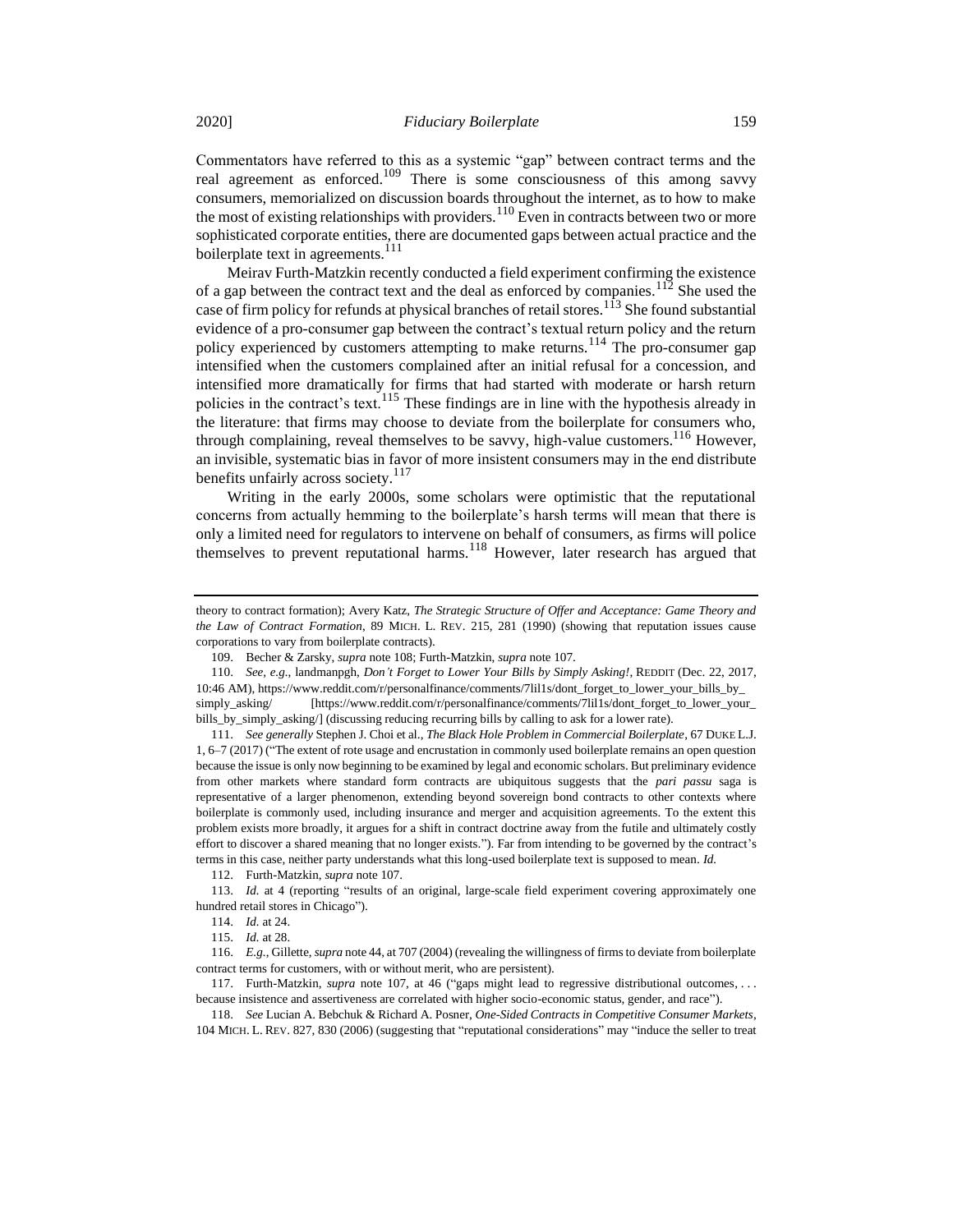reputational effects have quite limited impact on firm behavior.<sup>119</sup> Clayton Gillette has suggested that firms have strict terms, only to vary from them to grant themselves "discretion to treat buyers who appear to be acting in good faith differently from those who appear to be acting opportunistically."<sup>120</sup> Like modifying the contract to limit risk to the company based on changing circumstances, the reasons why firms deviate from the contract are designed to benefit the company, with no necessary correlative benefit to the consumer.<sup>121</sup> Empirical studies have shown that weaker bargaining power is associated with receiving less beneficial terms, whether the weaker party is a business or a consumer.<sup>122</sup> Furthermore, deviations from the boilerplate text are not always to the consumer's benefit.<sup>123</sup>

<span id="page-17-0"></span>Furth-Mazkin argues that her work casts doubt on the idea that consumer-friendly deviations from contract text are a substitute for regulation. She bases this on the simple principle that it is difficult for consumers to know when these consumer-beneficial deviations will occur. She writes:

[E]ven when sellers exercise tailored forgiveness, the discrepancies between the standardized terms and their actual implementation might generate distortions and regressive distributive effects.

As the findings reveal, stores vary significantly in the extent to which they are willing to depart from their standardized policies in practice. While more luxurious, experienced, and chain stores are more likely to exhibit tailored forgiveness *ex post*, substantial unexplained variation remains even after controlling for store characteristics. This unexplained variation might harm consumers' ability to distinguish between stores that strictly adhere to their

the buyer fairly even when such treatment is not contractually required").

<sup>119.</sup> Yonathan A. Arbel, *Reputation Failure: The Limits of Market Discipline in Consumer Markets*, 54 WAKE FOREST L. REV. 1239 (2019). *See also* Yonathan A. Arbel & Roy Shapira, *Theory of The Nudnik: The*  Future of Consumer Activism and What We Can Do to Stop It, 73 VAND. L. REV. 929 (2020) (noting with disapproval market trends limiting the ability of sticklers to push for change that may positively influence all consumers).

<sup>120.</sup> Clayton P. Gillette, *Pre-Approved Contracts for Internet Commerce*, 42 HOUS. L. REV. 975, 977 (2005) (footnotes omitted).

<sup>121.</sup> *See* Becher & Zarsky, *supra* note [108](#page-15-0) (describing the gap between what standardized consumer contracts say and how businesses and consumers interact with one another, and that this lenient approach may have surprising and harmful qualities).

<sup>122.</sup> *See* Theodore Eisenberg et al., *Mandatory Arbitration for Customers but Not for Peers: A Study of Arbitration Clauses in Consumer and Non-Consumer Contracts*, 92 JUDICATURE 118, 118 (2008) (finding as the mainline result in an empirical study that "Mandatory arbitration clauses appeared in more than three-quarters of consumer contracts examined but in less than one-tenth of non-consumer contracts negotiated by the same firms, suggesting that the firms' faith in arbitration is considerably weaker than they have claimed."); Omri Ben-Shahar & James J. White, *Boilerplate and Economic Power in Auto Manufacturing Contracts*, 104 MICH. L. REV. 953, 970–72 (2006) (finding that in the "long-term relationships" between suppliers in the auto-manufacturing supply chain terms were more one-sided where one party had more economic power, either because they are powerful companies like Exxon or General electric, or because of their wide supplier base allows them to pass on automotive contracts. Specifically, economic power was more determinative of how one-sided the boilerplate than was the company's position in the supply chain.).

<sup>123.</sup> Furth-Matzkin, *supra* not[e 107,](#page-15-1) at 25 ("Unexpectedly, a small subset of the lenient policy stores (8%) departed from their return policies to the consumers' *detriment*. Store clerks in these stores not only refused to refund the testers. They also refused to accept the non-receipted item for store credit or exchange, even though they were contractually required to do so.").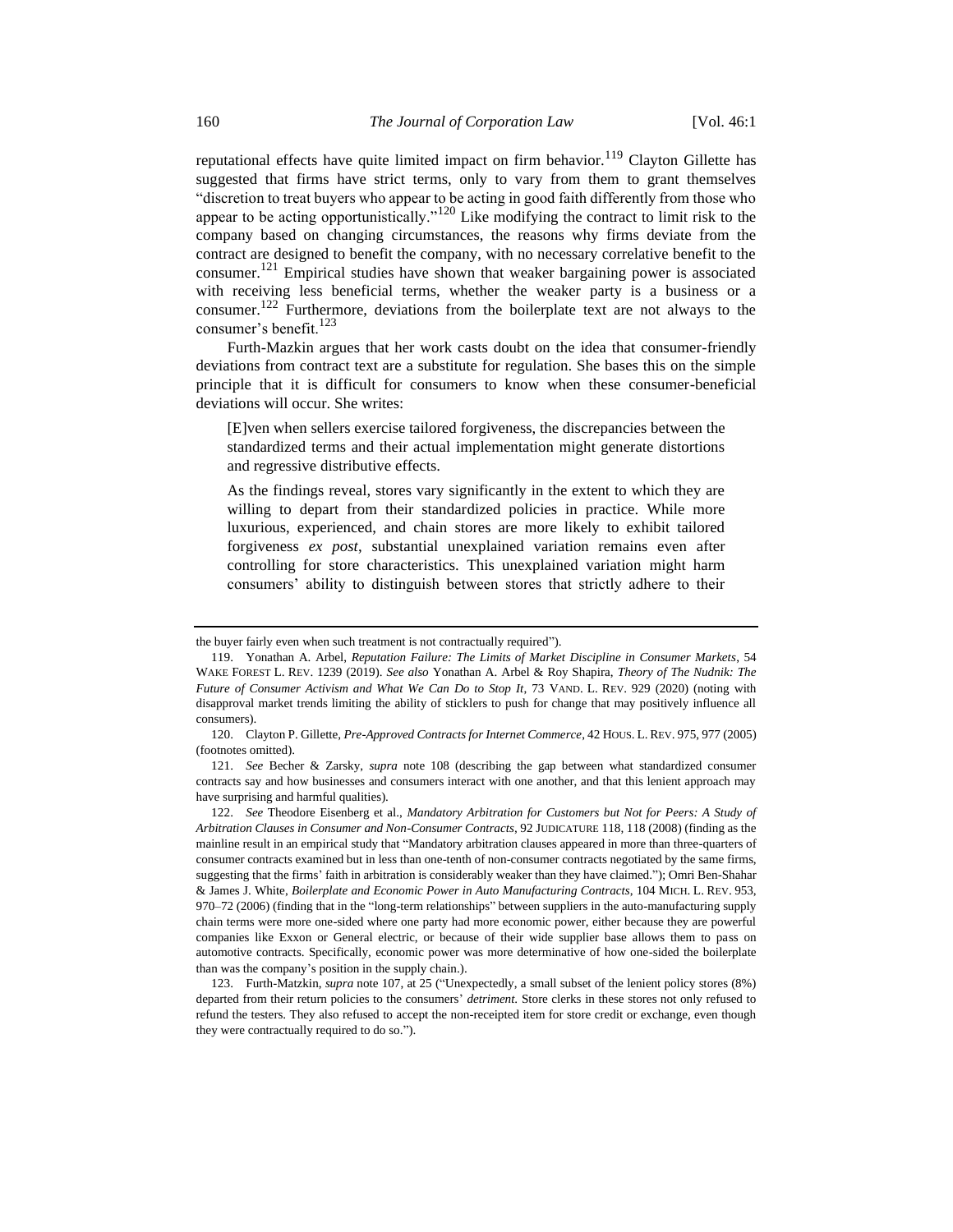formal return policies and those that offer better terms in practice. Consequently, consumers might make poor return decisions. They might be discouraged from trying to make returns to stores that would likely depart from their unconditional paper policies in their favor, or inefficiently attempt to make returns to stores that would not budge.<sup>124</sup>

Her findings align with other scholars who have written on the subject. Shmuel Bacher and Tal Zarksy argued in a recent paper that the gap between the text deal and the real deal allows firms to deceive consumers, and in this way undermine competition in the market.<sup>125</sup> James Fallows Tierney has warned that both the substance of consumer contracts and how they are enforced may be crafted with an eye to the audience of regulators in a bid to illustrate the wisdom of avoiding direct regulation from government.<sup>126</sup>

<span id="page-18-0"></span>Consumer-firm dispute resolution has evolved to match the ubiquity and complexity of contract formation. The extensiveness of most boilerplate agreements belies the fact that they fail to contain the most salient elements of the deal between the consumer and merchant. Companies and consumers regularly resolve their differences in informal dispute resolution.<sup>127</sup> Since many consumer disputes are for relatively low sums, this is likely the preferred form of dispute resolution for both parties in most cases.<sup>128</sup> In practice, the actual points that matter between consumer and merchant are resolved by internal procedures. These are knowable rules, but they are not publicly available and are subject to change. The internal rules for dispute resolution are generally standardized and automated, whether in a computer program or a list of policies given to human employees and applied whenever a customer contacts the firm with a dispute.<sup>129</sup>

The law reinforces these norms by strongly favoring arbitration clauses $130$  and

<sup>124.</sup> *Id.* at 6.

<sup>125.</sup> *See* Becher & Zarsky, *supra* not[e 108,](#page-15-0) at 116 ("[S]elf-interested firms can manipulate information flow by utilizing the Gap. In such cases, information flow can aggravate the problem of information asymmetry, rather than cure it. It can lead consumers to form a distorted perspective, which in turn will result in sub-optimal decision making. The traditional concern of asymmetric information relates to consumer form *contracts*. We, however, suggest that paying close attention to asymmetric information in firms' *behavior* is frequently a crucial point not to be missed.").

<sup>126.</sup> James Fallows Tierney, *Contract Design in the Shadow of Regulation*, 98 NEB. L. REV. 874, 918–19 (2020) ("Firms adopt contract terms with many audiences in mind, including the policymakers responsible for assessing and adopting legal rules governing their contracts. Scholars have long been concerned with how actors can manipulate other actors' strategic choices under uncertainty to favor outcomes close to their own preferred policies. Firms may be particularly effective at shaping policymakers' preferences by making predictive claims that proposed policies will not generate social gains that are worth the costs of reform, and by encouraging their audience—policymakers—to rely on schema and heuristics to corroborate those claims. Firms' efforts will be relatively unmatched if, because other constituents are subject to their own cognitive biases, constituents are less effective at detecting firms' efforts to manipulate policymakers' preferences or at sharing this information with other voters.").

<sup>127.</sup> *See generally* Rory Van Loo, *The Corporation as Courthouse*, 33 YALE J. ON REGUL. 547, 554–55 (2016) (describing the quasi-judicial role firms play in consumer dispute resolution).

<sup>128.</sup> *Id.* at 571–78 (describing in detail the advantages of internal dispute resolution as including low-cost access to redress, greater value for those who complain, and direct accountability, all while promoting community and collaboration more than an explicitly antagonistic adversarial court process).

<sup>129</sup>*. Id.* at 564–67 ("Corporate complaint processing is now often highly automated. This automation can significantly reduce the costs of dispute resolution. Perhaps more importantly from a dispute design perspective, it enables tailored decision-making.").

<sup>130.</sup> *E.g.*, Lamps Plus, Inc. v. Varela, 139 S. Ct. 1407, 1423 (2019) (Breyer, J., dissenting) (stating that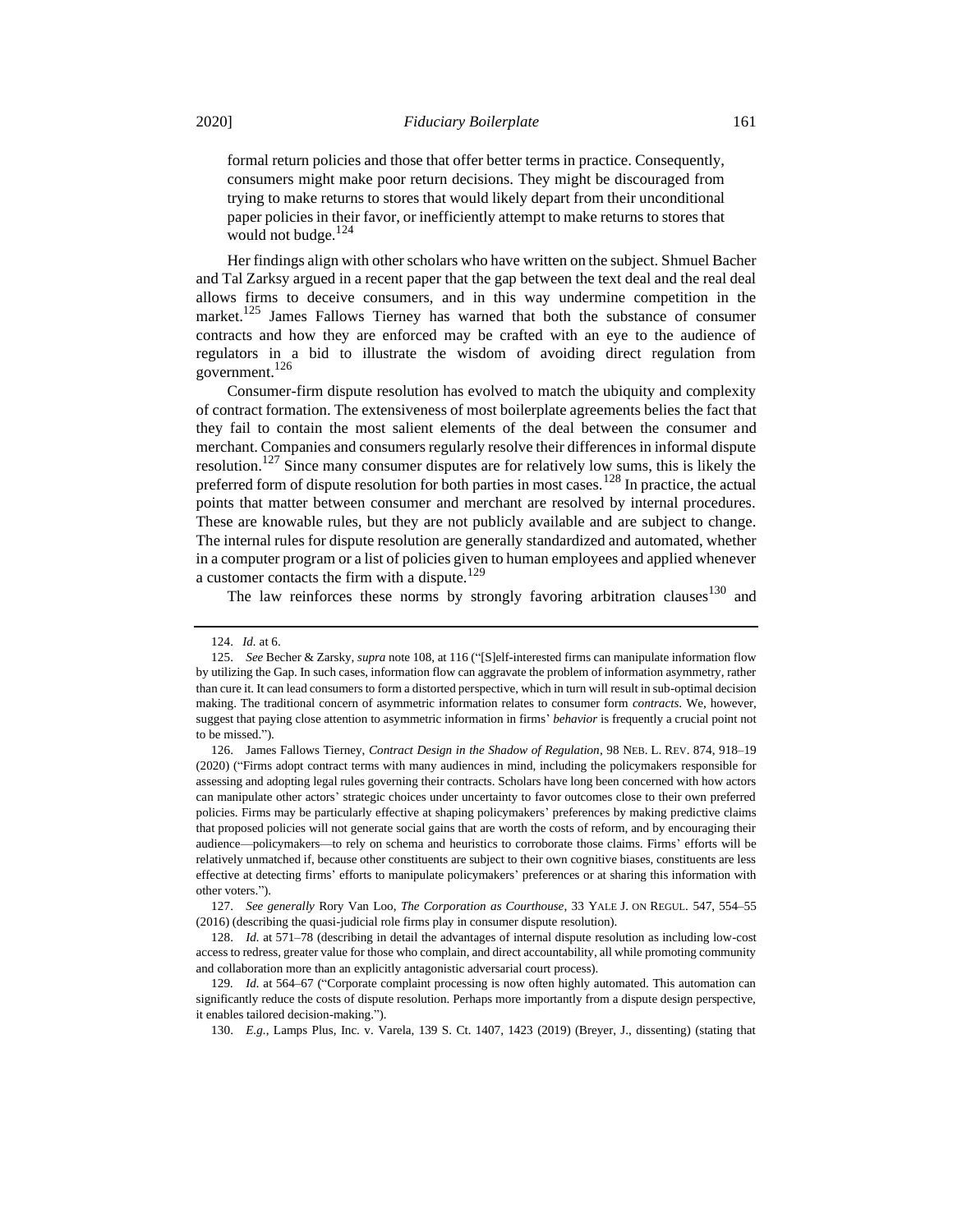procedural disfavoring of class action lawsuits.<sup>131</sup> Arbitration is a standard term in consumer contract agreements, $132$  and most consumer contracts state that only binding arbitration is available to consumers where informal dispute resolution fails.<sup>133</sup> The possibility of public review or even public knowledge of how a company actually resolves disputes with consumers is precluded by the modern practice of extra-judicial dispute resolution.<sup>134</sup> Though the empirical evidence is mixed,<sup>135</sup> many argue that removing these disputes from a public institution's resolution is less costly to society than judicial review, all other factors held constant. I will presume this is true, given that the federal government has accepted this conclusion as a matter of policy.<sup>136</sup>

<span id="page-19-0"></span>Contract differs from property insofar as parties can craft a limitless number of forms to suit their needs, as opposed to the limited menu of property forms.<sup>137</sup> Several default rules within contract law have an information-forcing function, aiming to encourage parties to reveal more about their deals and thus better enable parties to satisfy their preferences.<sup>138</sup>

Congress requires the FAA to require interpretations of arbitration clauses in a way that "favors arbitration").

<sup>131.</sup> *See e.g.*, Bell Atl. Corp. v. Twombly, 550 U.S. 544, 588 (2007) (Stevens, J., dissenting); Christine P. Bartholomew, *The Failed Superiority Experiment*, 69 VAND. L. REV. 1295, 1296 (2016) ("Class actions are under attack. Once lauded as powerful mechanisms to deter predatory business behavior and supplement regulatory enforcement, they are now targets for tort reformers and conservative jurists. From the 2005 Class Action Fairness Act to a string of recent Supreme Court decisions, the trend is towards increasingly restrictive interpretations of Federal Rule of Civil Procedure 23(b)(3), the rule governing class certification of monetary claims.").

<sup>132.</sup> James P. Nehf, *The Impact of Mandatory Arbitration on the Common Law Regulation of Standard Terms in Consumer Contracts*, 85 GEO. WASH. L. REV. 1692, 1706 (2017) ("In recent years, it has become common for consumer contracts to include mandatory arbitration clauses."); David Horton, *Arbitration as Delegation*, 86 N.Y.U. L. REV. 437, 439 (2011) ("Arbitration has become 'the new litigation,' increasingly resembling a parallel judicial system. Arbitration clauses appear in hundreds of millions of consumer and employment contracts. Businesses do not merely use these provisions to funnel cases away from the courts; rather, they seize the opportunity to redefine the parameters of the dispute resolution process—from the scope of discovery, to the right to bring a class action, to the payment of fees and costs.").

<sup>133.</sup> Eisenberg et al., *supra* not[e 122](#page-17-0) (showing that most consumer contracts include mandatory arbitration clauses).

<sup>134.</sup> *See* Van Loo, *supra* not[e 127,](#page-18-0) at 578 (citing lack of transparency as a downside of the current corporateoperated consumer dispute regime).

<sup>135.</sup> *See generally* Amy J. Schmitz, *Legislating in the Light: Considering Empirical Data in Crafting Arbitration Reforms*, 15 HARV. NEGOT. L. REV. 115 (2010) (arguing that the effects of removing disputes from alternative dispute resolution are varied).

<sup>136.</sup> In an influential Supreme Court case interpreting the FAA, Chief Justice Warren Burger declared that the FAA constituted "a liberal federal policy favoring arbitration agreements" and explained that "any doubts concerning the scope of arbitrable issues should be resolved in favor of arbitration." Moses H. Cone Mem'l Hosp. v. Mercury Constr. Corp., 460 U.S. 1, 24–25 (1983). It is not apparent that a pro-arbitration policy mandates an anti-litigation policy stance for the courts, but that is the reading many courts have favored. *See generally* Pamela K. Bookman, *The Arbitration-Litigation Paradox*, 72 VAND. L. REV. 1119 (2019).

<sup>137.</sup> Henry E. Smith, *Modularity in Contracts: Boilerplate and Information Flow*, 104 MICH. L. REV. 1175, 1175 (2006).

<sup>138.</sup> *See* Ian Ayres & Robert Gertner, *Filling Gaps in Incomplete Contracts: An Economic Theory of Default Rules*, 99 YALE L.J. 87, 97 (1989) (showing how penalty default rules can be used to encourage parties to reveal information); Robert E. Scott, A *Relational Theory of Default Rules for Commercial Contracts*, 19 J. LEGAL STUD. 597, 609–11 (1990) (giving examples of information-forcing rules); Charles J. Goetz & Robert E. Scott, *Enforcing Promises: An Examination of the Basis of Contract*, 89 YALE L.J. 1261, 1299–1300 (1980) (explaining the information-forcing interpretation of foreseeability rule in contract damages); Charles J. Goetz & Robert E. Scott, *The Limits of Expanded Choice: An Analysis of the Interactions Between Express and Implied Contract Terms*, 73 CAL. L. REV. 261 (1985) (outlining the role of the information-forcing rule when a sophisticated party contracts with an unsophisticated party).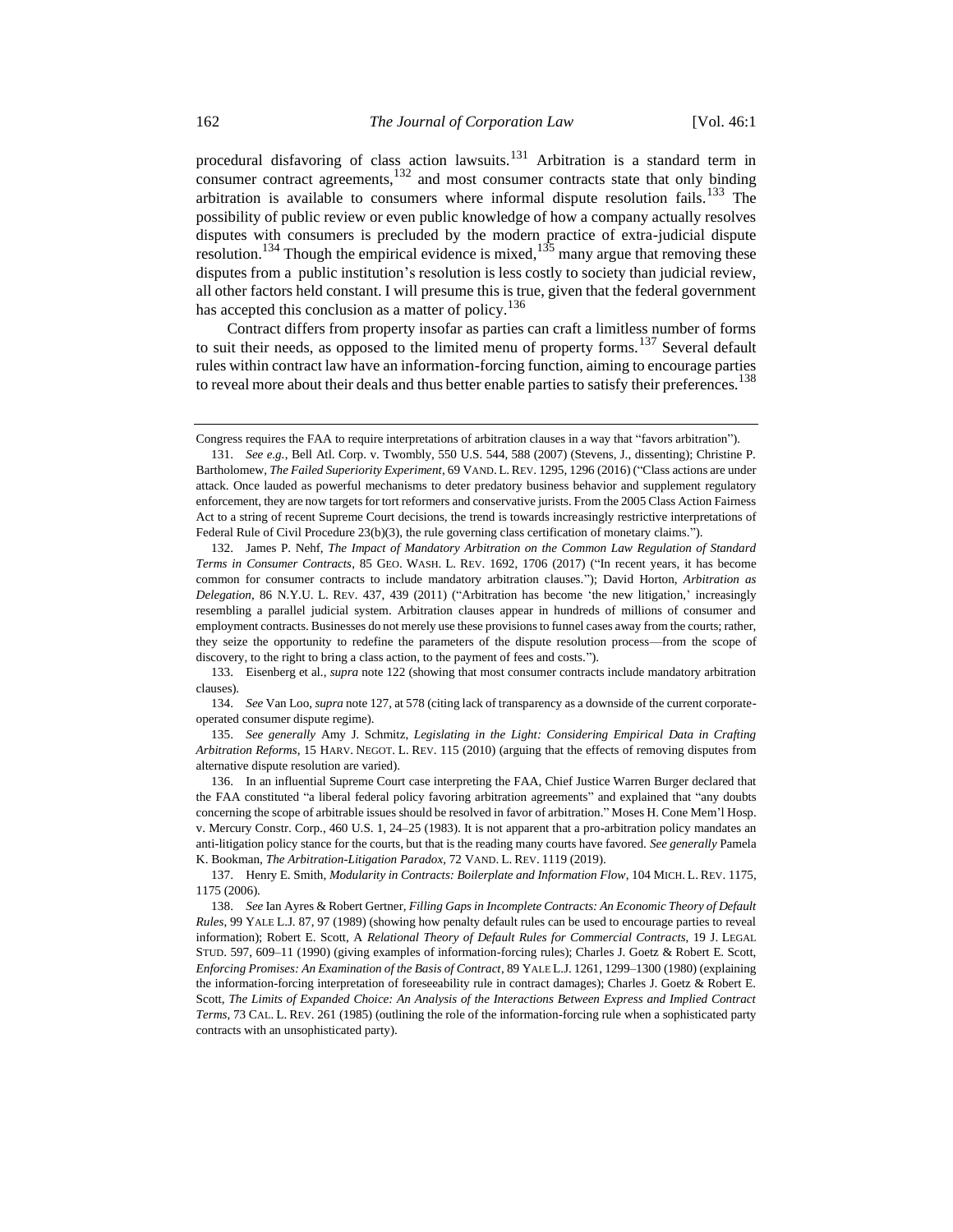More information is good from the perspective of enabling parties to know their preferences, and bargain better through advantages in guessing the other party's position. This enables contracts to be more perfect instruments of autonomy or, more likely, to indicate a deal that is welfare-maximizing for both parties.

However, the gulf between the real deal and the text deal, paired with the obscurity of dispute results to the public, created by arbitration terms and their interpretation, renders consumer dispute practice a black box. This leads to the privatization of law, where corporations are unaccountable to the public and need not hold to any precedent, and the compression of public knowledge and discussion about how disputes are being resolved.<sup>139</sup> Boilerplate in consumer agreements is available, to some extent, for public examination. But a gap lies between the text of the boilerplate agreement and the real deal between the parties. This makes it impossible for other firms, policymakers, scholars, or anyone else to have a good empirical sense of how consumers are resolving disputes, and thus to understand the deal's final form. This gap results from the most salient features of the real deal not being publicly available. There is no way for a consumer to tell between a firm with a fair dispute resolution process and one with an unfair dispute resolution process. Rory Van Loo has described the potential for this issue to lead to market failure and thus, to poor results for consumers:

The risk is that these market failures undermine all of the potential advantages of private ordering. Rather than offering low-cost access to redress, consumers are made to pay in subtle ways, such as by spending excessive time complaining or by having deserved redress denied. Reputation-based sanctions no longer hold consumers accountable because information available is inaccurate. The perception of procedural justice is used to mask what is, in fact, an absence of meaningful participation. In short, when markets fail, the risk is that the private consumer legal system fails with it.<sup>140</sup>

There is no incentive from the market or law in the status quo to prevent extensive opportunistic behavior by firms.

<span id="page-20-0"></span>\*\*\*

In this Part, I have shown there is a pervasive and networked consumer contracting environment in which flexible, mutable contracts are the norm. While some commentators have discussed the implications of each of these phenomena, no previous article or court opinion has brought them together. Most modern consumer-firm interactions take place within evolving, ongoing relationships of trust. They are not episodic transactions between strangers. The consumer is compelled to trust corporations as arbiters of disputes. This is in addition to trusting a firm to determine what privacy and cybersecurity protections are needful and appropriate as technology practices evolve. The relationship evolves over time to suit the needs of both parties, yet one party, the corporation, is in a position of dominance and may opportunistically take rents from the consumer. The next Part will explore the doctrinal implications of these findings.

139. Myriam Gilles, *The Day Doctrine Died: Private Arbitration and the End of Law*, 2016 U. ILL. L. REV. 371 (2016); John Gardner, *The Twilight of Legality*, 43 AUSTRALASIAN J. LEGAL PHIL. 1 (2019); Samuel Issacharoff & Florencia Marotta-Wurgler, *The Hollowed Out Common Law*, 67 UCLA L. REV. 600 (2020). 140. Van Loo, *supra* not[e 127,](#page-18-0) at 584.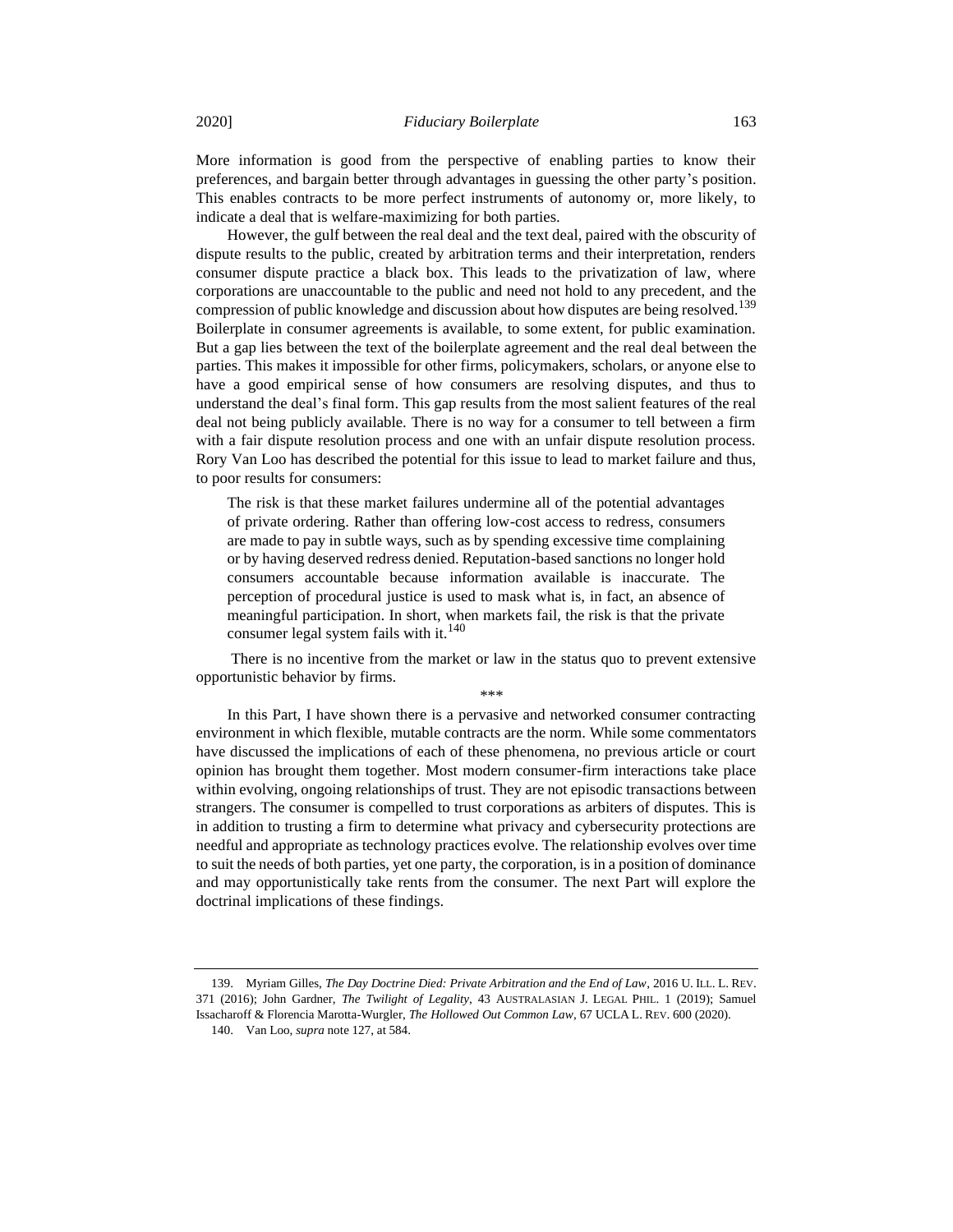#### 164 *The Journal of Corporation Law* [Vol. 46:1

# III. FROM CONTRACT LAW TO FIDUCIARY LAW

In this Part, I will explain the common law roots of the fiduciary approach to consumer-firm relationships in the information age and why contract law must be supplemented by fiduciary law in this area. Contract law is currently the dominant paradigm for understanding consumer transactions. Fiduciary law enforces consensual transactional relationships that limit the party's ability to control the other's interests to neglect or harm the other with the control so granted. The discussion of contract law that follows shows the limits of contract law for a just and healthy consumer economy in the information age. Contract law as it is currently understood is not equipped to address the flexible, ongoing relationships of trust that characterize most consumer-firm transactions. Understanding these limitations shows the need for the introduction of fiduciary law principles in consumer law. I begin Section III.A by outlining the purpose of contract law, and then I go on to describe the debate in the scholarly literature about the scope of consent. In Section III.B, I show that a shift has occurred in both doctrine and scholarship towards finding obligations as a matter of law in consumer contracts, manifested assent notwithstanding. I argue that my fiduciary approach is the logical next step to this interpretational trend in consumer contracts.

### <span id="page-21-1"></span>*A. The Consent Debate and the Battle for the Soul of Contract Law*

Understanding contract law will help us the extent to which it is capable of regulating information age consumer relationships in its current form. A good way to outline the purpose of contract law is to describe what it does; then we might consider why a society would want a law that enforces contracts.<sup>141</sup> Contracts allow individuals to create legally binding future obligations of their own design.<sup>142</sup> This is in contrast with the contract's private-law cousins in tort, property, and unjust enrichment. The distinctions underscore the unique role contract law plays in our legal system. Tort imposes general obligations not to harm others not chosen by individuals. $143$  Property facilitates transfer of resources between individuals,  $144$  but property is limited in the forms it can take.<sup>145</sup> Unjust enrichment imposes obligations on individuals based on what they have taken from other individuals and is thus fundamentally backward-looking.<sup>146</sup>

<span id="page-21-0"></span>There are two broad reasons why we have contract law: enhancing individual

<sup>141.</sup> One might call this a normative account of contract as opposed to an analytic account, which would simply describe contract law works the way that it does. *See* STEPHEN A. SMITH, CONTRACT THEORY 6 (2004) (distinguishing between types of theories of contract law).

<sup>142.</sup> BRIAN H. BIX, CONTRACT LAW RULES, THEORY AND CONTEXT 3 (2012).

<sup>143.</sup> *See* John C.P. Goldberg & Benjamin C. Zipursky, *Torts as Wrongs*, 88 TEX. L. REV. 917, 919 (2010) ("Looked at through the lens of daily life, Torts is about which duties of noninjury owed to others are counted as legal duties and what sorts of remedial obligations one will incur for failing to conduct oneself in accordance with those duties.").

<sup>144.</sup> *See* Henry E. Smith, *Property as the Law of Things*, 125 HARV. L. REV. 1691, 1700 (2012) (arguing that property's modularity allows it to manage complexity and contain third party information costs).

<sup>145.</sup> Thomas W. Merrill & Henry E. Smith, *Optimal Standardization in the Law of Property: The* Numerus Clausus *Principle*, 110 YALE L.J. 1, 9–24 (2000) (describing and outlining the common law *numerus clausus* principle, noting "[p]erhaps the best characterization of the status of the *numerus clausus* in American common law is that it is simply a fact about the way in which the system of property rights operates").

<sup>146.</sup> Mark P. Gergen, *What Renders Enrichment Unjust?*, 79 TEX. L. REV. 1927, 1927, 1931–33 (2001) (defining unjust enrichment and comparing it to torts and contracts).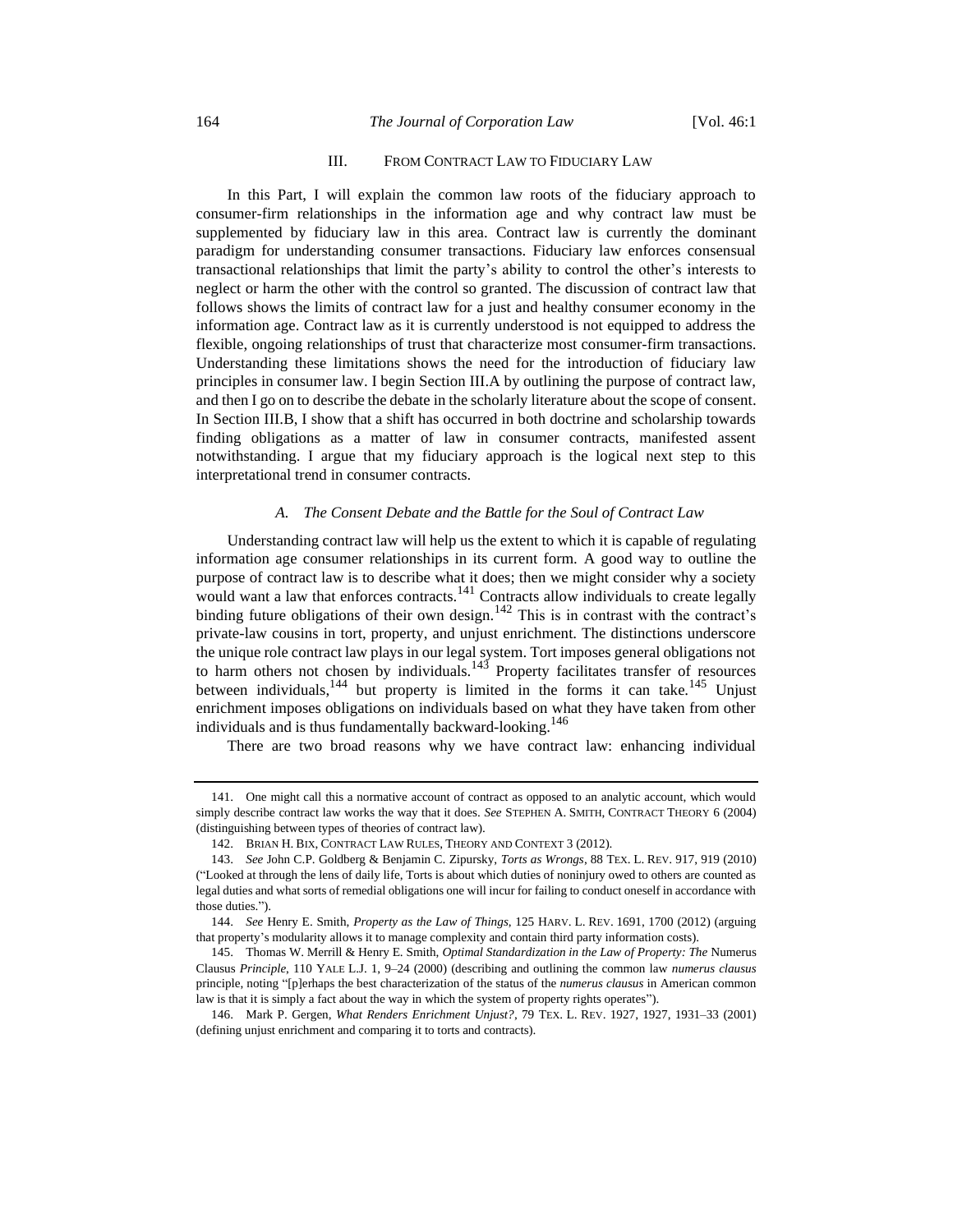autonomy and improving overall well-being.<sup>147</sup> Some theorists have embraced one to the exclusion of the other.

<span id="page-22-0"></span>Autonomy theorists have grounded contract's moral authority in the exercise of human will.<sup>148</sup> While theorists differ in this category, they agree, broadly, that there is inherent value in the state enabling individuals to shape their world through their independent choices.<sup>149</sup> The principle critique of autonomy theories is that, while they are intuitively appealing to explain the advantages of having contract law at all, they ultimately fail to explain convincingly the specific rules of contract law we actually have.<sup>150</sup>

<span id="page-22-1"></span>Welfarists, by contrast, see contract law as a mere tool to maximize society's welfare.<sup>151</sup> Some theorists, particularly those of the law and economics school, measure welfare purely by monetary wealth.<sup>152</sup> However, some welfarists also view contract's purpose in managing and improving relationships between individuals and firms, benefits that may not be captured by considering the individual's autonomy interest.<sup>153</sup> Other

150. *See generally* Richard Craswell, *Contract Law, Default Rules, and the Philosophy of Promising*, 88 MICH. L. REV. 489 (1989) (critiquing such a theory).

<sup>147.</sup> *See* Alan Schwartz & Daniel Markovits, *Function and Form in Contract Law*, OXFORD HANDBOOK OF THE NEW PRIVATE LAW (forthcoming Oct. 2020) (manuscript at 2–3), https://papers.ssrn.com/sol3/papers.cfm?abstract\_id=3392999 [https://perma.cc/S46K-6KD4] (noting welfare and autonomy as two goals of contract law). Scholars have described this distinction between types of goals for contract law using different terms. *E.g.*, KIM, *supra* note [57,](#page-9-2) at 9–10 (2013) (distinguished between "individualistic/deontic" and "consequentialist" theories of contract law); Gergen, *supra* note [146,](#page-21-0) at 1934 (distinguishing between "utilitarian" and "non-utilitarian" justifications for contract law).

<sup>148.</sup> *See* SMITH, *supra* note [141](#page-21-1) (autonomy theory based on promising); CHARLES FRIED, CONTRACT AS PROMISE: A THEORY OF CONTRACTUAL OBLIGATION (1981) (discussing an autonomy theory based on promising); Seana Valentine Shiffrin, *The Divergence of Contract and Promise*, 120 HARV. L. REV. 708, 713 (2007) (discussing an autonomy theory based on developing individuals as moral agents); Randy E. Barnett, *A Consent Theory of Contracts*, 86 COLUM. L. REV. 269, 300–09 (1986) (discussing an autonomy theory based on consent).

<sup>149.</sup> JOSEPH RAZ, THE CONCEPT OF A LEGAL SYSTEM: AN INTRODUCTION TO THE THEORY OF LEGAL SYSTEM 158 (1980) (stating that the law's "normative function . . . is to provide individuals with facilities for realizing their wishes").

<sup>151.</sup> Amartya Sen, *Utilitarianism and Welfarism*, 76 J. PHIL. 463, 468 (1979) (defining "welfarism" as the view that "[t]he judgment of the relative goodness of alternative states of affairs must be based exclusively on, and taken as an increasing function of, the respective collections of individual utilities in these states"); Matthew D. Adler, *Beyond Efficiency and Procedure: A Welfarist Theory of Regulation*, 28 FLA. ST. U. L. REV. 241, 313 (2000) ("[W]elfarism refers to the family of moral theories that make overall well-being morally relevant, not necessarily morally conclusive. Welfarism, thus defined, includes but is not limited to utilitarianism."); Jonathan S. Masur & Eric A. Posner, *Against Feasibility Analysis*, 77 U. CHI. L. REV. 657, 707 (2010) ("[W]elfarism can be defined in various ways. Welfare might refer to positive subjective experience or mental states; the satisfaction of desires (or of certain desires); or objective goods (such as education).").

<sup>152.</sup> Benjamin C. Zipursky, *Philosophy of Private Law*, *in* THE OXFORD HANDBOOK OF JURISPRUDENCE AND PHILOSOPHY OF LAW 623, 627–31 (Jules Coleman & Scott Shapiro eds., 2002). *E.g.*, RICHARD POSNER, THE PROBLEMS OF JURISPRUDENCE 356–57 (1990).

<sup>153.</sup> *See, e.g.*, Curtis Bridgeman, *Contracts as Plans*, 2009 U. ILL. L. REV. 341, 341 (2009) (describing "contracts as plans designed to solve a particular coordination problem better accounts for how we are able to make exchanges over time, even in situations where the parties involved might otherwise not be able to trust one another"); Daniel Markovits, *Contract and Collaboration*, 113 YALE L.J. 1417, 1456–58 (2004) (contending that contracts are for protecting and encouraging relationships between individuals); Ian R. Macneil, *Relational Contract Theory: Challenges and Queries*, 94 NW. U. L. REV. 877, 881–83, 887, 900 (2000) (describing contracts as inherently relational, contrasting his view with "discretists," who focus on individual parties within the transactions).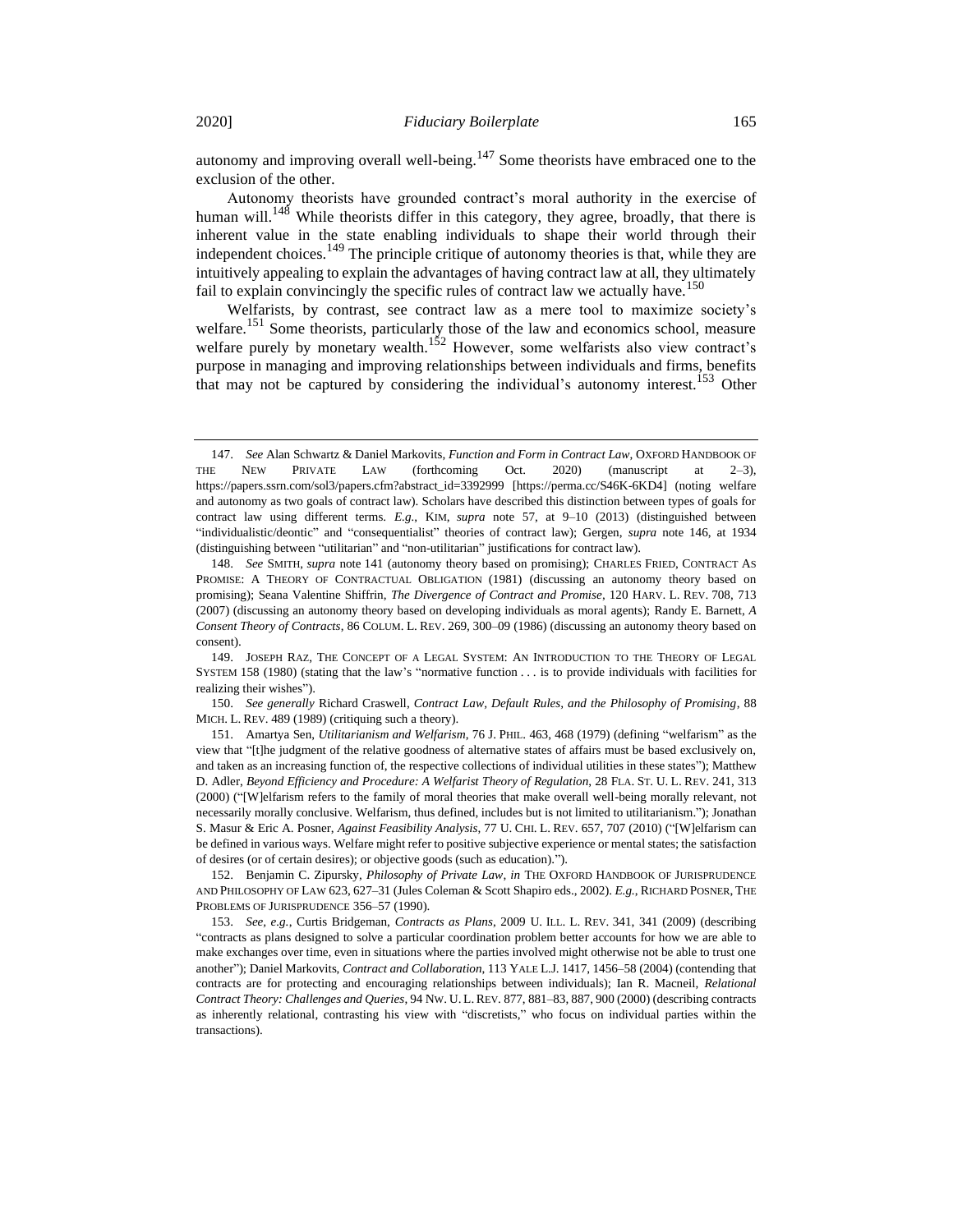welfarists see the role of contract law as an agent for improving inequities in society.<sup>154</sup> Welfarism as a justification of contract law is as diverse as possible definitions of "welfare," with some definitions of welfare leading to substantial convergence with some autonomy-based conceptions.<sup>155</sup> The very flexibility of welfarism is cause for skepticism from its critics who argue that its conclusions are malleable and often based on assumptions about facts about the world that proponents cannot show to be true.<sup>156</sup>

<span id="page-23-1"></span>Finally, some theorists have embraced a pluralistic account of contract law; that is, they consider both autonomy and welfarism as values contract law promotes.<sup>157</sup> Pluralism can be critiqued for compounding the potential for complexity because of the need for a principle for ordering when the plural values are in conflict.<sup>158</sup>

<span id="page-23-0"></span>Modern courts tend to be value pluralists when it comes to normatively justifying contract law.<sup>159</sup> That is, they take from both autonomy and welfare theories of contract as they construct the theory of the individual case before them.<sup>160</sup> They see both promoting autonomy and maximizing welfare as goods.<sup>161</sup>

156. Russell Korobkin, *Bounded Rationality, Standard Form Contracts, and Unconscionability*, 70 U. CHI. L. REV. 1203, 1206–07 (2003).

158. Jody S. Kraus, *Philosophy of Contract Law*, *in* THE OXFORD HANDBOOK OF JURISPRUDENCE AND PHILOSOPHY OF LAW 687, 688 (Jules Coleman & Scott Shapiro eds., 2002) ("challenge for [pluralist contract] theories, like the challenge for pluralistic normative theories in general, is to explain how their explanations and justifications can be defended in the absence of a master principle for ordering the competing values they invoke."); *see also* Nathan Oman, *Unity and Pluralism in Contract Law*, 103 MICH. L. REV. 1483, 1499 (2005) (exploring how autonomy and efficiency can be tiered, with both having value but autonomy taking priority).

159. Leon Trakman, *Pluralism in Contract Law*, 58 BUFF. L. REV. 1031, 1033–34 (2010) ("Pluralist theories of contracting do not endorse a 'super' value, but instead acknowledge a plurality of values that are commensurable or incommensurable with one another according to the contractual context. Decision agentstypically courts—use that pluralism to identify and rank the intensity of plural preferences and apply them through a process of practical reason in order to reach prudential decisions about the formation of contracts."); *see also* Meredith R. Miller, *Party Sophistication and Value Pluralism in Contract*, 29 TOURO L. REV. 659, 679 (2013) ("The attention of scholars and courts to party sophistication embraces value pluralism; it recognizes that contract law serves several competing values and there is no 'perfect whole.'").

160. Daniel Markovits & Alan Schwartz, *Plural Values in Contract Law: Theory and Implementation*, 20 THEORETICAL INQUIRIES L. 571 (2019) (defining value pluralism in contract law, finding it to be inevitable to some degree, and discussing its implications); JOHN GRAY, GRAY'S ANATOMY: SELECTED WRITINGS 32 (2009) ("In recent liberal writings, the fact of pluralism refers to diversity of personal ideals whose place is in the realm of voluntary association. The background idea here is that of the autonomous individual selecting a particular style of life. This type of diversity resembles the diversity of ethnic cuisines that can be found in some cities. Like the choice of an ethnic restaurant, the adoption of a personal ideal occurs in private life. But the fact of pluralism is not the trivial and banal truth that individuals hold two different personal ideals. It is the coexistence of different ways of life. Conventional liberal thought contrives to misunderstand this fact, because it takes for granted a consensus on liberal values.").

161. KIM, *supra* not[e 57,](#page-9-2) at 15 (citing Melvin Aron Eisenberg, *The Emergence of Dynamic Contract Law*, 88 CAL. L. REV. 1743, 1745 (2000) and Gregory E. Maggs, *Ipse Dixit: The Restatement (Second) of Contracts and the Modern Development of Contract Law*, 66 GEO. WASH. L. REV. 508, 510 (1998)).

<sup>154.</sup> *See, e.g.*, Anthony T. Kronmant, *Contract Law and Distributive Justice*, 89 YALE L.J. 472, 474 (1980) ("defend[ing] the view that rules of contract law should be used to implement distributional goals whenever alternative ways of doing so are likely to be more costly or intrusive.").

<sup>155.</sup> *See generally* Oren Bar-Gill, *Choice Theory and the Economic Analysis of Contracts: Comments on Dagan and Heller's,* The Choice Theory of Contracts, 20 JERUSALEM REV. L. STUD. 79 (2017) (reviewing a Choice Theory-based critique of welfare economics).

<sup>157.</sup> *See, e.g.*, Gregory Klass, *Three Pictures of Contract: Duty, Power, and Compound Rule*, 83 N.Y.U. L. REV. 1726, 1773–83 (2008); Melvin Aron Eisenberg, *The Emergence of Dynamic Contract Law*, 88 CALIF. L. REV. 1743, 1745 (2000).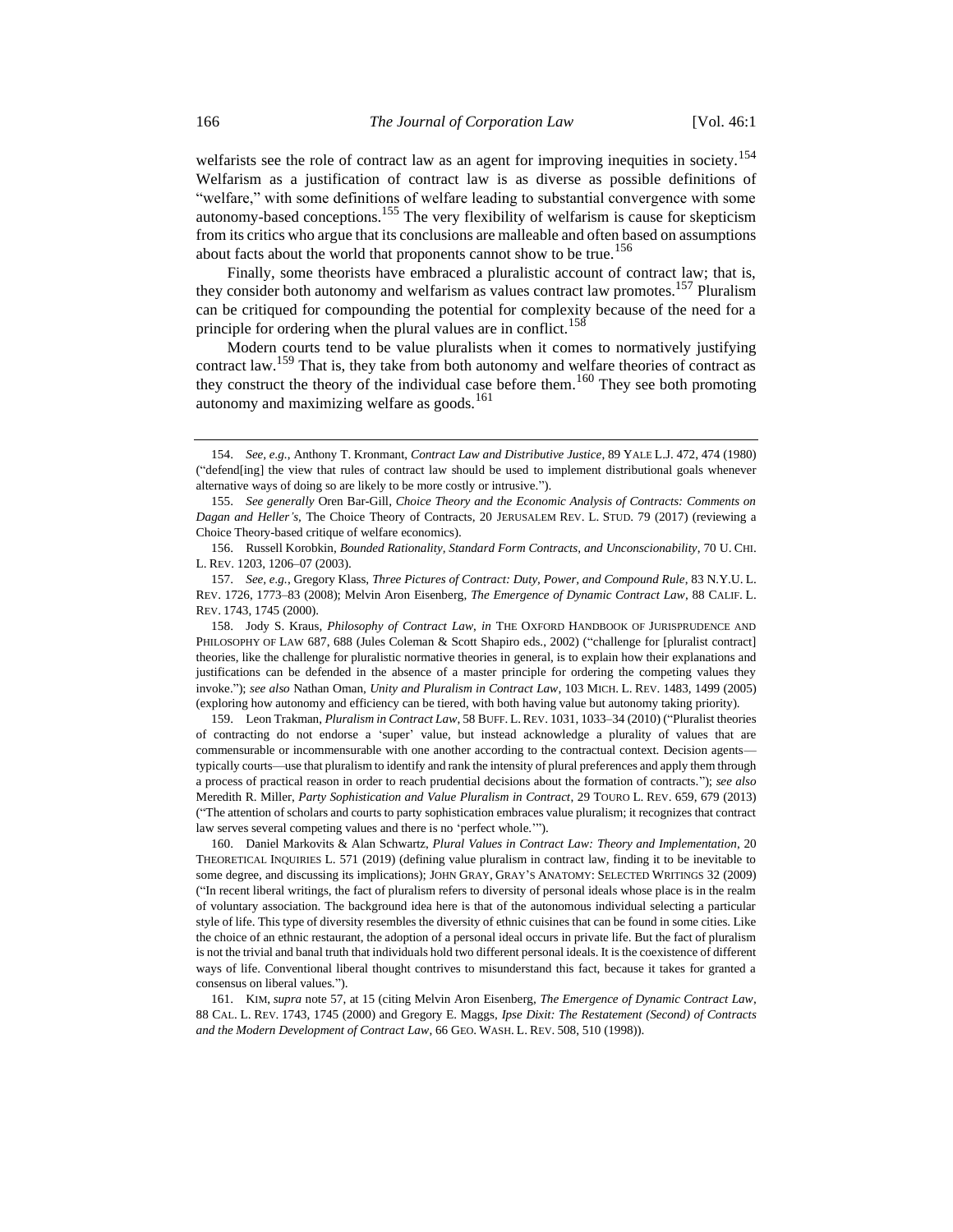These high-minded concepts about the purpose of contract law find their application in the debate about the scope and nature of consent in consumer contract law. This debate has dominated the consumer contract law literature for the past several decades. I evaluate here the limitations of this debate, whether one aims to justify the status quo or to create a more consumer-protective consumer environment.

In law and life, consent is transformative. It allows people to change their legal and social relations with others. Consent is moral magic. As Heidi Hurd influentially remarked, "consent turns a rape into love-making, a kidnapping into a Sunday drive, a battery into a football tackle, a theft into a gift, and a trespass into a dinner party."<sup>162</sup> In the examples Hurd cites, not only does the law recognize this change in relationship between individuals, it broadly tracks what common sense morality would find fair and proper.

The source of consent's moral and legal power is its relationship with voluntariness.<sup>163</sup> What one does voluntarily is an expression of one's values. That actions be voluntary is important whether one thinks it is inherently valuable for individuals in a liberal society to make choices, or one thinks that aggregating many individuals' real preferences are instrumentally useful for allowing the market to maximize the general welfare.<sup>164</sup> While voluntariness is associated with these high concepts, it actually can be constructed as quite a thin concept.  $165$  It may simply mean doing something.  $166$  Choosing to eat at any given time, for example, is voluntary, even though if one never ate one would not survive. A lack of other choices does not make an act or decision any less voluntary. Ultimately, a person made the choice, even if that was her only option. And indeed, all choices are constrained to some extent. To find that constraints to a choice menu rendered actions involuntary would effectively make all acts and choices involuntary.<sup>167</sup>

163. Reyes v. Lincoln Auto. Fin. Servs., 861 F.3d 51, 57 (2d Cir. 2017); *see* Gager v. Dell Fin. Servs., LLC, 727 F.3d 265, 270 (3d Cir. 2013) ("Under the common law understanding of consent, the basic premise of consent is that it is 'given voluntarily.'").

164. *See generally* Markovits & Schwartz, *supra* not[e 160](#page-23-0) (arguing that despite the differing philosophies of neo-Kantian and welfares contract theorists, judges, scholars, and policymakers from both camps often reach similar doctrinal conclusions).

165. *But see* Andrew Robertson, *The Limits of Voluntariness in Contract*, 29 MELB. U. L. REV. 179, 184–85 (2005) (arguing that "an action is only voluntary only if the decision to engage in the action is entirely unconstrained and fully understood" and providing examples of scholars who share a similar view).

166. Whether or not an action is voluntary comes down to whether or not the actor has acceptable alternatives. Ben Colborn, *Debate: The Concept of Voluntariness*, 16 J. POL. PHIL. 101, 111 (2008). Acceptability can be defined objectively (rather than what the subject thinks is objective), and the standard for acceptability can be defined in a very thin manner, such as physical possibility. *Id.* at 102.

167. Whether or not there is such a thing as free will as a matter of philosophy is not significant to this Article. This Article assumes that in current American culture, people regard themselves as capable of making choices voluntarily. In light of that culturally situated fact, law either has a duty to give them options to actualize themselves as rational beings who consider themselves to have free will, or to allow themselves to express their preferences in order to maximize welfare. *See* Robert Cooter, *Do Good Laws Make Good Citizens? An Economic Analysis of Internalized Norms*, 86 VA. L. REV. 1577, 1579 (2000) ("To encompass these facts, economists can postulate 'tastes' for fairness, voting, judging, and tax compliance. Or economists can postulate general tastes like 'self-expression' and 'good citizenship' that encompass these particular tastes. Postulating a taste for morality raises the question, 'What is the difference between an unselfish desire to treat others fairly and a selfish desire

<sup>162.</sup> Heidi M. Hurd, *Blaming the Victim: A Response to the Proposal That Criminal Law Recognize a General Defense of Contributory Responsibility*, 8 BUFF. CRIM. L. REV. 503, 504 (1996); *see also* Heidi M. Hurd, *The Moral Magic of Consent*, 2 LEGAL THEORY 121, 123 (1996) ("consent turns a trespass into a dinner party; a battery into a handshake; a theft into a gift; an invasion of privacy into an intimate moment; a commercial appropriation of name and likeness into a biography").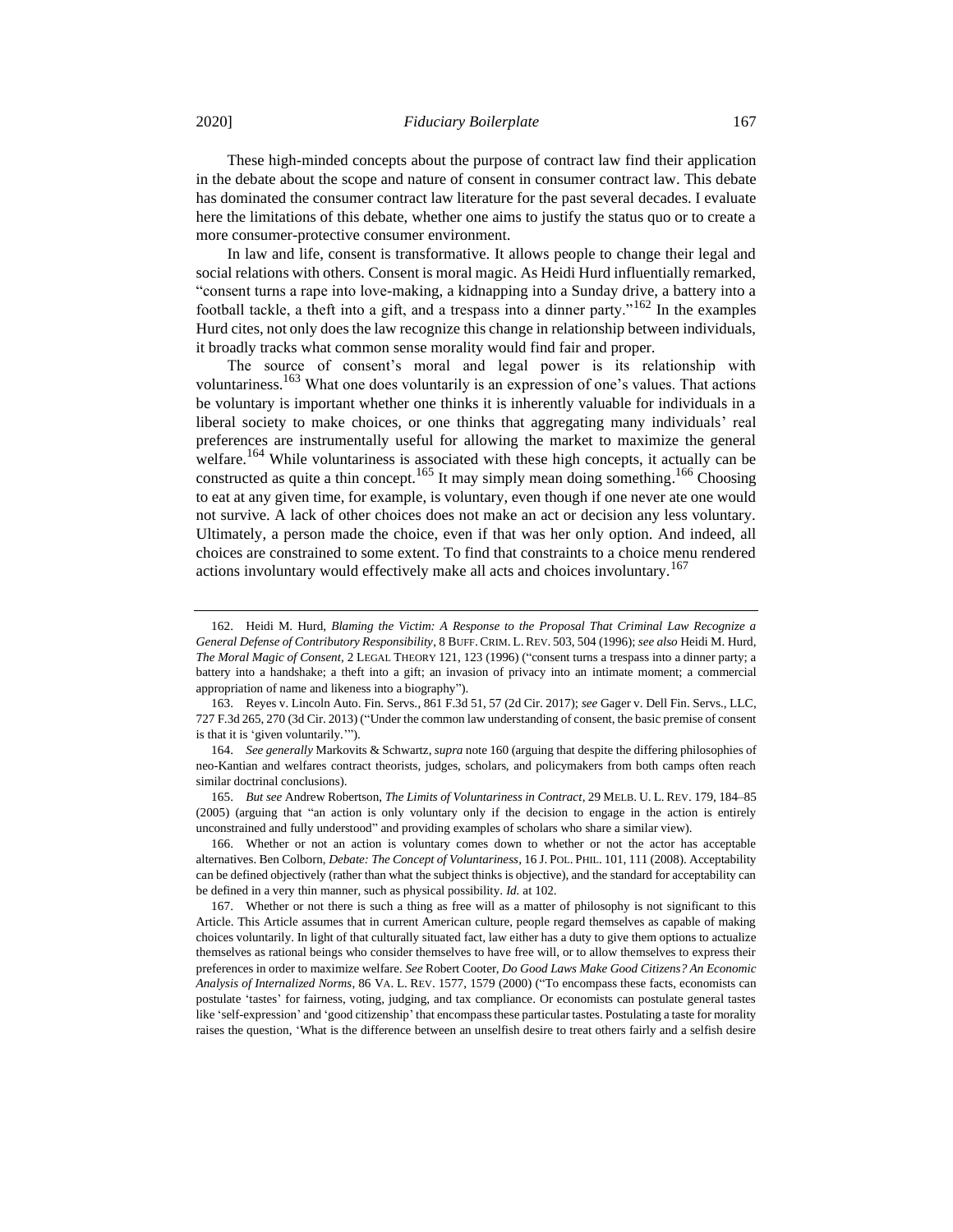As thin as voluntariness is, it is the essential piece to the concept of consent.<sup>168</sup> To say a person's consent was involuntary is a contradiction in terms. Voluntariness is necessary for the lofty values we associate with consent, the values that give consent its moral magic, but it is not sufficient. On its own, bare voluntariness does not mean that an act is a good reflection of the individual's values and agency. To illustrate the distinction, even if a person is told that she will be shot unless she signs a document, and she does so sign, she has signed voluntarily.

Consent isn't what it used to be. Consent, traditionally, was "voluntariness-plus."<sup>169</sup> It was narrower than voluntariness, and the basis of that narrowing was moral; the idea was to limit the law's enforcement of terms on the basis of voluntariness.<sup>170</sup> Consent was considered a tool of an individual to build and change her world as she saw fit.<sup>171</sup> So when voluntary actions fail to be an expression of an individual's free will, the law would find such voluntary actions not to be consent.<sup>172</sup> Hence, the law's finding that voluntary assent to terms under duress or as a minor is not consent at all.

As a means of enabling a mass-market economy, consent in contract law has moved increasingly toward meaning bare voluntariness.<sup>173</sup> Yet the word "consent" is still imbued with the sense of moral magic it had as a distinctly thicker concept than voluntariness. Despite the well-documented no-reading problem in consumer contracts, and the one-sided

170. *See* Jean Braucher, *Contract Versus Contractarianism: The Regulatory Role of Contract Law*, 47 WASH. & LEE L. REV. 697, 699–700 (1990) (describing the role of consent in traditional contract versus more recent formalistic approaches that she calls contractarianism). *See also* AT&T Mobility LLC v. Concepcion, 131 S. Ct. 1740, 1750 (2011) ("the times in which consumer contracts were anything other than adhesive are long past").

171. This is either an inherent good, if you are a neo-Kantian, or an instrumental good, if you are a welfarist.

172. Larry Alexander, *The Moral Magic of Consent (II)*, 2 LEGAL THEORY 165, 166–67 (1996).

173. One sign of this is the rise in the use of the alternate term "assent" in court opinions from the mid-1990s onward. Assent arguably has less strict and moralistic linguistic connotations than consent, but the contracts case law largely finds the two to have equivalent meaning. Steven W. Feldman, *Mutual Assent, Normative Degradation, and Mass Market Standard Form Contracts-A Two-Part Critique of* Boilerplate: The Fine Print, Vanishing Rights and the Rule of Law *(Part I)*, 62 CLEV. ST. L. REV. 373, 404–05 n.201 (2014) ("Radin sees a difference between agreement and the notions of consent or assent. Radin contends that agreement is a bilateral exchange whereas consent and assent are more of a one-sided process where one party proposes and the other side 'says OK.' In point of fact, the concepts are closely linked because an 'agreement' is a 'manifestation of mutual assent by two or more persons.' . . . Radin also argues that consent and assent are different concepts in the law of contracts whereby 'assent' is more passive than 'consent.' Radin further states that assent may require less information than consent regarding whether the assent is valid. . . . To the contrary, as stated by the Mississippi Court of Appeals, the two quoted concepts are 'interchangeable.' . . . Both terms mean 'agreement, approval, or permission.'" (citations omitted)). Most courts and commentators use the two terms interchangeably. The rate of usage of the terms by courts in opinions rise and fall together. Lauren Henry Scholz, An Empirical Historical Account of Assent (unpublished manuscript) (on file with author).

to satisfy a taste for treating others fairly?' While philosophers puzzle over whether seemingly good people are selfishly satisfying a taste for morality, this question is unimportant for social science. Social scientists should describe the values internalized by people, predict the effects of internalized values on society, and explain why some people internalize values that others do not internalize. In brief, social scientists should chart the distribution, effects, and causes of internalized values.").

<sup>168.</sup> Aditi Bagchi, *Voluntary Obligation and Contract*, 20 THEORETICAL INQUIRIES L. 433, 443 (2019).

<sup>169.</sup> *See* Richard R. W. Brooks, *Response to Robert Ahdieh's* Beyond Individualism in Law and Economics, 91 B.U. L. REV. 379, 380 (2011) (discussing the tension between the traditional notion of individualism and the modern, economic one, noting "[m]oreover, the normative weight placed on the economic individualism notion of consent is not necessarily weaker, just differently focused—a notion grounded less in autonomy than it is in efficiency").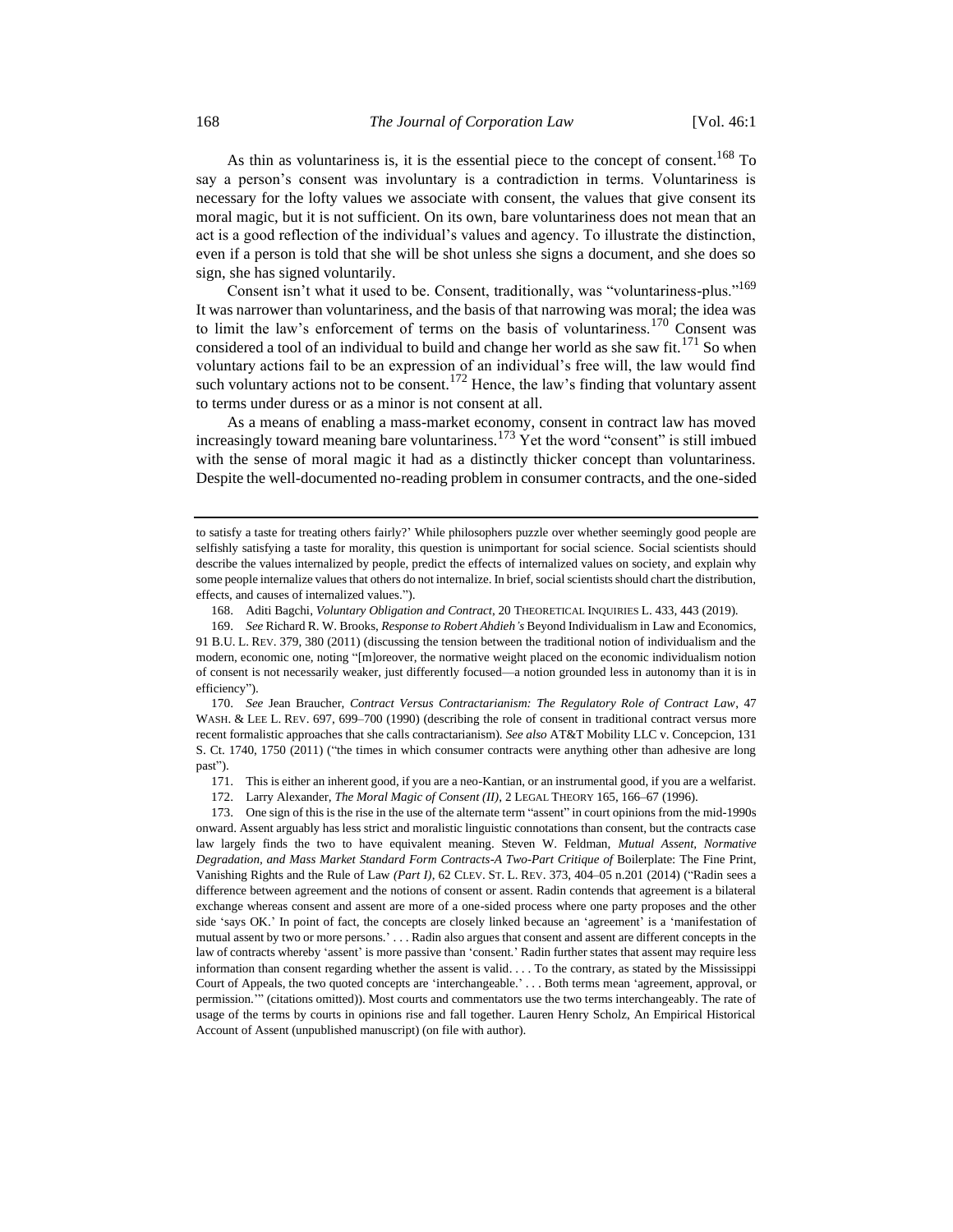content of the agreement's text, consumers still regard themselves as bound to the text of contracts of adhesion.<sup>174</sup> The magic still works.

The consumer boilerplate debate asks whether lengthy, substantively one-sided boilerplate contracts with consumers are enforceable as a matter of contract doctrine. Underlying the doctrinal debate are moral questions about whether a system where such contracts are common is desirable.<sup>175</sup> Outside of the realm of contract scholarship, scholars focusing on technology and the law have recounted the negative impacts on personal rights and individual outcomes of an innovating sector regulated only by private contracts.<sup>176</sup>

Evaluating bilateral disputes is the distinctive form of private law analysis,<sup>177</sup> so questions scholars have examined concern the nature of each episode transaction and to what extent the law can justify enforcement of terms. In particular, scholars have focused on the quality of the assent manifested by consumers.

The boilerplate debate began in the 1980s and has continued to the modern day. Boilerplate contracts became an increasing part of the consumer landscape in the 1960s and 1970s. Consumer protection laws were on the rise, as well as the spread of common law doctrines, such as unconscionability<sup>178</sup> and promissory estoppel, to protect consumers in commercial transactions.<sup>179</sup> This period was followed by a period of businessfriendliness in courts and legislatures, which has tended to concede with decreased consumer protection.<sup>180</sup>

<span id="page-26-0"></span>In an influential 1983 *Harvard Law Review* article, Todd Rakoff argued that consumer contracts of adhesion should be prima facie unenforceable, and instead background legal rules should govern.<sup>181</sup> This is because the goals of contract law would be frustrated if

178. Williams v. Walker-Thomas Furniture Co., 350 F.2d 445 (D.C. Cir. 1965).

179. Charles Knapp, *Reliance in the Revised* Restatement*: The Proliferation of Promissory Estoppel*, 81 COLUM. L. REV. 52 (1981).

<sup>174.</sup> *See* Meirav Furth-Matzkin & Roseanna Sommers, *Consumer Psychology and the Problem of Fine-Print Fraud*, 72 STAN. L. REV. 503, 546 (2020) (finding through empirical study that consumers feel committed to the fine print, even when it strips away explicit promises made to them).

<sup>175.</sup> *See* Deborah Zalesne, *Enforcing the Contract at All (Social) Costs: The Boundary Between Private Contract Law and the Public Interest*, 11 TEX. WESLEYAN L. REV. 579, 607 (2005) ("Nonetheless, it would be a mistake to dismiss contract law as a viable means to protect the public interest**.** It is not existing contract doctrine that is hostile to the interests and rights of third parties and the public. Rather the issue is whether the judiciary will ever privilege those parties' concerns to the same extent they have traditionally done so for commercial players. Even if the predominant modus operandi of contract doctrine has been the protection of economic interests in order to protect the greater market economy, the judiciary has often been at its best when it champions the rights of less powerful parties. Should lay people and scholars perceive contract law as a dead end for the pursuit of noncommercial claims, it will be in danger of becoming obsolete.").

<sup>176</sup>*. E.g.*, Calo, *supra* note [63,](#page-10-0) at 1003–15, 1020–24; FRANK PASQUALE, THE BLACK BOX SOCIETY: THE SECRET ALGORITHMS THAT CONTROL MONEY AND INFORMATION (2015); FRISCHMANN & SELINGER, *supra* note [95;](#page-13-0) FAIRFIELD, *supra* note [93;](#page-13-1) TIM WU, THE ATTENTION MERCHANTS: THE EPIC SCRAMBLE TO GET INSIDE OUR HEADS (2016); Luguri & Strahilevitz, *supra* note [69;](#page-10-1) Susser et al., *supra* not[e 63.](#page-10-0)

<sup>177.</sup> At least for non-instrumental approaches to justifying private law. *See, e.g.*, Ernest J. Weinrib, *Corrective Justice*, 77 IOWA L. REV. 403, 409–11 (1992) ("Presenting corrective justice as a quantitative equality captures the basic feature of private law: a particular plaintiff sues a particular defendant. Unjust gains and losses are not independent but coincidental changes in the value of the parties' holdings.").

<sup>180.</sup> *See infra* Section IV.B.

<sup>181.</sup> *See* Todd D. Rakoff, *Contracts of Adhesion: An Essay in Reconstruction*, 96 HARV. L. REV. 1173, 1177 (1983). Rakoff works from the assumption that human persons have fundamentally different contract rights from corporate persons. *Id.* at 1235–37.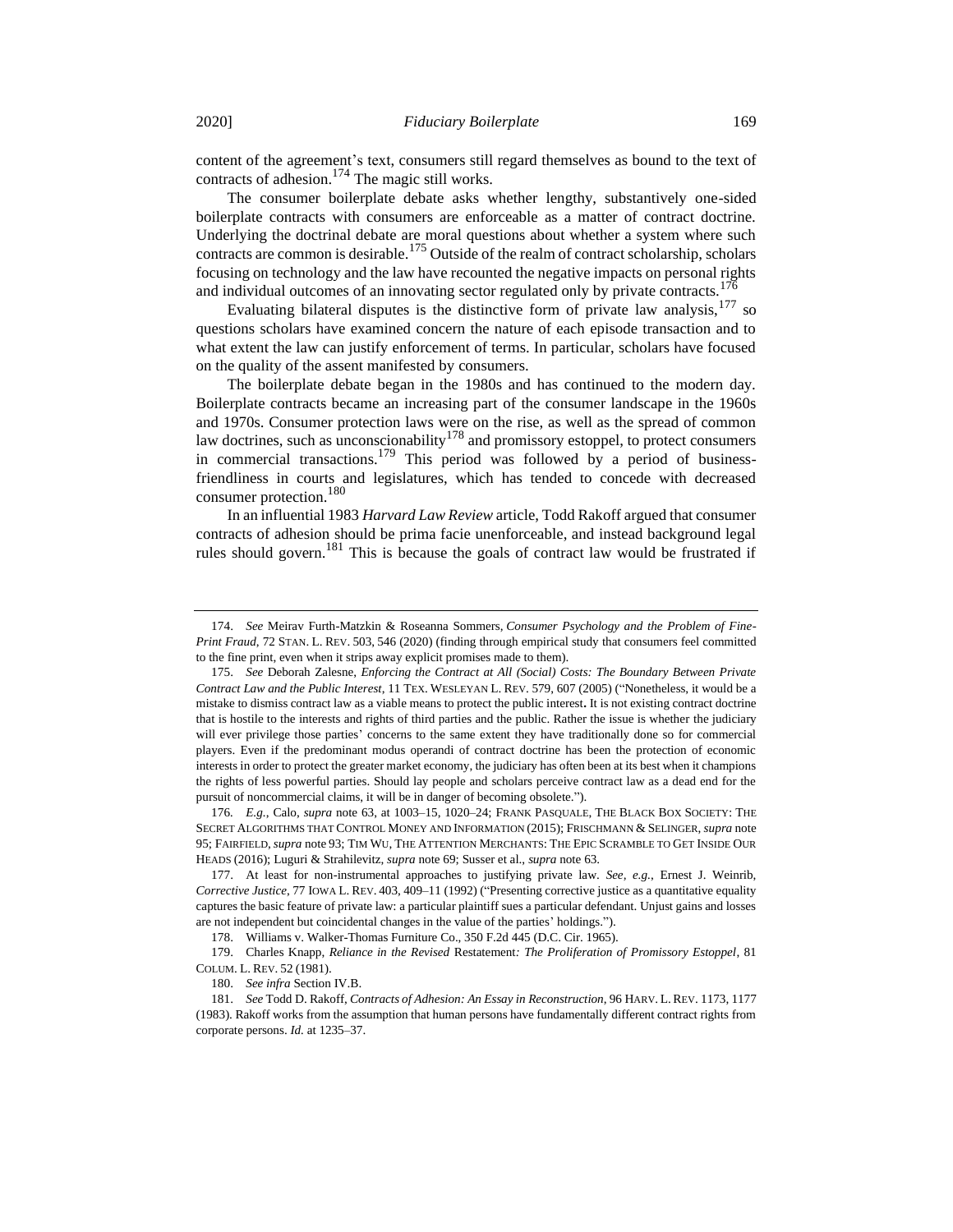invisible terms were said to adhere to consumer contracts.<sup>182</sup> Consumer boilerplate, in Rakoff's view, could be enforced but only if companies affirmatively showed it was reasonable to hold consumers to those terms. Margaret Radin has reconstructed the argument against the mass-enforceability of boilerplate terms, contending that, in recent work, consumers and firms lack the mutual understandings of language that make coming to agreements with one another possible.<sup>183</sup> Specifically, she strongly contests the notion that the assent given when consumers are asked to click "I Agree" is sufficiently robust to call down the contract's normative and ultimately doctrinal significance.<sup>184</sup>

<span id="page-27-0"></span>Writing with Robin Kar, Radin has referred to the phenomenon of finding "contracts" where there is clearly no shared understanding of terms as "pseudo-contracts."<sup>185</sup> They refer to the shift of the phrase "contract law," from referring to mutual assent to terms to referring to the unilateral creation of rules by private actors for a broad cross section of society in their capacity as consumers, as a "paradigm slip."<sup>186</sup> Their main worry is that use of a language and framework in a contracting environment too far removed from the original context steals legitimacy from one concept and applies it where it does not belong. $187$ 

Many scholars have argued that if consumer consent is not meaningful, it should not be able to support an enforceable contract.<sup>188</sup> There are many different standards that scholars have devised for defining what meaningful consent constitutes. What these all have in common is extending the inquiry as to what consent means beyond whether the person took an action that would suggest to another that she agreed to the contract. The circumstances must show "something more" about the consumer's position when she consented: she must have had a certain minimum knowledge about the terms, or number of options, for example.<sup>189</sup> The problem with meaningful consent is that it may undermine

<sup>182.</sup> *Id.*

<sup>183.</sup> RADIN, *supra* note [93,](#page-13-1) at 82–84; Barnett, *supra* note [148](#page-22-0) (discussing an autonomy theory based on consent).

<sup>184.</sup> RADIN, *supra* not[e 93,](#page-13-1) at 95–98.

<sup>185.</sup> Robin Bradley Kar & Margaret Jane Radin, *Pseudo-Contract and Shared Meaning Analysis*, 132 HARV. L. REV. 1135 (2019).

<sup>186.</sup> The appropriation of the term "pseudo-contract" can be questioned. After all, aspects of contract law have altered over time, and the term contract has still applied. A loose comparison to the Ship of Theseus paradox may apply here: reasonable minds might differ as to precisely if and when, after a series of alterations, one thing becomes a different thing. *See* PLUTARCH, PLUTARCH'S LIVES, Chapter 23 (Bernadotte Perrin trans., Harv. U. Press 1967); Andre Gallois, *Identity over Time*, *in* STANFORD ENCYCLOPEDIA OF PHILOSOPHY (Edward N. Zalta ed., Winter 2016 ed.), https://plato.stanford.edu/entries/identity-time/ [https://perma.cc/A4GU-BBUJ]. This terminological question is too dense to parse here. I adopt Kar and Radin's terminology in this article because the paradigm slip phenomenon they describe of the change in function of contract is accurate, and they make a strong argument for why pseudo-contract is categorically different from contract.

<sup>187.</sup> Kar & Radin, *supra* not[e 185.](#page-27-0)

<sup>188.</sup> *E.g.*, Watkins, *supra* note [104,](#page-15-2) at 549 (suggesting "a 'heightened assent' rule to resolve the division between assent-based and unconscionability-based approaches to change of terms provisions."); Edith R. Warkentine, *Beyond Unconscionability: The Case for Using "Knowing Assent" As the Basis for Analyzing Unbargained-for Terms in Standard Form Contracts*, 31 SEATTLE U. L. REV. 469, 472 (2008) ("Courts should adopt an assent-based analysis for determining whether to enforce disputed standard form contract terms because such an analysis is superior to an unconscionability analysis. As many scholars and some courts have recognized, it is a fiction to characterize what occurs in the formation stage of a standard form contract as a party's assent to all contract terms.").

<sup>189.</sup> This may be seen as of a piece with the traditional notion of consent as "voluntariness-plus." *See supra*  Part I (discussing in further detail).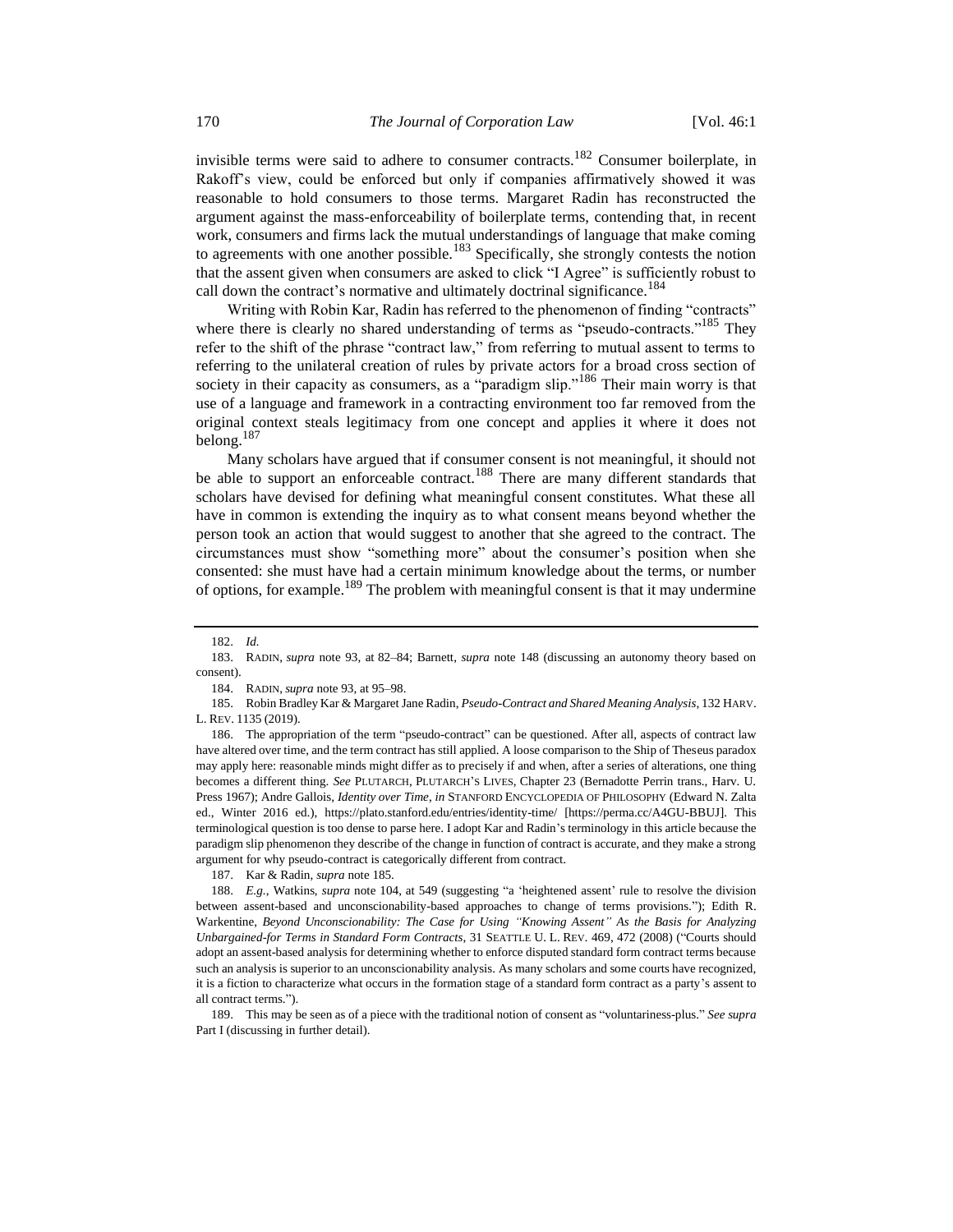autonomy arguments for contract. Some argue it is paternalistic, because it leaves judges to decide how informed a person should be before contracting.<sup>190</sup> From a prudential perspective, it adds additional complexity and unpredictability to judging.<sup>191</sup>

<span id="page-28-0"></span>In contrast to these will-based arguments against the sufficiency of the consent manifested, others have argued that boilerplate presented no unique problem to contract law. Randy Barnett influentially compared contracts of adhesion to promising in advance to do whatever is written inside a sealed envelope.<sup>192</sup> Barnett offered the intuition that if we find it is coherent for a person to agree to whatever a friend or colleague asks, there is no reason to be concerned about enforcing a contract against a person who has not read the agreement to which they agreed to be bound.<sup>193</sup> Barnett, without explanation, extends the trust that a person may have in agreeing to whatever a friend and family member to arm's length transactions. He suggests consumers know they are agreeing to something when they sign on the dotted line or click "I Agree," so the fact that they do not know exactly what they are agreeing to is no bar to enforcement, as long as the terms are not "radically unexpected."<sup>194</sup> It is unclear where the limit of this principle lies. Many behaviors, actions, and signals can be said to constitute a manifestation of assent.<sup>195</sup> What could be understood as denoting consent is potentially as broad as being a member of a society.<sup>196</sup>

While the bulk of the scholarly community tends to favor a thick notion of consent, most courts decline to require anything more than a thin, mechanical manifestation of assent.<sup>197</sup> As a matter of policy, some courts reject the contention that requiring a more robust notion of assent would be better for consumers.<sup>198</sup> If the entire economy is held back by the need for further formalities, such courts intone, are consumers really better off having fewer choices and opportunities? Many courts simply base a doctrinal argument for finding for defendant firms based in contract's law duty to read. Like businesses, 199 consumers will be held to the terms of the agreements they sign.

As an empirical matter, individual consumers simply are not aware of the terms they

<sup>190.</sup> *But see* Alan M. White, *Behavior and Contract*, 27 L. & INEQ. 135, 178–79 (2009) ("Paternalism is a false bogeyman. Consumer's choices will be framed either by sellers or by legal rules. Allowing consumers the freedom and autonomy to be manipulated and exploited does not promote autonomy.").

<sup>191.</sup> *But see generally* Shawn J. Bayern, *Against Certainty*, 41 HOFSTRA L. REV. 53 (2012).

 <sup>192.</sup> Randy E. Barnett, *Consenting to Form Contracts*, 71 FORDHAM L. REV. 627, 636 (2002). Barnett framed the hypothetical from the perspective of two individuals with a preexisting relationship. This is of significance to why we understand such contacts to be binding. *See infra* Part IV.

<sup>193.</sup> *Id.* at 636.

<sup>194.</sup> Barnett, *supra* note [192,](#page-28-0) at 639.

<sup>195.</sup> There is little literature on the limitations of what can be consent or assent from the perspective of individuals who do not advocate for a "meaningful"—that is to say thicker—notion of assent. It is not clear if thin notion of consent is distinguishable from the bare voluntariness sketched in the introduction *infra* and if so, what that distinction looks like.

<sup>196.</sup> *See* Peter Linzer, *Is Consent the Essence of Contract?—Replying to Four Critics*, 1988 ANN. SURV. OF AM. L. 213, 218 (1988).

<sup>197.</sup> Feldman v. Google, Inc., 513 F. Supp. 2d 229, 235–43 (E.D. Pa. 2007) (citing numerous cases where clickwrap contracts are enforced so long as their terms are not so unexpected as to be unconscionable). *But see* Klocek v. Gateway, Inc., 104 F. Supp. 2d 1332 (D. Kan. 2000) (leading shrinkwrap case that holds that the consumer is the offeror and the contract is the visible terms plus Uniform Commercial Code defaults).

<sup>198.</sup> ProCD, Inc. v. Zeidenberg, 86 F.3d 1447, 1452 (7th Cir. 1996) ("On Zeidenberg's arguments, these unboxed sales are unfettered by terms—so the seller has made a broad warranty and must pay consequential damages for any shortfalls in performance, two 'promises' that if taken seriously would drive prices through the ceiling or return transactions to the horse-and-buggy age.").

<sup>199.</sup> Ray v. William G. Eurice & Bros., Inc. 93 A.2d 272 (Md. 1952).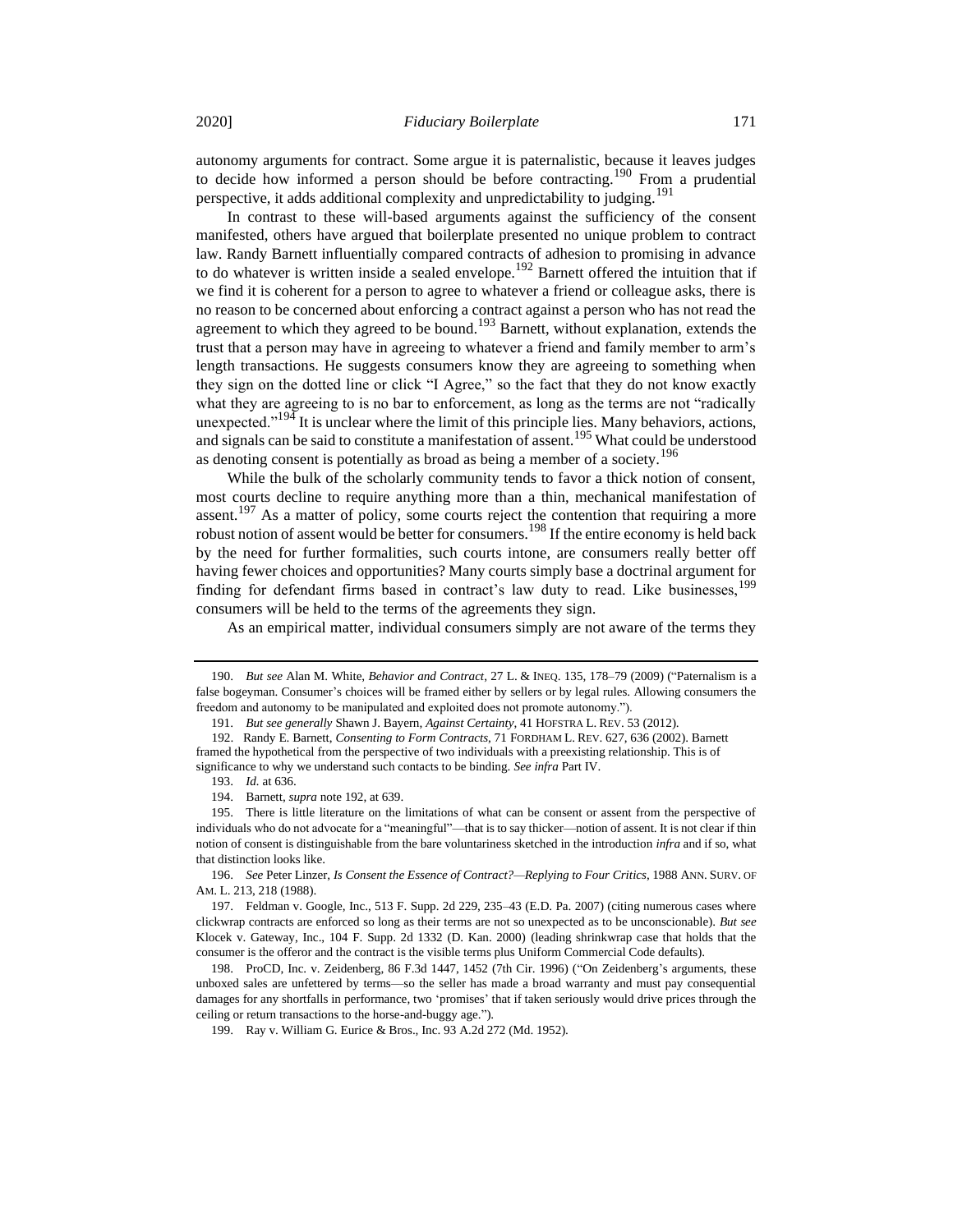agree to in form contracts. It is a well-established point in empirical contract law research that individuals do not read form contracts, and that such behavior is rational.<sup>200</sup> To actually read form contracts would be prohibitively time consuming, and ineffective for understanding the terms, even for relatively intelligent individuals. What's more, a consumer cannot alter or reject terms in a form contract in any case. As Tess Wilkinson-Ryan observes in her influential article, "A Psychological Account of Consent to Fine Print," form contracting occupies an unusual position in the American policy psyche.<sup>201</sup> As she writes:

Contracts are understood to be serious moral obligations, and yet everyday commercial activity requires that consumers sign agreements that contain terms they have not read. Most people see consent to boilerplate as less meaningful than consent to negotiated terms, but nonetheless would hold consumers strictly liable for both. This is an area with unclear—if not bipolar—norms, and we do not know how individuals assimilate conflicting preferences and bodies of evidence into judgments of consumer consent.<sup>202</sup>

In her study, Wilkinson-Ryan came to the troubling conclusion that disclosures in consumer contracts have the effect of normatively justifying findings against consumers in cultural legalistic discourse even though it is understood that such disclosures play no function in actually informing consumers.<sup>203</sup> Put another way, disclosures add the veneer of fair transactional process while making no functional improvement on that metric.

Furthermore, in a recent article, James Gibson strikes directly at the underlying concern motivating judges to ignore the strong case for finding nearly any and all boilerplate terms enforceable against consumers.  $^{204}$  Judges and other stakeholders ignore the overwhelming case against the enforceability of consumer boilerplate due to the perception that the modern consumer economy relies upon boilerplate to function. They prop up the poor argument that boilerplate contracts amount to consent to specific fine print, because, as Gibson provocatively states, "We would rather be naked than dead."<sup>205</sup> But Gibson shows that choosing between the modern consumer economy and boilerplate terms is a false dichotomy.<sup>206</sup> In the article, he performed an empirical study suggesting that mass consumer transactions based on default rules could enable a consumer economy that functions precisely like the current one, except free of boilerplate terms. $207$ 

Perhaps the best defense of the substantive legitimacy and fairness of form contracts is the "informed minority" hypothesis, which Wilkinson-Ryan and Gibson's studies do not directly address. This hypothesis goes as follows: given that form contracts are widely available and standard, vocal sophisticated consumers will call out bad terms and that will encourage businesses to change abusive terms that conflict with reasonable consumer

<sup>200.</sup> *E.g.*, Ian Ayres & Alan Schwartz, *The No-Reading Problem in Consumer Contract Law*, 66 STAN. L. REV. 545, 556–57 (2014).

<sup>201.</sup> Tess Wilkinson-Ryan, *A Psychological Account of Consent to Fine Print*, 99 IOWA L. REV. 1745  $(2014)$ .

<sup>202.</sup> *Id.* at 1747.

<sup>203.</sup> *Id.* at 1749–50.

<sup>204.</sup> James Gibson, *Boilerplate's False Dichotomy*, 106 GEO. L.J. 249 (2018).

<sup>205.</sup> *See generally id.*

<sup>206.</sup> *Id.* at 249.

<sup>207.</sup> *See generally id.*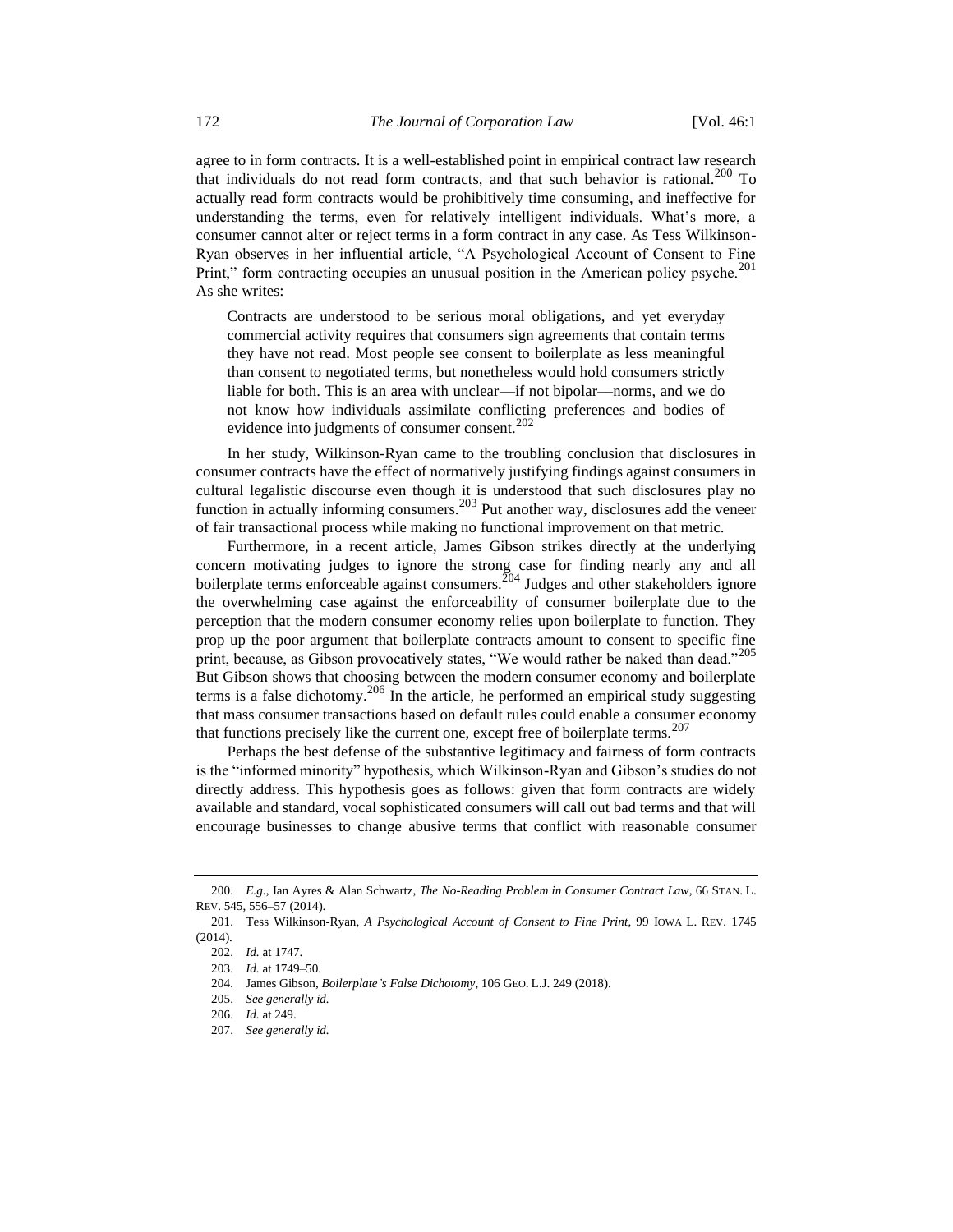intuitions.<sup>208</sup> This argument has been critiqued extensively on its logical and normative merits in the academic literature. But the most persuasive arguments against the position are empirical.

In a recent influential empirical study, based on the web-browsing behavior of nearly 50,000 subjects, Yannis Bakos, Florencia Marotta-Wurgler, and David R. Trossen found the myth of the informed minority to be without merit.<sup>209</sup> They also found that the fraction of consumers who read such contracts is so small that it is unlikely an informed minority alone is shaping software license terms. They concluded that the informed minority hypothesis is without empirical support and thus should be rejected.

The classic boilerplate debate is grounded in the question of how to define assent and whether it is reasonable for courts to accept a thin notion of assent as a means of finding boilerplate terms enforceable. The theoretical arguments are expressly along these lines.

Clayton Gillette's work on form contracts is a notable exception.<sup>210</sup> He has argued that we should not to worry about lack of consumer participation in bargaining for consumer form contracts, because of the ability and incentive of companies to represent the interests of the consumers in the development of their terms.<sup>211</sup> He suggests that companies act as agents for non-reading consumers who are only aware of salient terms, like price. I agree with his analysis that assent is "a mechanism by which to ensure that the contract internalizes the interests of the parties to the contract[,] [but] [e]xplicit, personal assent is not the exclusive means of achieving internalization."<sup>212</sup> Assent is a way of reaching a conclusion that two parties intended to form a binding relationship, bounded in some way as to what they owe to each other. But it is not the only way of reaching that conclusion. Gillette notes that there is a limit to the ability of businesses to serve as proxies for the interests of consumers in contract formation.<sup>213</sup>

The empirical work of recent years has been marshaled to weaken the case for sufficiency of consumer assent to boilerplate terms. For example, the study referenced in the previous paragraph supports the argument that a thin notion of assent should not be accepted as enough to bind consumers. Basing assent on a doctrinal duty to read where a reasonable person would not read boilerplate terms, and where there are no other market mechanisms to simulate the results of the average consumer simulating the duty to read, is both illusory and in contrast to the purpose of the duty to read doctrine.<sup>214</sup>

In the mid-20th century, Article 2 of the Uniform Commercial Code (UCC) jettisoned formalistic offer and acceptance requirements for sales of goods.<sup>215</sup> The framers of the

<sup>208.</sup> Gillette, *supra* not[e 44.](#page-7-1)

<sup>209.</sup> Yannis Bakos et al., *Does Anyone Read the Fine Print? Consumer Attention to Standard-Form Contracts*, 43 J. LEGAL STUD. 1 (2014).

<sup>210.</sup> Clayton Gillette's work on form contracts is a notable exception; he has argued that assent can occur by proxy when companies represent consumers as agents during contracting. This thesis accepts that assent is merely one indication that a contractual arrangement has been reached; alternative avenues may also be sufficient. Gillette, *supra* not[e 44,](#page-7-1) at 680.

<sup>211.</sup> *Id.* at 690.

<sup>212.</sup> *Id.* at 688.

<sup>213.</sup> *Id.* at 680.

<sup>214.</sup> The provisional study by the author suggests that contract doctrine's reliance upon the concepts of assent and consent is inconsistent and may track periods of uncertainty in technology and society. Lauren Henry Scholz, An Empirical Historical Account of Assent (Jan. 19, 2020) (unpublished manuscript on file with author).

<sup>215.</sup> U.C.C. § 1-103 (AM. L. INST. & UNIF. L. COMM'N 2001); U.C.C. § 2-207 (AM. L. INST. & UNIF. L. COMM'N 2002); Allen R. Kamp, *Between-the-Wars Social Thought: Karl Llewellyn, Legal Realism, and the*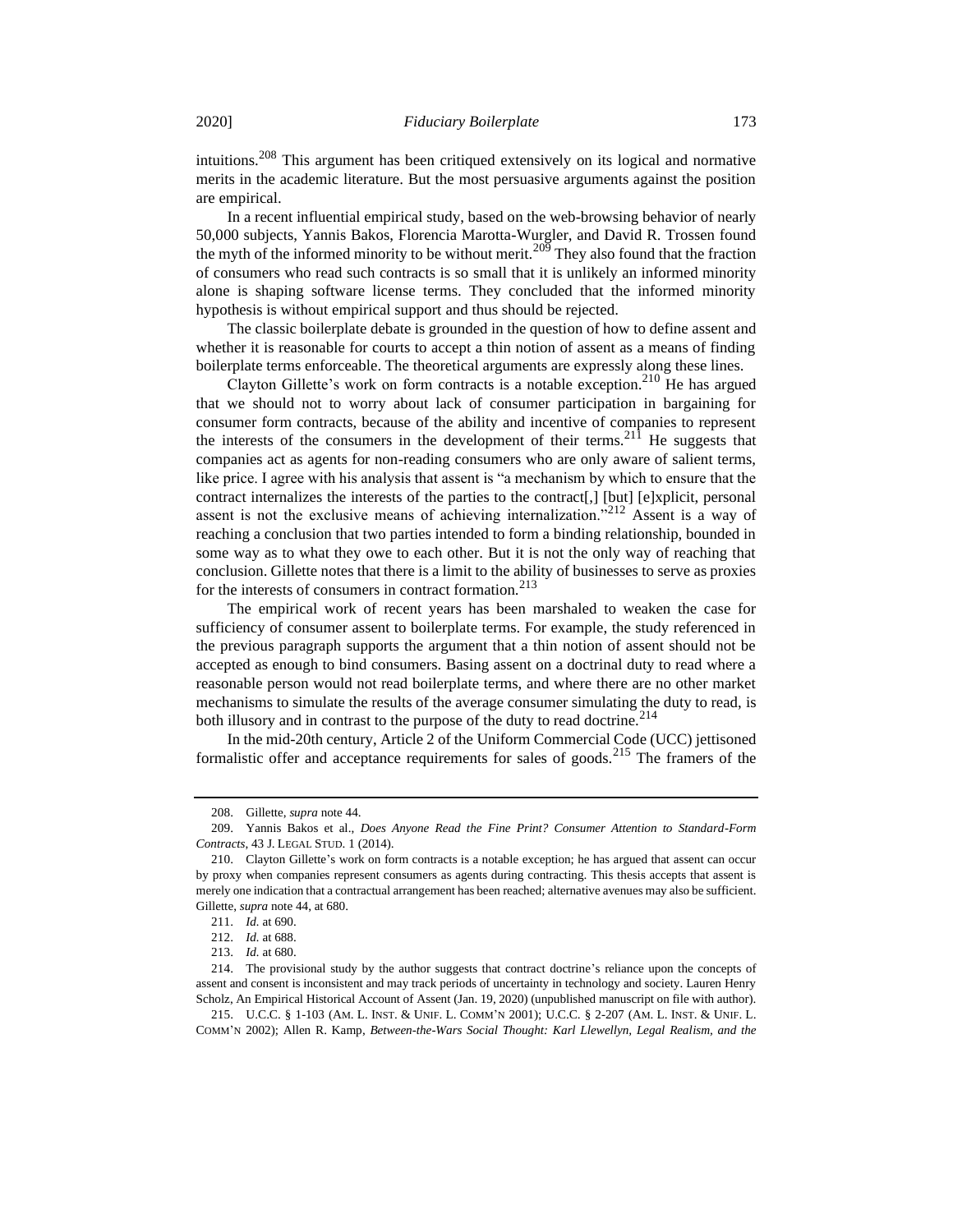UCC changed the rules for contract formation based on the idea that most industrial buyers and sellers encounter too many forms on a daily basis to be carefully reading and altering each agreement. The duty to read, the justification of the common law mirror image rule, had become unrealistic and unreasonable for many firms in the business of mass-producing and selling goods. So, the UCC framers moved away from reliance on that formalistic fiction and came up with a series of rules to determine what terms made it into the contract between firms when their firms differed, based on the realities of the industrial economy, embodied in UCC 2-207.

A similar revolution has happened in the information economy for consumers. We have reached the limits of mechanical consent for understanding the substance of consumer transactions. In 1980, an average American could go months without signing a boilerplate agreement or experiencing modifications to a boilerplate agreement to which she was already a party. Today, an average American likely cannot make it more than a week without becoming a party to more or different boilerplate terms. So, it requires a new way of looking at when and how consumer boilerplate should be enforced. The duty to read is already modified in certain contexts for businesses where economic realities make it unreasonable for businesses to read forms. It makes sense to give consumers the same privilege. After all, the purpose of contract law is to enforce consensual agreements as they were intended to be executed, not to impose court-made law based on policy preferences. The next Section explores the ways that contract law has already risen to meet this challenge, and how these existing approaches compare to implying a fiduciary relationship between firm and consumer in ongoing consumer-firm relationships.

### <span id="page-31-0"></span>*B. Beyond Consent: The Turn to Obligations Implied in Law*

Several scholars have pointed out the limits of consent in understanding how consumer transactions work in practice.<sup>216</sup> The limits of consent are unsurprising when taken in historical context. Consent is not an element of contract formation at all. Rather, in classical contract law, consent is a feature of consideration, which essentially boils down to the notion that each party in a contractual exchange must contribute value in exchange for the other's promise.<sup>217</sup> Consent rose in prominence in the particular debate that has cropped up in the late 20th and early 21st centuries because consideration fell out of favor in scholarly analysis of contract for being too indeterminate.<sup>218</sup> But as the previous section has illustrated, consent is potentially at least as indeterminate as consideration, as a matter of definition, yet without the mooring that consideration has in the notion of fair exchange. While courts do not regularly inquire into the substance of value offered by each party, in

*Uniform Commercial Code in Context*, 59 ALB. L. REV. 325, 340–46 (1995). *See also* Eisenberg, *supra* note 158, at 1750–54 (contrasting between "modern" contract law, which the UCC typifies, and classical contract law).

<sup>216.</sup> *See* Peter Linzer, *Uncontracts: Context, Contorts and the Relational Approach*, 1988 ANN. SURV. AM. L. 139, 140–41 (1988) (describing critiques to the centrality of consent from relational contract theorists, skeptics of the distinction between contract and tort, critical legal theorists, and law and economics theorists).

<sup>217.</sup> Val Ricks, *Assent Is Not an Element of Contract Formation*, 61 U. KAN. L. REV. 591, 593 (2013) ("[A]ssent is not an element of contract formation. It is duplicative of another, essential part, namely consideration. Consideration exists if the evidence shows that the promise plausibly induced a return promise or performance and that the return promise or performance plausibly induced the promise. Actual inducement is not necessary, though if proved is of course sufficient. The court must at least think it rational that the promise was induced by the thing exchanged, and vice versa.").

<sup>218.</sup> *See* discussion *supra* Sections III.B.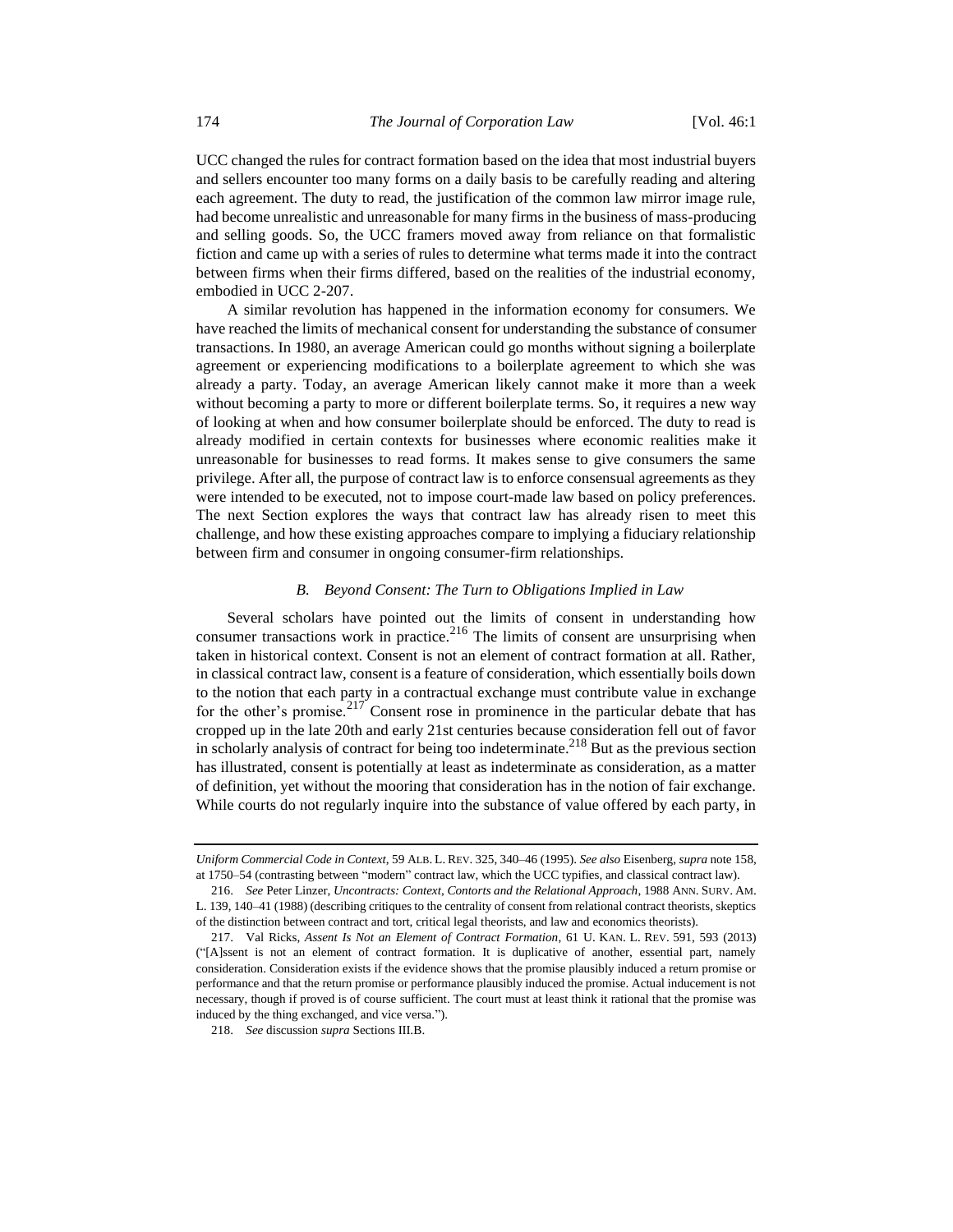rare cases where there is gross inadequacy of consideration, courts will find that there is no contract formed at all.<sup>219</sup> A linguistic move purportedly for clarity has had substantive distortionary effects in neo-classical contract law trends of the late 20th century, as courts increasingly decline to consider consideration a separate element of contract formation.

There are two major existing doctrinal avenues for reintroducing fairness limits as a matter of law in contractual exchange, regardless of manifested assent. One is to emphasize the unconscionability defense to contract enforcement. This approach does not deny that consumers offer consent or that a contract was formed, but rather argues that in an expanded set of procedural or substantive cases, contracts formed may be unenforceable due to unconscionability. The other, more fundamental, move is to understand contracts as relationships and thus deemphasize the role of consent at the time of contract formation in contract theory and interpretation. This way of interpreting consumer contracts may suggest that the relationship created between the consumer and corporation goes beyond the terms in the text of the contact, and therefore provides interpretative room to deny that abusive terms in the paper deal are part of the real deal. This approach looks to the reasonable expectations of consumers to guide the discussion of what the real deal is, which would prevail in the case of a dispute.

In the next subsections, I outline reinforcing unconscionability and relational contracting and then contrast them with my fiduciary law approach.

### <span id="page-32-2"></span><span id="page-32-1"></span><span id="page-32-0"></span>*i. Reinforcing Unconscionability*

Several scholars have suggested that the potential for consumer manipulation and exploitation presented by consumer contracts could be improved if the unconscionability defense to contract enforcement were stronger. 220

The unconscionability defense finds that courts may decline to enforce contracts that shock the conscience.<sup>221</sup> The concept of unconscionability rose to prominence in the mid-20th century, and was enshrined in the Uniform Commercial Code §2-302 and the Restatement (Second) of Contracts §208.<sup>222</sup> Through the unconscionability defense, courts

<sup>219.</sup> *E.g.*, Dohrmann v. Swaney, 14 N.E.3d 605 (Ill. App. Ct. 2014) (finding gross inadequacy of consideration to form a contract where an elderly woman signed a contract purporting to exchange \$5.5M for adding a third middle name to the legal name of two minor children).

<sup>220.</sup> *E.g.*, Hazel Glenn Beh, *Curing the Infirmities of the Unconscionability Doctrine*, 66 HASTINGS L.J. 1011 (2015); Melissa T. Lonegrass, *Finding Room for Fairness in Formalism—the Sliding Scale Approach to Unconscionability*, 44 LOY. U. CHI. L.J. 1, 5 (2012) (advocating for a consumer proactive "sliding-scale" approach to unconscionability); Watkins, *supra* note [104,](#page-15-2) at 548 ("Robust unconscionability analyses are therefore necessary to avoid unfair surprise and the enforcement of oppressive terms."); Korobkin, *supra* note [156,](#page-23-1) at 1278–90 (advocating for a modified approach to unconscionability that "create[s] the closest possible fit between the doctrine and either social welfare or buyer welfare").

<sup>221.</sup> *E.g.*, U.C.C. § 2-302 (AM. L. INST. & UNIF. L. COMM'N 2002) (stating that a court may refuse to enforce a contract if it is found to be unconscionable); RESTATEMENT (SECOND) OF CONTRACTS § 208 (AM. L. INST. 1981) (explaining how a contract can be refused if it is found to be unconscionable). *See also* Jacob Hale Russell, *Unconscionability's Greatly Exaggerated Death*, 53 U.C. DAVIS L. REV. 965, 979–84 (2019) (describing recent unconscionability cases).

<sup>222.</sup> Anne Fleming, *The Rise and Fall of Unconscionability as the "Law of the Poor*", 102 GEO. L.J. 1383, 1399–1405 (2014) (describing the social and political context behind the development of the U.C.C. and Restatement (Second) of Contracts, and the collaboration process that lead to their developments and ratification). *See* Allen R. Kamp, *Downtown Code: A History of the Uniform Commercial Code 1949–1954*, 49 BUFF. L. REV. 359, 398–464 (2001) (describing the history of the development of the U.C.C.).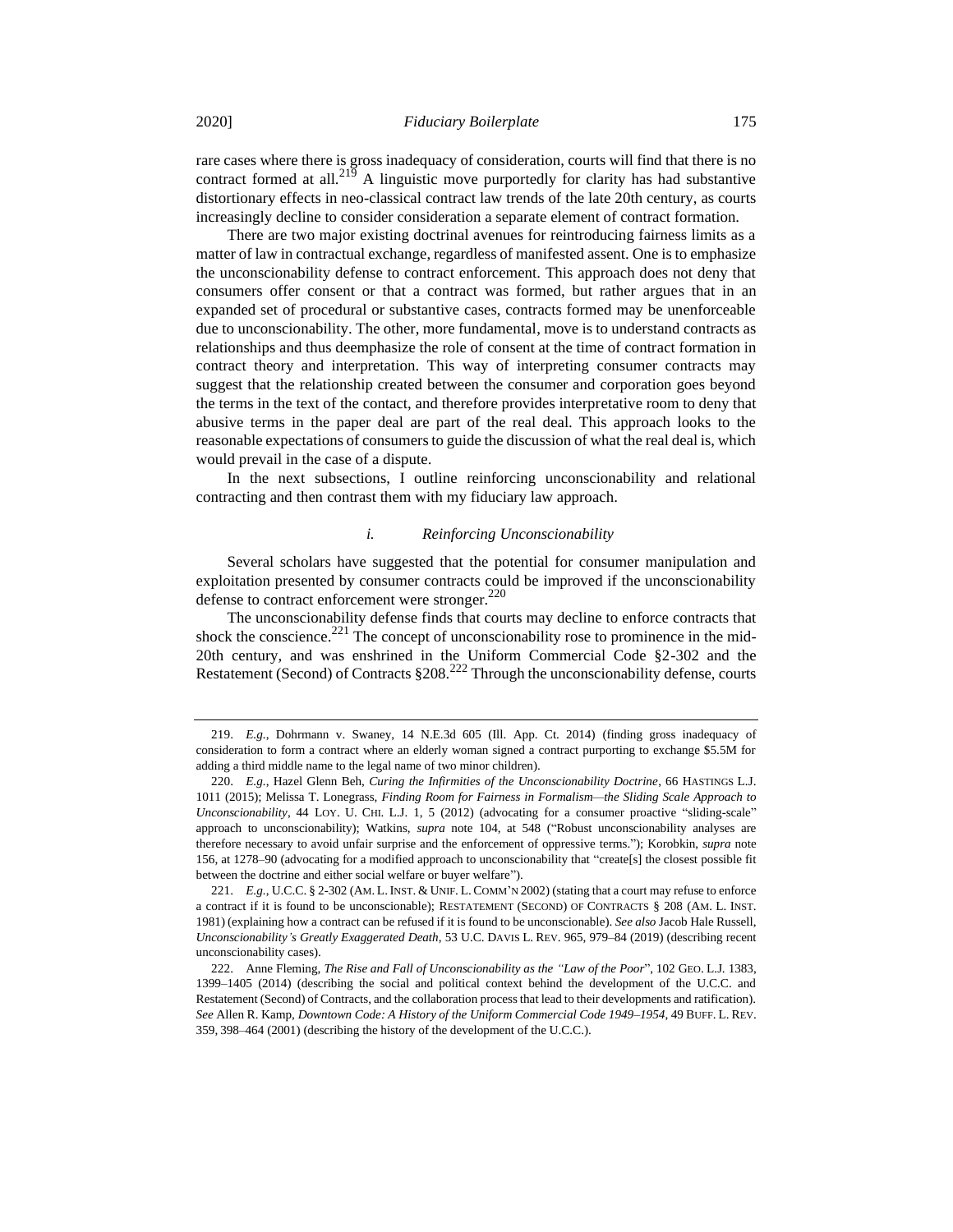may find arguments unenforceable as a matter of public policy on a case-by-case basis.<sup>223</sup> The unconscionability defense fits comfortably into the classical conception of contract law.<sup>224</sup> As Anne Fleming wrote:

<span id="page-33-0"></span>Unconscionability did not suggest that the classic model of contract formation envisioned by the common law––an arms-length bargain between two parties of equal bargaining power––was defective . . . [I]t did not create new rules for adhesion contracts. Indeed, unconscionability existed comfortably within the centuries-old framework of the common law of contracts. It merely allowed judges to void the most egregious one-sided bargains without throwing the entire system into chaos.<sup>225</sup>

<span id="page-33-1"></span>Larry DiMatteo and Bruce Rich have argued, based on an empirical canvass of unconscionability cases, that unconscionability can be reconciled with consent-based theory and that the structure of its elements and how it is used by courts suggest it was intended to do just that.<sup>226</sup> Following the introduction of the unconscionability defense in the 1960s, substantive legislation by state and federal legislatures reinforced consumer rights to provide further reliability in protecting consumer interests.<sup>227</sup> This took some burden off the courts to determine on a case-by-case basis which substantive practices were disallowed.

After its midcentury heyday, the unconscionability doctrine came under fire for being unpredictable and reflecting an inappropriate role for judges.<sup>228</sup> A sea change in American attitudes, with an increased emphasis on individualism over the collective, made unconscionably less appealing to courts and commentators.<sup>229</sup> Many commentators have observed the doctrine's relative decline in recent decades,  $230$  and some have even argued the prevalence of the doctrine even in the 1960s and 1970s could be called into question.<sup>231</sup>

In contrast with the characterization of unconscionability as a historical phenomenon among some scholars, $232$  recent empirical work by Jacob Hale Russell has shown that courts have, at least in the period following the 2008 economic crash, returned to using the unconscionability doctrine to invalidate "rotten deals;" that is, substantively unfair and

<sup>223.</sup> *See generally* Arthur Allen Leff, *Unconscionability and the Code—The Emperor's New Clause*, 115 U. PA. L. REV. 485 (1967) (describing how unconscionability is determined on a case-by-case basis, and public policy violations can result in unconscionability).

<sup>224.</sup> *See supra* Section III.B. (discussing classical contract theory).

<sup>225.</sup> Fleming, *supra* not[e 222,](#page-32-0) at 1421.

<sup>226.</sup> Larry A. DiMatteo & Bruce Louis Rich, *A Consent Theory of Unconscionability: An Empirical Study of Law in Action*, 33 FLA. ST. U. L. REV. 1067, 1100–01 (2006).

<sup>227.</sup> Fleming, *supra* not[e 222,](#page-32-0) 1424–32.

<sup>228.</sup> *See generally* Leff, *supra* not[e 223](#page-33-0) (offering the first and most influential version of this critique shortly after the watershed *Williams v. Walker-Thomas* case).

<sup>229.</sup> DANIEL T. RODGERS, AGE OF FRACTURE 3 (2011) ("[C]onceptions of human nature that in the post-World War II era had been thick with context, social circumstance, institutions, and history gave way to conceptions of human nature that stressed choice, agency, performance, and desire. Strong metaphors of society were supplanted by weaker ones. Imagined collectivities shrank; notions of structure and power thinned out.").

<sup>230.</sup> *E.g.*, 7 CORBIN ON CONTRACTS § 29.4 (2018) (finding that successful substantive unconscionability claims have failed, and scholarly arguments for how to evaluate such bargains have "had little impact on the courts.").

<sup>231.</sup> DiMatteo & Rich, *supra* not[e 226,](#page-33-1) 1107–10.

<sup>232.</sup> *See* Russell, *supra* note [221,](#page-32-1) at 973–78 (describing "premature eulogies" from many commentators, including: E. Allen Farnsworth, Charles Knapp, and Stephen Broome).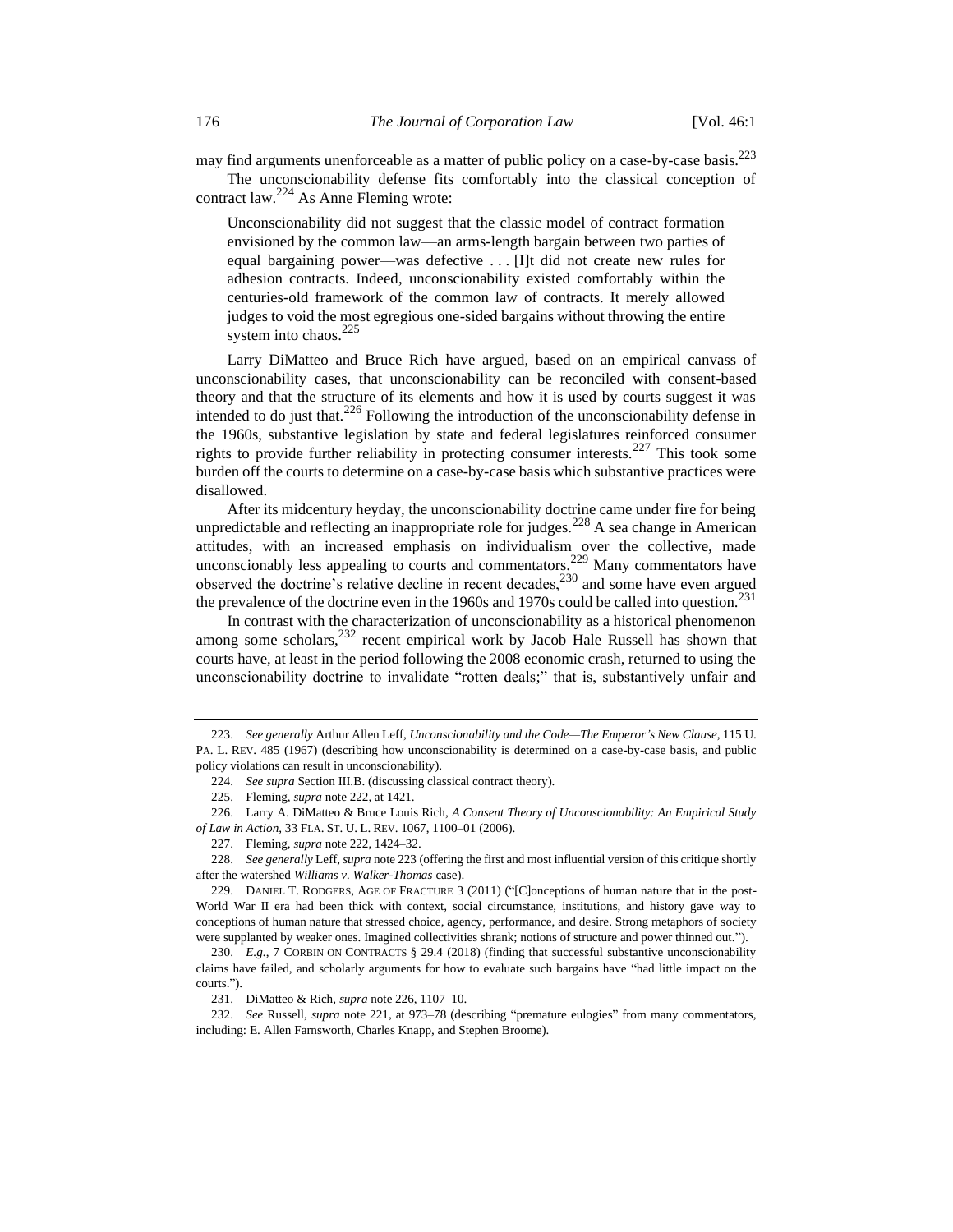one-sided terms.<sup>233</sup> Russell's findings run contrary to previous empirical work over periods prior to 2008, which found that in the cases when courts did find unconscionability, they confined themselves to unconscionability of procedure, or "access to justice."<sup>234</sup> Russell states that judges "find contracts unconscionable based solely on their view that the prices—including . . . interest rates on loans—are unreasonably high. Consumers prevail in these cases even when a loan is fully legal under other state laws, such as usury caps. $^{3235}$ 

Russell shows there has been a resurgence of rotten-deal unconscionability in the postrecession era.<sup>236</sup> I would add to his observation that the decline of rotten-deal unconscionability may be due to the flurry of legislation dedicated to making tortious or criminal many behaviors that lead to the promulgation of the unconscionability defense to contract formation. As the sociotechnical nature of the contract environment changes and individuals of the modern economy face challenges that their forbears did not, an increased use of the unconscionability defense to fill the gap left by legislators' inaction is rather predictable.

The strongest evidence of unconscionability's resurgence is the proposed Restatement of Consumer Contracts, which delineates a strong role for unconscionability in consumer contract law.<sup>237</sup> The drafters acknowledge the potential for exploitation of consumers via unseen, unread terms.<sup>238</sup> Their aim in the Consumer Contracts Restatement is to, echoing Karl Llewellyn, strike a grand bargain between protecting consumers and the freedom of contract for business.<sup>239</sup> The primary tool in their arsenal for achieving the grand bargain is a heightened level of substantive review for unconscionability of "non-salient" terms; that is, terms the average consumer would not be aware of. $240$ 

<span id="page-34-0"></span>The Restatement of Consumer Contracts has been critiqued for not providing an accurate empirical description of the landscape of consumer contracting.<sup>241</sup> Its critics

239. RESTATEMENT OF LAW, CONSUMER CONTRACTS, Reporters' Introduction (Am. L. Inst., Tentative Draft Apr. 18, 2019) (seeking a "fairly unrestricted freedom for businesses to draft and affix their terms to the transaction, balanced by a set of substantive boundary restrictions, prohibiting businesses from going too far").

<sup>233.</sup> *See id.* (distinguishing between "rotten deal unconscionability," based on the presence of substantively unfair terms, and the "better known" "access to justice unconscionability").

<sup>234.</sup> Charles L. Knapp, *Blowing the Whistle on Mandatory Arbitration: Unconscionability as a Signaling Device*, 46 SAN DIEGO L. REV. 609, 621–23 (2009) (analyzing 750 cases and finding an increase but not an "explosion" of cases, from 16 in 1990 to 155 in 2008, of which the "lion's share of the overall increase," or 115 cases in 2008, related to arbitration clauses).

<sup>235.</sup> *See* Russell, *supra* not[e 221,](#page-32-1) at 977.

<sup>236.</sup> *See generally id.*

<sup>237.</sup> RESTATEMENT OF LAW, CONSUMER CONTRACTS, Reporters' Introduction (Am. L. Inst., Tentative Draft Apr. 18, 2019).

<sup>238.</sup> Skepticism about the ability of disclosure to increase autonomy in consumer contracts is a theme that runs through the scholarship of each of the three drafters. S*ee generally* OMRI BEN-SHAHAR & CARL. E. SCHNEIDER, MORE THAN YOU WANTED TO KNOW: THE FAILURE OF MANDATED DISCLOSURE (2014); *e.g.*, Oren Bar-Gill, *Seduction by Contract: Law, Economics and Psychology in Consumer Markets*, 77 MOD. L. REV. 1030 (2012) (describing how unseen terms can cause confusion in consumers); Florencia Marotta-Wurgler, *Does Increased Disclosure Help? Evaluating the Recommendations of the ALI's "Principles of the Law of Software Contracts"*, 78 U. CHI. L. REV. 165, 168 (2011); Florencia Marotta-Wurgler, *Some Realities of Online Contracting*, 19 SUP. CT. ECON. REV. 11 (2011).

<sup>240.</sup> *Id.* § 5. The proposition that non-salient terms in competitive markets should be excluded from this heightened review is highly contested. Russell, *supra* note [221,](#page-32-1) at 991–92 (2019). *See also* discussion *infra* Section IV.A. (arguing consumer challenges in data protection justify imposing mandatory terms for consumer protection).

<sup>241.</sup> *E.g.*, Gregory Klass, *Empiricism and Privacy Policies in the Restatement of Consumer Contract Law*,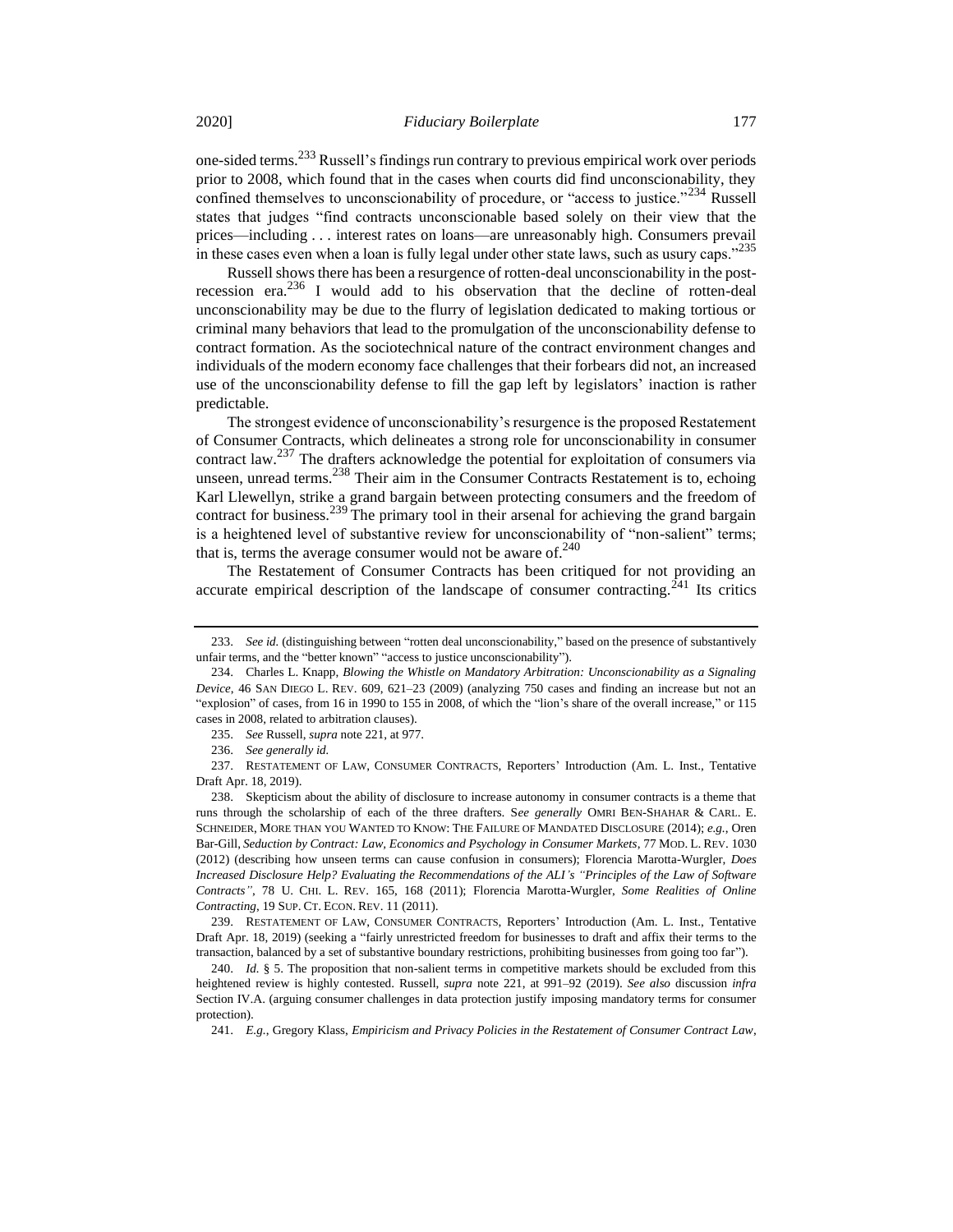consider it more normative than positive, an aspiration of what consumer contract law should be rather than what it is.  $242$  This strand of critique is not unusual for a Restatement, however, so it is not necessarily a reason for rejecting the approach out of hand.<sup>243</sup> Restatements often embody current active trends in the common law. The drafters' empirical work, along with Russell's, suggests that unconscionability is reaching increasing prominence in consumer contracts.

Many scholars and courts have sought to extend the use of the unconscionability doctrine to protect consumers from contemporary excesses in consumer contract practices. However, it has been critiqued as "an ineffectual tool for consumer protection."<sup>244</sup> As a policing doctrine for fairness, it tends to, in practice if not in theory, be limited to the most extreme possible cases.

## <span id="page-35-0"></span>*ii. Relational Contracting and Reasonable Expectations*

Some commentators have considered a relational approach to contract law in the consumer law context.<sup>245</sup> Here, I first outline the principles of relational contract law, then describe the application to consumer contract law.

Relational contract law grew up as an approach to understanding business-to-business transactions in the mid-20th century. Charles Goetz and Robert Scott defined the field as follows:

A contract is relational to the extent that the parties are incapable of reducing important terms of the arrangement to well-defined obligations. Such definitive obligations may be impractical because of inability to identify uncertain future conditions or because of inability to characterize complex adaptations adequately even when the contingencies themselves can be identified in advance . . . . [L]ong-term contracts are more likely than short-term agreements to fit this conceptualization, but temporal extension per se is not the defining characteristic.<sup>246</sup>

<sup>36</sup> YALE J. ON REGUL. 45 (2019); Adam J. Levitin et al., *The Faulty Foundation of the Draft Restatement of Consumer Contracts*, 36 YALE J. ON REGUL. 447 (2019) (critiquing the restatement of consumer contracts); *see also* Martha Ertman, *Properly Restating the Law of Consumer Contracting*, JOTWELL (May 15, 2019), https://contracts.jotwell.com/properly-restating-the-law-of-consumer-contracting/ [https://perma.cc/24U3- D5EB] (summarizing critiques of the Restatement of the Law of Consumer Contracts).

<sup>242.</sup> *See generally* Gregory Klass, *Empiricism and Privacy Policies in the Restatement of Consumer Contract Law*, 36 YALE J. ON REGUL. 45 (2019); Levitin et al., *supra* not[e 241;](#page-34-0) Ertman, *supra* not[e 241.](#page-34-0)

<sup>243.</sup> *Cf.* Jay Feinman, *The Restatement of the Law of Liability Insurance as a Restatement: An Introduction to the Issue*, 68 RUTGERS U. L. REV. 1, 16 (2015) (discussing the positive-normative controversy in the context of the development of the Restatement of the Law of Liability Insurance).

<sup>244.</sup> Lonegrass, *supra* note [220,](#page-32-2) at 4.

<sup>245.</sup> David A. Hoffman, *Relational Contracts of Adhesion*, 85 U. CHI. L. REV. 1395, 1403 (2018) ("Close inspection of these innovative agreements suggests they might represent a new form of contracting, which I call 'relational contracts of adhesion.' Unlike firms deploying typical, adhesive, mass-consumer contracts, these new firms actively try to motivate readership. In so doing, they hope to govern ex ante behavior without recourse to court sanctions, do not inevitably seize every advantage, harmonize the look and feel of the terms with their larger brands as an aspect of trade dress, and have seemingly succeeded in creating mass-market forms that have some of the attributes of 'real' contracts. They are thus relational."); Ethan J. Leib, *What Is the Relational Theory of Consumer Form Contract?*, *in* REVISITING THE CONTRACTS SCHOLARSHIP OF STEWART MACAULAY: ON THE EMPIRICAL AND THE LYRICAL 259, 277–80 (Jean Braucher et al., eds., 2013).

<sup>246.</sup> Charles J. Goetz & Robert E. Scott, *Principles of Relational Contracts*, 67 VA. L. REV. 1089, 1091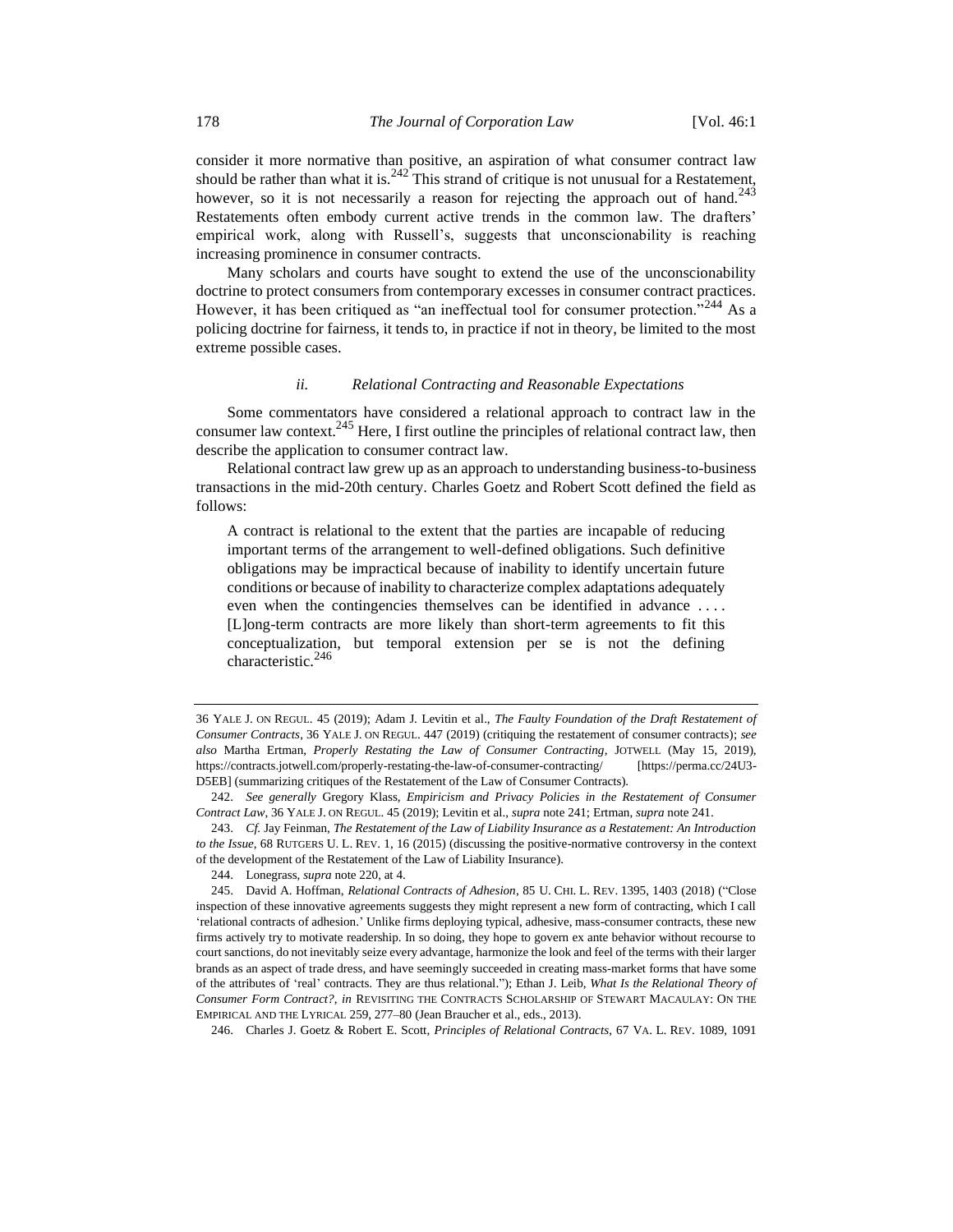Stewart Macaulay first made the descriptive claim that contracts actually worked in this manner in the 1960s. He provided empirical evidence showing that, in most ongoing relationships between businesses, businesses tended to adhere to norms governing the deal that differed from the text of the contracts between them.<sup>247</sup> Relationalist contract scholars contended that there were at least two types of contracts, which varied on a continuum between discrete transactions, such as a cash payment at a tollbooth, to relational transactions, such as a long-term supply relationship between two companies.<sup>248</sup> The early relationalist scholars argued that the difference in quality and expectation created by the relationship motivated consideration in contractual analysis.<sup>249</sup>

Relational contract theory pioneer Ian Macneil laid out the four basic principles of relational contract theory:

<span id="page-36-0"></span>First, every transaction is embedded in complex relations. Second, understanding any transaction requires understanding all essential elements of its enveloping relations. Third, effective analysis of any transaction requires recognition and consideration of all essential elements of its enveloping relations that might affect the transaction significantly. Fourth, combined contextual analysis of relations and transactions is more efficient and produces a more complete and sure final analytical product than does commencing with non-contextual analysis of transactions.<sup>250</sup>

<span id="page-36-1"></span>Relational contract theory has been influential, to an extent. The first two of these principles are uncontroversial among courts and commentators as a descriptive matter.<sup>251</sup> It is unclear, however, whether and to what extent these theses normatively suggest a departure from classical or modern contract analysis, as suggested by the latter two theses.<sup>252</sup> What is more, it is unclear what the substantive content of proposals that seek to give effect to the latter two theses would look like. A broad prescription of relational contract theory is the decentering of the moment of consent as the definitive source of the content of a contract.<sup>253</sup> Instead, looking at the moment of consent is just one clue among

<sup>(1981).</sup> 

<sup>247.</sup> *E.g.*, Stewart Macaulay, *Non-Contractual Relations in Business: A Preliminary Study*, 28 AM. SOCIO. REV. 55 (1963).

<sup>248.</sup> *E.g.*, Ian Macneil, *Contracts: Adjustment of Long-Term Economic Relations Under Classical, Neoclassical, and Relational Contract Law*, 72 NW. U. L. REV. 854, 856–57 (1978).

<sup>249.</sup> *Id.*

<sup>250.</sup> Macneil, *supra* not[e 153,](#page-22-1) at 881–82 (footnote omitted). *See also* Ian R. Macneil, *Contracting Worlds and Essential Contract Theory*, 9 SOC. & LEGAL STUD. 431 (2000); Macneil, *supra* note [248.](#page-36-0)

<sup>251.</sup> Franklin G. Snyder et al., *Relational Contracting in a Digital Age*, 11 TEX. WESLEYAN L. REV. 675, 675 (2005) ("Robert Scott and Randy Barnett have both said that 'we are all relationists now,' which is almost certainly true—depending on how we define 'relationist.'" (citing Robert E. Scott, *The Case for Formalism in Relational Contract*, 94 NW. U. L. REV. 847, 852 (2000) (adding that, "[a]ll contracts are relational, complex and subjective.")); Randy E. Barnett, *Conflicting Visions: A Critique of Ian Macneil's* Relational Theory of Contract, 78 VA. L. REV. 1175, 1200 (1992) (noting that, "[t]o a significant degree, we are all 'relationalists' now").

<sup>252.</sup> Classicists have been largely unresponsive to relational contract law as a critique. Jay M. Feinman, *Relational Contract Theory in Context*, 94 NW. U. L. REV. 737, 744 (2000).

<sup>253.</sup> *E.g.*, Wallace K. Lightsey, *A Critique of the Promise Model of Contract*, 26 WM. & MARY L. REV. 45, 67 (1984) (arguing that in a relational model consent plays a "diminished role" because it "recognizes that general societal norms of fairness and reciprocity, positive law, and trade custom will qualify and even vitiate obligations assumed by contracting parties, and will impose obligations beyond those assumed by the parties").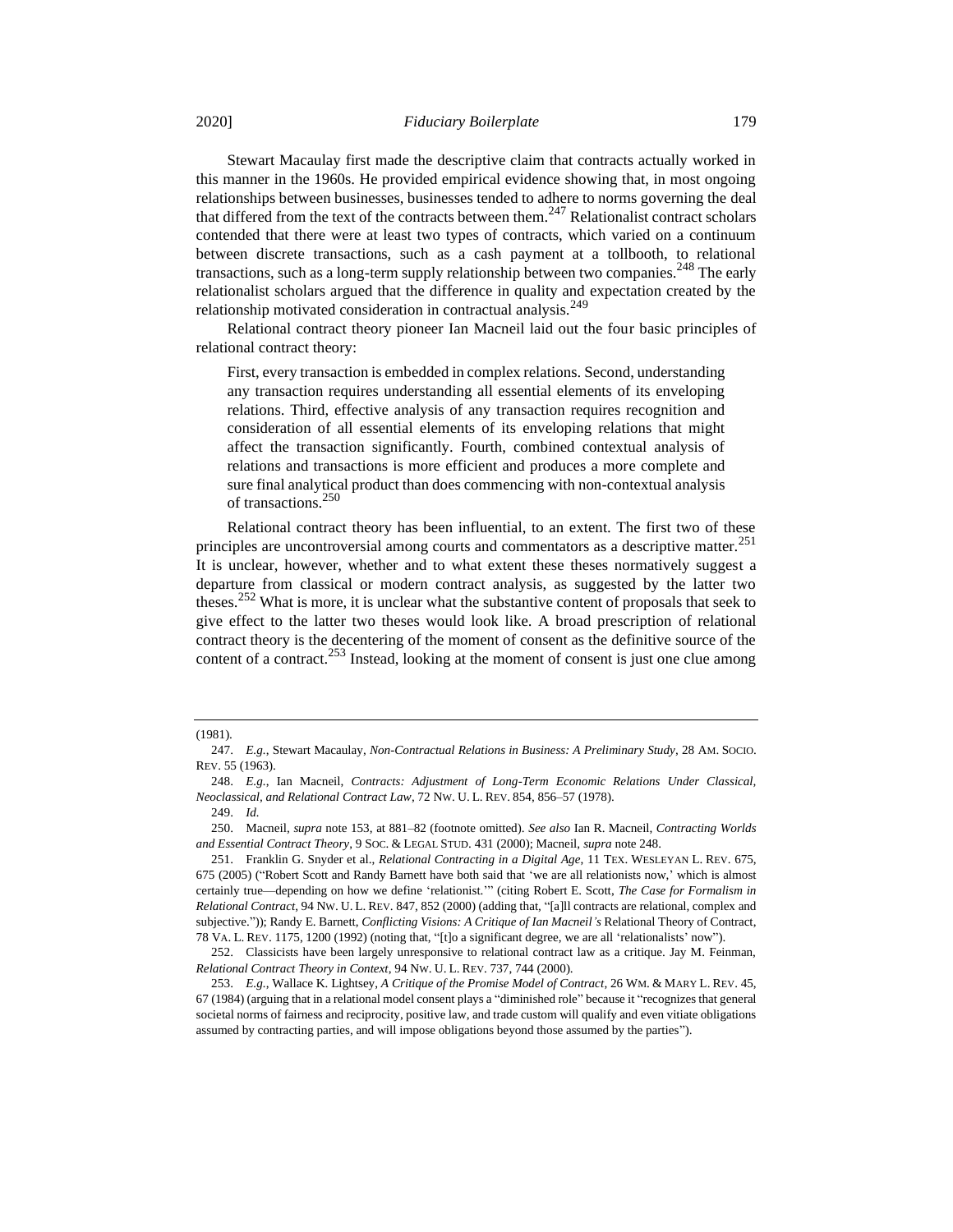many to determine the substance of the agreement between parties.<sup>254</sup>

The prescriptive content of relational contract theory, as outlined by Macneil, its most influential proponent, is Delphic. William Whitford has noted that "Macneil rarely indicates how courts should decide particular cases before them or expresses support for reasonably particularistic legislation."<sup>255</sup> Even the broad principles Macneil outlined were often inconclusive. For example, while he suggested that individuals enter contracts in order to preserve relationships, he had no particular answer to the law and economics contention that the goal of preserving relationships could fall under the broad aegis of each individual perusing wealth maximization.<sup>256</sup> Melvin Eisenberg has observed that relational contract theory has had little impact on doctrine. Despite the distinction between discrete and relational contracts in theory, Eisenberg notes that "[i]t has not, however, led to a body of relational contract law: that is, we do not have a body of meaningful and justified contract law rules, either in place or proposed, that apply to, and only to, relational contracts."<sup>257</sup>

One of the few substantive provisions that proponents of relational contract law theory have posited is deference to party reasonable expectations.<sup>258</sup> To translate this doctrinal approach to relational contract law theory, a strong proxy for the real deal between parties is what a reasonable party would expect in the context of the relationship.

The most significant application of reasonable expectations doctrine is in insurance law.<sup>259</sup> If a reasonable person would have taken the content of the insurance policy to be X, given the totality of the contact between the insurance company and the person, the courts will enforce X, even if it is in conflict with the text of the contract between the parties.<sup>260</sup> Though insurance policies are creatures of contract, they are interpreted in a way

259. This doctrine has been somewhat controversial, with some courts and commentators advocating for a more formalist approach. *See* Peter Nash Swisher, *Symposium Introduction*, 5 CONN. INS. L.J. 1, 8 (1998) ("A majority of American courts today, however, have neither expressly adopted nor expressly rejected the doctrine of reasonable expectations, and a number of these courts arguably apply a 'middle ground' interpretive approach to insurance coverage disputes—somewhere between a classical Formalistic contractual approach on one hand, and the doctrine of reasonable expectations on the other hand."). With many states having adopted the doctrine, and most others having no express position, a prudent insurer would be prepared to have the doctrine apply. Roger C. Henderson, *The Doctrine of Reasonable Expectations in Insurance Law After Two Decades*, 51 OHIO ST. L.J. 823, 828–29 (1990); Peter Nash Swisher, *A Realistic Consensus Approach to the Insurance Law Doctrine of Reasonable Expectations*, 35 TORT & INS. L.J. 729, 733 (2000).

260. RICHARD A. LORD, 16 WILLISTON ON CONTRACTS § 9:20 (4th ed. 2000). Various courts have described and applied the reasonable expectations doctrine. *E.g.*, Sunwestern Contractors Inc. v. Cincinnati Indem. Co*.*, 390 F. Supp. 3d 1009, 1024 (D. Ariz. 2019); Allen v. United Servs. Auto. Ass'n, 907 F.3d 1230, 1232 (10th Cir. 2018); Damon Key Leong Kupchak Hastert v. Westport Ins. Corp*.*, 421 F. Supp. 3d. 946 (D. Haw. 2019); Certain Underwriters at Lloyd's, London v. Hartford Accident & Indem. Co*.*, No. 18-CV-01896-CMA-NYW, 2019 WL

<sup>254.</sup> *Id.*

<sup>255.</sup> William C. Whitford, *Ian Macneil's Contribution to Contracts Scholarship*, 1985 WIS. L. REV. 545, 551–52 (1985).

<sup>256.</sup> *Id.* at 549–54.

<sup>257.</sup> Melvin A. Eisenberg, *Why There Is No Law of Relational Contracts*, 94 NW. U. L.REV. 805, 805 (2000). 258. *E.g.*, Carl J. Circo, *The Evolving Role of Relational Contract in Construction Law*, CONSTR. LAW., Fall 2012, at 16, 17 ("[R]elational contract theory could have more gracefully guided the court to the same conclusion simply by assigning primary weight to evidence of industry practices and the reasonable expectations of contractors and subcontractors in the particular context in which the dispute arose."); Feinman, *supra* note 253, at 744–45 (citing the reasonable expectations doctrine in insurance law as a development that suggests the relevance of relational contract theory). *See also* Macneil, *supra* not[e 153,](#page-22-1) at 904 (calling "reasonable expectations arising from the nature of the relationship" a "relational principle").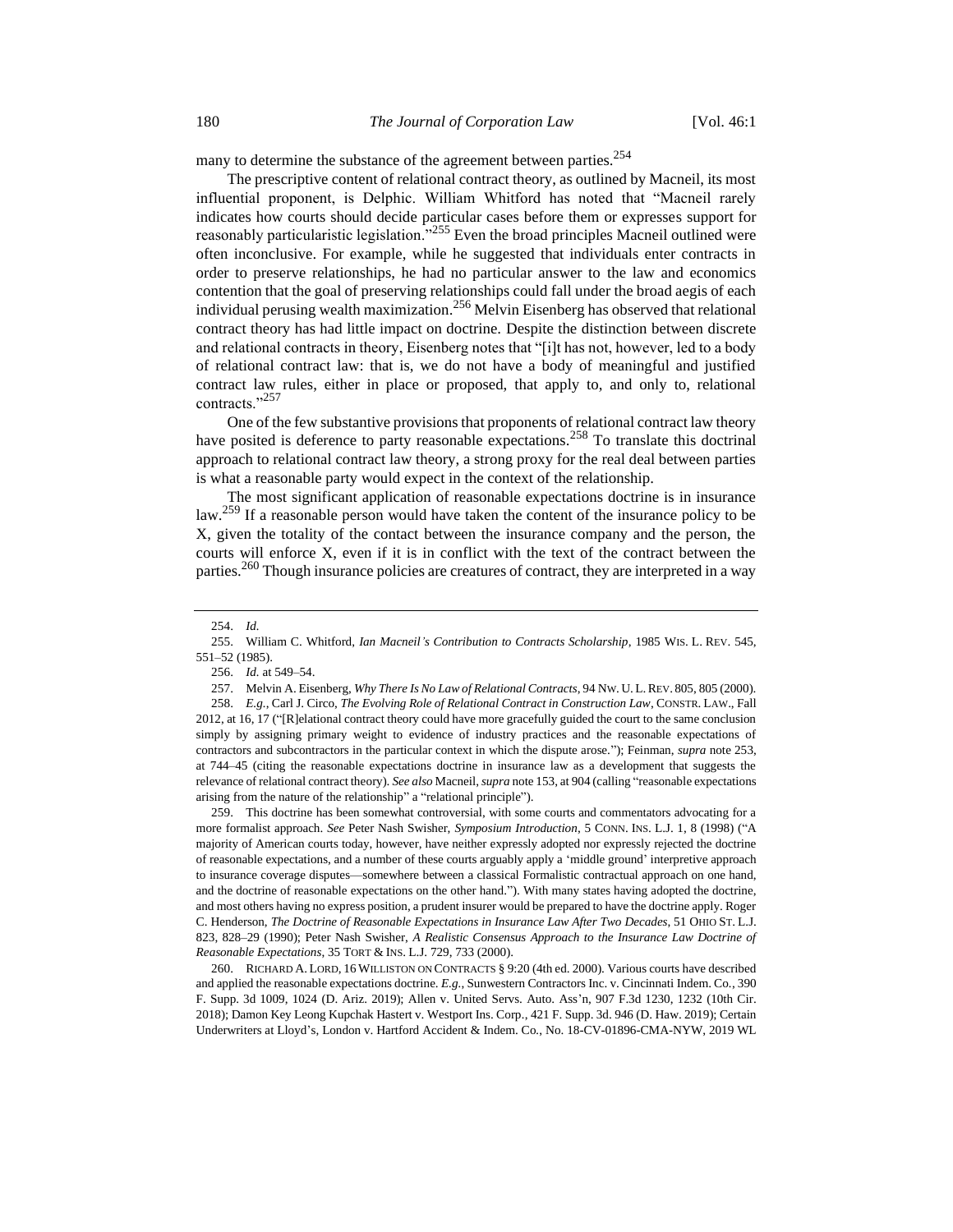that is distinct in principle from other contracts.<sup>261</sup>

The primary policy reasons why insurance policies are interpreted in this way are as follows: insurance policies are hard to understand for a lay reader and there is no opportunity to bargain over the terms.<sup>262</sup> These societal factors are not unique to insurance law. Courts and commentators have pointed for further rationales for its application for insurance, most notably the idea that insurance is a "special relationship" where the consumer must rely upon the provider to protect her from calamity.<sup>263</sup>

While enforcing the reasonable expectations of consumers rather than the text of the contract is squarely the law of most jurisdictions for insurance transactions, it has been applied outside the insurance law context.<sup>264</sup> Courts have taken the view that in order to apply the reasonable expectations doctrine, there must be a strong analogy between the situation presented and insurance. The reasonable expectations framework has been adopted in circumstances as diverse as employment, partnership, college-student relationships, and franchisee-franchisor relationships, among others.<sup>265</sup>

Ethan Leib has argued that the reasonable expectations approach should be applied in consumer contracts more broadly.<sup>266</sup> He finds support from this in the writings of MacCauley and Macneil.<sup>267</sup> The core features Keeton flagged—complexity and lack of opportunity to bargain—are present in virtually every consumer transaction.<sup>268</sup> As Leib acknowledges in the article, this approach is contingent on establishing empirically what a reasonable consumer would expect.<sup>269</sup> He admits that establishing what a reasonable consumer actually does expect—as opposed to what a court thinks a consumer should expect—is work that the litigation system is not well suited for performing, and that not many legal scholars perform it.<sup>270</sup> The potential for courts to use surveys and empirical research to interpret contracts is getting increased attention and advocacy among law professors.<sup>271</sup> Given the rise of interdisciplinary skill sets among law professors, it is

<sup>3574445 (</sup>D. Colo. Aug. 5, 2019) (recent cases applying and describing the reasonable expectations doctrine).

<sup>261.</sup> Feinman, *supra* note [252,](#page-36-1) at 744–45 ("[B]ut it still creates a rule of interpretation and construction in insurance cases that is profoundly different from the rule applied in run-of-the-mill contract cases. The obligation of good faith applies in every contract, but it generally gives rise to a tort cause of action and extracontractual remedies only in insurance cases. Waiver and estoppel are applied more generously against insurance companies than against other contracting parties, while misrepresentations by the insured are often treated more leniently.").

<sup>262.</sup> Robert E. Keeton, *Insurance Law Rights at Variance with Policy Provisions*, 83 HARV. L. REV. 961 (1970); Robert E. Keeton, *Insurance Law Rights at Variance with Policy Provisions: Part Two*, 83 HARV. L. REV. 1281 (1970).

<sup>263.</sup> Linzer, *supra* note [216,](#page-31-0) at 172.

<sup>264.</sup> *E.g.*, Underwood v. Chapman Bell Rd. Imps., LLC, No. CV-12-1835-PHX-DGC, 2013 WL 1289528, at \*2 (D. Ariz. Mar. 15, 2013) (applying reasonable expectations doctrine to contract of adhesion "the reasonable expectations doctrine is more appropriate for determining the enforceability of standardized agreements"); Taylor v. Deutsche Bank Nat'l Tr. Co., No. CV-16-01792-PHX-DLR, 2016 WL 6124233, at \*4 (D. Ariz. Oct. 20, 2016). *See also* Linzer, *supra* not[e 216,](#page-31-0) at 169–81 (surveying and describing cases where courts applied the reasonable expectations framework outside of the insurance context).

<sup>265.</sup> Leib, *supra* not[e 245,](#page-35-0) at 275.

<sup>266.</sup> *Id.* 

<sup>267.</sup> *Id.* (citing Ian Macneil, *Bureaucracy and Contracts of Adhesion*, 22 OSGOODE HALL L.J. 5 (1984); Stewart Macaulay, *Private Legislation and the Duty to Read—Business Run by IBM Machine, the Law of Contracts and Credit Cards*, 19 VAND. L. REV. 1051, 1060–90 (1966).

<sup>268.</sup> Leib, *supra* not[e 245,](#page-35-0) at 275.

<sup>269.</sup> *Id.*

<sup>270.</sup> *Id.* at 282–85.

<sup>271.</sup> *E.g.*, Omri Ben-Shahar & Lior Jacob Strahilevitz, *Interpreting Contracts via Surveys and Experiments*,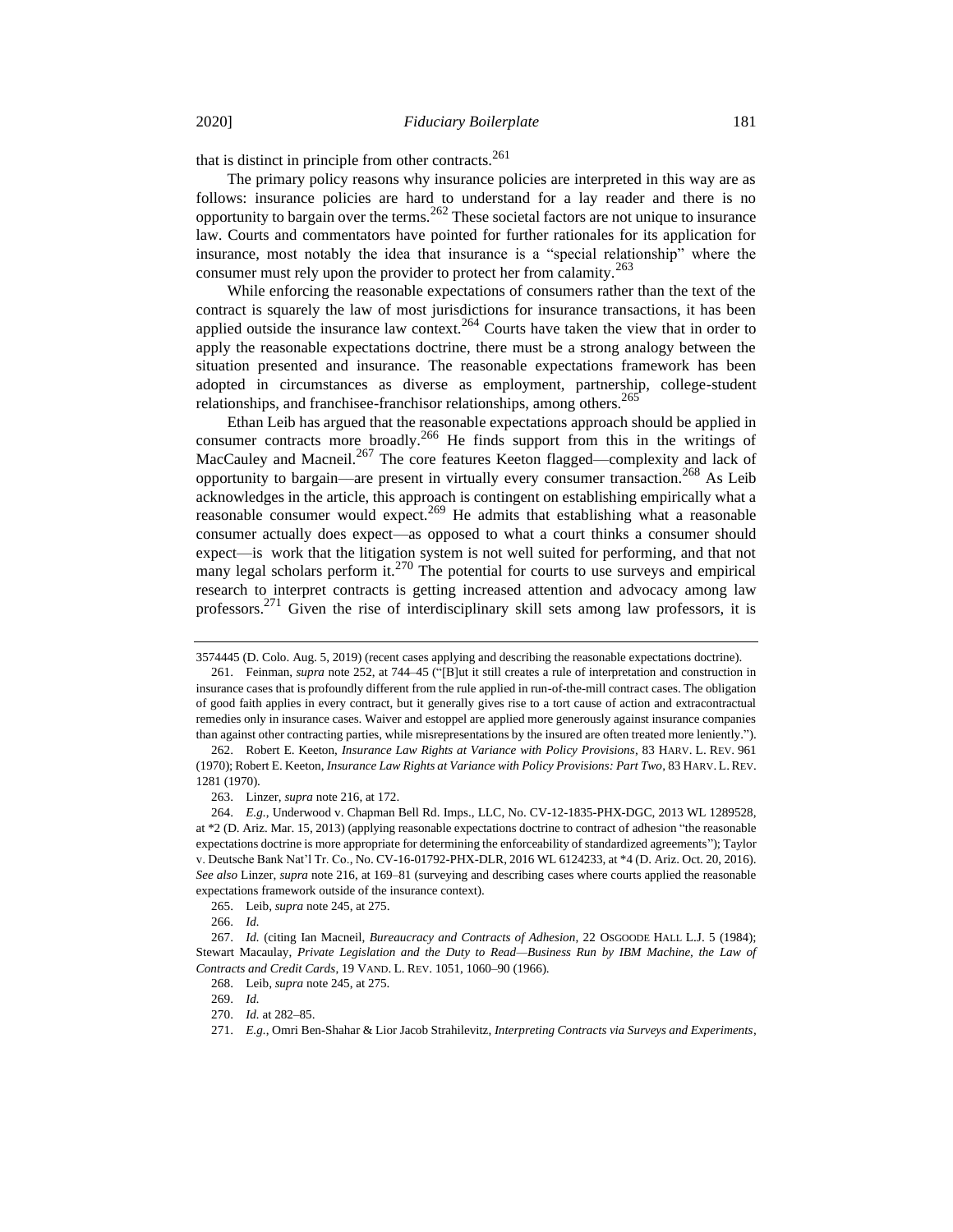unsurprising that use of these skills is viewed by some as answers to longstanding woes. Generalist judges and lawyers do not possess statistical and survey skills at the same level as law professors, and this presents short-term institutional competency issues. The fact that most lawyers lack these skills is not a bar to such skills being developed in the medium and long run, or even the use of the judiciary of resources produced by law professors. Moreover, specialist skill sets are common in arbitration forums.

But with surveying empirical expectations there is a more fundamental problem than developing institutions with access to the relevant data and skills. Individual expectations are socially constructed.<sup>272</sup> Powerful monopolists and oligopolists—as well as government—can create social standards that are not reflective of what a free market would offer, to say nothing of additional values that some argue are necessary for individuals in a liberal society.<sup>273</sup> So the mere fact that a reasonable person may expect a certain type of treatment from a government agency or a business is not, in itself, a normative argument for justifying that treatment. This is why the reasonable expectations of privacy test in the Fourth Amendment context has been critiqued as ineffective and circular.<sup>274</sup> The actor with power has every incentive to cultivate low expectations among individuals as a means for justifying the treatment under a reasonable expectations standard. Consumer expectations as they exist are not a reliable source of legitimation.

Leib suggests the way out of this problem is to shift to a "normative" reasonable expectations standard, which would examine "what the average consumer is justified in hoping for from a civilized society."<sup>275</sup> To some extent, normative reasonable expectations

275. Leib, *supra* note [245,](#page-35-0) at 281; Francis J. Mootz III, *After the Battle of the Forms: Commercial Contracting in the Electronic Age*, 4 I/S: J.L. & POL'Y FOR INFO. SOC'Y 271, 333–34 (2008) ("The [d]octrine of

<sup>92</sup> N.Y.U. L. REV. 1753, 1758–60 (2017) ("The survey method advances a particular conception of meaning: attaching to contracts the understanding assigned by those for whom they are written. Surveys that poll a sample of the intended audience capture that meaning more accurately than a judge's imagination. This goal is achieved when contract language aimed at laypeople (like consumers and most employees) is interpreted by surveys of the general population, and contracts aimed at particular sectors (like specialists, merchants, and investors) are interpreted by surveys of sector members. In so doing, our methodology takes seriously the black letter doctrine that contract formation requires an objective "meeting of the minds," and uses hard data as evidence of what the parties to the contract actually expected (or would have expected had they read the text). By creating a reliable mechanism to evaluate the objective meaning, courts can be more certain that the terms they are enforcing are the ones to which both parties actually would have assented." (footnote omitted)).

<sup>272.</sup> *Cf.* JOSEPH A. SCHUMPETER, CAPITALISM, SOCIALISM & DEMOCRACY 261–63 (1942) (describing the nature of popular opinion as such "the will of the people is the product and not the motive power of the political process").

<sup>273.</sup> *See* discussion of capabilities approach in the context of mandatory terms *infra* Section IV.A.

<sup>274.</sup> *E.g.*, Daniel J. Solove, *Fourth Amendment Pragmatism*, 51 B.C. L. REV. 1511, 1523–24 (2010) ("[E]xpectations of privacy depend in part on the law, so judicial decisions about reasonable expectations of privacy would have a bootstrapping effect."); Richard H. Seamon, Kyllo v. United States *and the Partial Ascendance of Justice Scalia's Fourth Amendment*, 79 WASH. U. L.Q. 1013, 1023–24 (2001) (suggesting the reasonable expectations test is not just circular but creates a downward spiral in terms of lowering restrictions on searches and seizures over time); Lynn E. Blais, *Takings, Statutes, and the Common Law: Considering Inherent Limitations on Title*, 70 S. CAL. L. REV. 1, 56 (1996) ("[T]he reasonable expectations model is hopelessly circular, both in theory and in practice. In theory, reasonable expectations are founded on perceptions of what the law will protect, so the law's protections cannot be based on reasonable expectations."). *See also* Matthew B. Kugler & Lior Jacob Strahilevitz, *The Myth of Fourth Amendment Circularity*, 84 U. CHI. L. REV. 1747, 1798–99 (2017). Despite the provocative title, Kugler and Strahilevitz do not show the circularity to be a myth. They find that their data set does not support a strong or weak circularity thesis. *Id.* Their study is focused on direct, short-term individual responses to Supreme Court opinions, rather than individual responses to changes in treatment by government agents over the medium to long term. *Id.*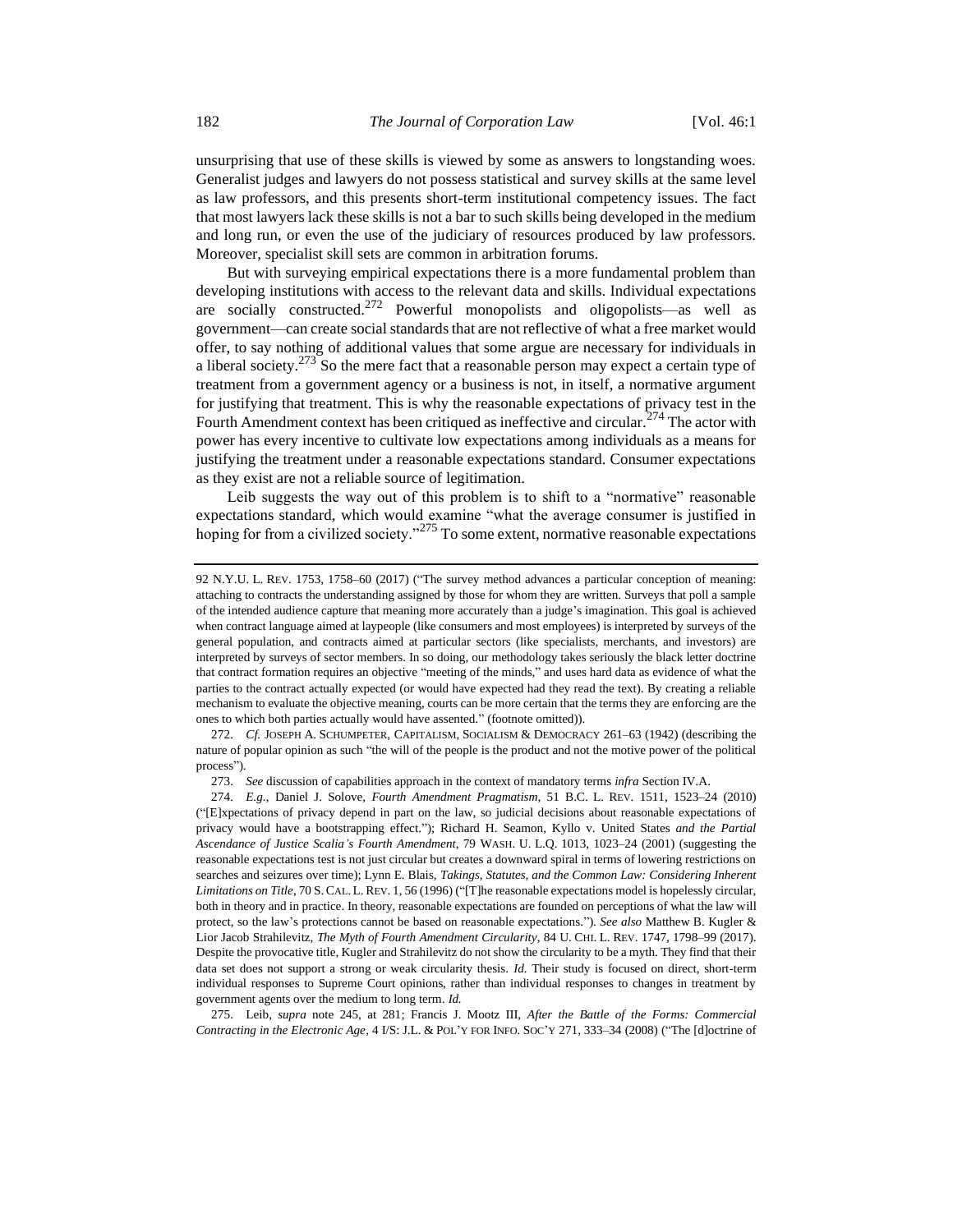may reflect what some judges and commentators actually think judges do when they speak of the reasonable expectations doctrine.<sup>276</sup> He notes that this approach is more controversial than relying on empirical consumer expectorations. Courts are hesitant to explicitly impose contract terms that appear to conflict with the terms to which the parties decided to be bound.

# *iii. Unconscionability and Relational Contracting as Precedents for Finding Consumer-Firm Fiduciary Relationships*

The unconscionability defense and relational contracting approach are both functional precedents for the fiduciary law approach. The unconscionability defense sets basic limits of fairness in consumer contractual transactions, and the relational contracting "reasonable expectations" approach finds that the source of obligation between parties should be derived from the totality of the relationship, not determined just at the time of contracting. Fiduciary law can do the same things better for this type of case than these contract law doctrines, while providing a firmer theoretical grounding as to why these rules should be present in these particular transactions. So, instead of creating a special contract law for this type of transaction with quasi-fiduciary effect,  $277$  the contract law should acknowledge that fiduciary law governs these transactions. Creating circumstance-specific contract laws, while rhetorically common, has proven difficult for courts to stick to and justify consistently.<sup>278</sup> The power of a slouch toward a uniform contract law has both advantages of predictability and ideological consistency across the field, but one of the disadvantages is the difficulty courts experience sticking to a sector-specific approach to contract law over the medium-to-long run. General contract law's design for business-to-business transactions has always fit awkwardly with federal and state legislation and court opinions promulgating different rules for consumers, which differ in liability profile and average level of resources and expertise from merchants. A fiduciary law for consumer transactions can in this way explicitly and separately allow a consumer-specific set of rules for transactions to grow without the need to worry about consistency with general contract law.

A fiduciary approach to consumer transactions overcomes weaknesses present in these two alternative approaches for enforcing fairness that overrides contractual terms to which both parties explicitly assented. As a defense to enforcement, unconscionability is ultimately an ex post solution to already existing inappropriate behavior. It is not a right that consumers have going into transactions, and thus is not a constitutive part of what consumers have a right to unless they are willing and able to begin a dispute. In a legal environment increasingly hostile to consumer litigation,  $279$  a right that requires a verdict to be useable is too little, too late for vindicating consumer interests. The advantage of the fiduciary relationship model I advocate is that consumers would be entitled to the benefits

<sup>[</sup>r]easonable [e]xpectations might be difficult to deploy in consumer settings, and may be largely duplicative of other doctrinal and statutory protections, but the Doctrine can be deployed in a predictable manner in the commercial setting to fill the void as § 2-207 becomes irrelevant.").

<sup>276.</sup> *See* Leib, *supra* note [245,](#page-35-0) at 281.

<sup>277.</sup> Tal Kastner & Ethan J. Leib, *Contract Creep*, 107 GEO. L.J. 1277, 1280 (2019).

<sup>278.</sup> *See* discussion *supra* Section III.B.

<sup>279.</sup> Bookman, *supra* note [136,](#page-19-0) at 1142–45 (2019) ("Scholars have identified hostility to litigation as a signature feature in both the Rehnquist and the Roberts Courts.").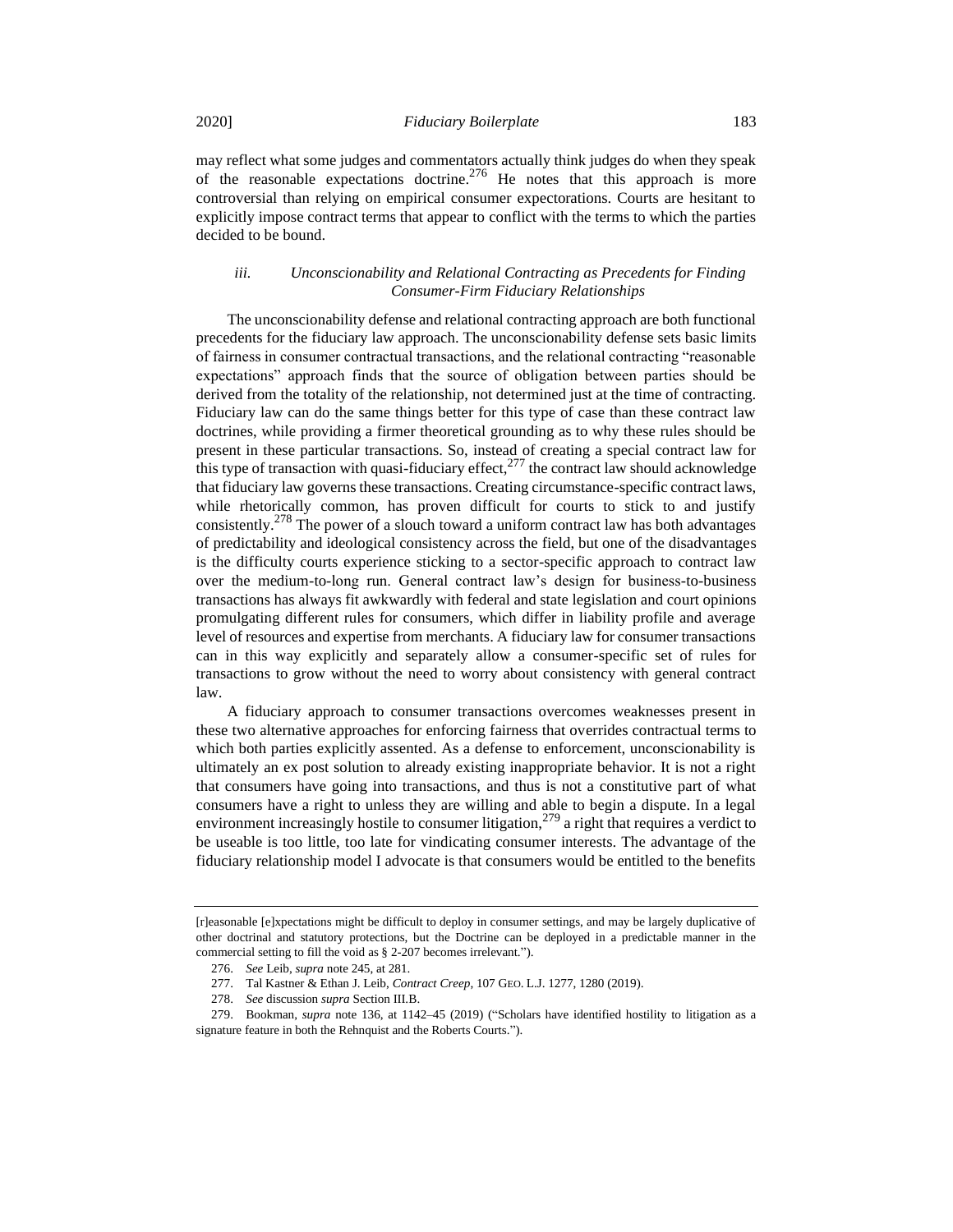of fiduciary duties regardless of the outcome of a hypothetical litigation.<sup>280</sup> Perhaps most importantly, for fiduciary duties to govern consumer transaction, there would be no need for a resolution of the consent debate in favor of a thick definition of consent. Thin consent to consumer contracts can stand alongside fiduciary relationships between firm and consumer. The fiduciary duties of the firm put limits on what can be enforced in consumer boilerplate in an ongoing relationship of trust between consumer and firm. So, for example, when a consumer clicks "Register" to join a social networking service, two things happen simultaneously: she becomes party to a contract, and she enters into a fiduciary relationship of trust with the firm.

Understanding consumer transactions as fiduciary relationships makes more sense than conceptualizing company behavior as limited by the reasonable expectations of the consumers, as some courts and commentators have proposed.<sup>281</sup> What is relevant is not what the consumers expect to receive but what the company understands it should be providing to consumers, in the context of providing products and services that the consumer cannot understand. This understanding is analogous to the rationale for why the professions are understood as fiduciaries,  $^{282}$  and a framework of particular relevance in the information economy because of the network of complex contracts each consumer is a party to, as well as the underlying environment of rapid technological change.<sup>283</sup> The issue is not relative bargaining power, but rather the statuses of the consumer and the company.

This Article's affirmative proposal suggests the way to understand the relationship between the two parties is not one governed by the unilateral reasonable expectations of the less powerful party.<sup>284</sup> Rather, I argue that the law should understand each consumer contract as creating a fiduciary relationship, voluntarily entered into by both consumer and firm.<sup>285</sup> This fits comfortably with existing law and practice while promoting consumer well-being. While the duties, as with any fiduciary relationship, are exclusively on the fiduciary, we should be unmoved from an autonomy perspective because these obligations were voluntarily undertaken.

Implying a fiduciary relationship into consumer boilerplate transactions can be justified from economic and social realities of contracting. Furthermore, common law doctrine can support this innovation.<sup>286</sup> Boilerplate contracts differ in so many ways from traditional contracts, to the point of creating doctrinal questions as their enforceability.<sup>287</sup> But the contract law has stretched to accommodate them. I argue that so fiduciary duties

<sup>280.</sup> *See infra* Section IV.B.

<sup>281.</sup> *See supra* Section III.B.ii (outlining a relational approach to contract law based on fiduciary relationships).

<sup>282.</sup> *See generally* EDMUND D. PELLIGRINO ET. AL., ETHICS, TRUST AND THE PROFESSIONS: PHILOSOPHICAL AND CULTURAL ASPECTS (1991) (collection of articles on the nature of the professions and the role in them of trust and fiduciary obligation).

<sup>283.</sup> *See supra* Part III (describing how the information economy creates an ongoing fiduciary relationship of trust).

<sup>284.</sup> *See id.* (addressing the asymmetry of the reasonable expectations doctrine, noting that is implicitly justified by the difference is power structure).

<sup>285.</sup> *See* discussion *infra* in Section IV.B (arguing that a fiduciary relationship between consumer and merchant should carry into the digital age as it promotes autonomy and information-forcing functions of contract law).

<sup>286.</sup> *See supra* Part III (describing how there are more fiduciary duties than ever before because of the changing nature of relationships in business and society)*.*

<sup>287.</sup> *See supra* Section III.B (discussing arguments against the enforceability of consumer boilerplate).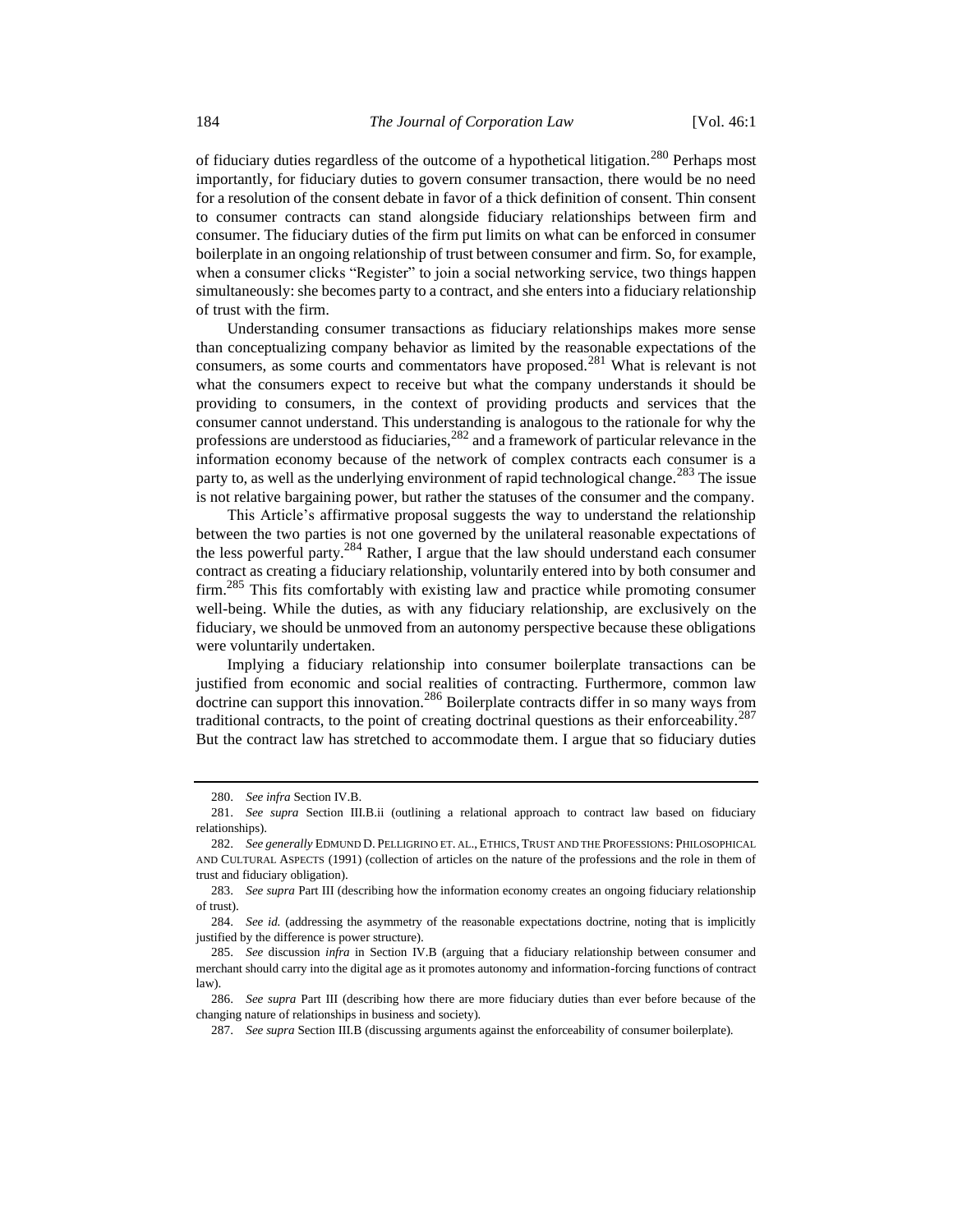can evolve to meet the needs of the information society.<sup>288</sup>

## IV. JUSTIFYING FIDUCIARY RELATIONSHIPS IN CONSUMER LAW

In the previous Part, I described the precedential basis for a fiduciary law model for consumer transactions, illustrating how it fits into the law we currently have. In this Part, I justify the model normatively and describe how it may be implemented by courts and legislatures. First, I address a potential objection to the fiduciary model; namely, that implying a status fiduciary relationship in many consumer transactions is a mandatory term that cannot be justified. In Section A, I argue that the unique challenges presented to consumers in data protection justify the imposition of consumer-protective mandatory terms in many information age transactions. In Section B, I argue that implying a fiduciary relationship is justifiable from both an autonomy-enhancing and a welfarist perspective. Finally, in Section C, I describe the effect of a fiduciary relationship model on the case law. I argue that finding a fiduciary relationship between consumers and firms would be effective in both promoting consumer autonomy and wellbeing and enabling ongoing innovation in business.

#### *A. Mandatory Terms for Mandatory Transactions*

Mandatory terms are justifiable in the modern consumer contracting environment. Several commentators have argued for the imposition of mandatory terms on consumers, including pre-approved specialized terms in consumer contracts.<sup>289</sup>

The advantage of mandatory terms is clear. If as a society we worry about consumer exploitation, the law can mandate contract terms that prevent exploitation in consumer contracts. If, for example, we think that each individual should have certain levels of privacy for a liberal democratic society to function,<sup>290</sup> contract terms permitting certain forms of data collection and processing could be prohibited.<sup>291</sup>

There is precedent for mandatory terms in contract law. For every contract enforced by American courts, the rules determining whether specific performance is granted and the measurement of remedies are implemented as a matter of law, and this cannot be changed

<sup>288.</sup> *Cf.* Samuel D. Warren & Louis D. Brandeis, *The Right to Privacy*, 4 HARV. L. REV. 193, 193 (1890) ("Political, social, and economic changes entail the recognition of new rights, and the common law, in its eternal youth, grows to meet the demands of society.").

<sup>289.</sup> *E.g.*, Rakoff, *supra* not[e 181,](#page-26-0) at 1190 (1983) (arguing for the "[departure] from the presumption that a signed document is enforceable" as "it threatens to continue to generate undesirable results").

<sup>290.</sup> *See generally* NEIL M. RICHARDS, INTELLECTUAL PRIVACY: RETHINKING CIVIL LIBERTIES IN THE DIGITAL AGE (2015) (claiming that the leading example of privacy invasions leading to undermining of the democratic process is the Cambridge Analytica Scandal). *See, e.g.*, Scotta Detrow, *What Did Cambridge Anayltica Do During the 2016 Election?*, NPR (Mar. 20, 2018, 7:22 PM), https://www.npr.org/2018/03/20/ 595338116/what-did-cambridge-analytica-do-during-the-2016-election [https://perma.cc/795S-8V33] (describing the effects of the Cambridge Analytica Scandal on the 2016 U.S. Election).

<sup>291.</sup> European law has mandatory terms for consumer contracts, both specifically for the information age with the General Data Protection Regulation and more generally with the Unfair Contract Terms Directive. *See generally* Paul M. Schwartz & Karl-Nikolaus Peifer, *Transatlantic Data Privacy Law*, 106 GEO. L.J. 115 (2017); Jane K. Winn & Brian H. Bix, *Diverging Perspectives on Electronic Contracting in the U.S. and EU*, 54 CLEV. ST. L. REV. 175 (2006).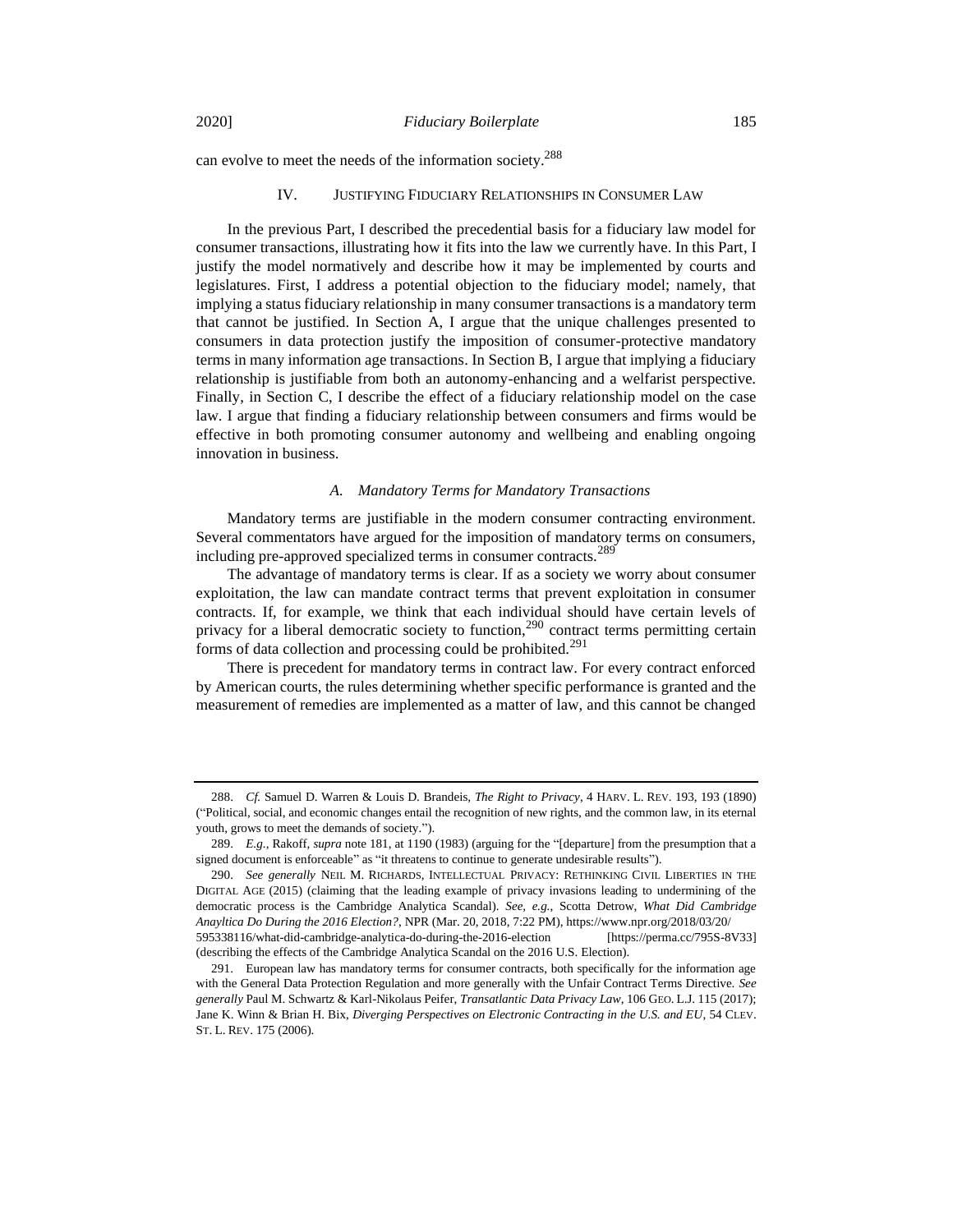by the parties.<sup>292</sup> There are several mandatory terms for the sale and lease of goods.<sup>293</sup> The most notable is the limitation of the ability to limit damages for personal injury for sales of goods.<sup>294</sup> Several types of contracts, including contracts for the sale of illegal goods or services, are unenforceable as a matter of public policy.<sup>295</sup> The common presence of mandatory terms in contract law is one of the principle weaknesses of justificatory theories of contracts law stemming from voluntariness.<sup>296</sup>

In the usual case contract law allows parties to choose their terms and will enforce any terms they select. However, contract law occasionally takes a position against enforcing some terms, because they are fundamentally contrary to the values of a liberal society. Parties may, of course, still enter into agreements that, by their terms, go contrary to legally mandated terms. There will be moral, economic, and social factors encouraging them to hold to those agreements. Mandatory terms simply provide notice that the state will not be involved in enforcing such contract terms. Mandatory terms are a reminder that contract law is not neutral, but a choice on the part of the state to enforce rights. The state can choose to enforce or not to enforce particular rights.

Mandatory terms would acknowledge the position of the consumer as unable to ensure she is not being scammed in routine consumer transactions. What is more, mandatory terms are compatible with the prevailing theory of why consumer boilerplate is enforceable. As long as both parties know which terms would apply in advance, the objective reliance function will be reliably carried out. Mandatory terms would be specified in advance, so companies and consumer entering consumer transactions would have constructive notice of the terms on which they did business.

There are two principal arguments against introducing mandatory terms in contract law. The first derives from autonomy. Broadly, contractual obligations are often justified as a form of exercise of independent will.<sup>297</sup> But, as I argued in Part II, the modern contracting environment resembles participation in a network.<sup>298</sup> Measuring autonomy purely by an exercise of bare voluntariness in entering a contract, is inapposite to the actual transactions that are occurring in the digital consumer economy.<sup>299</sup> Relationships between consumers and the businesses they are in contract with are ongoing and the contract terms and even the services provided can change in this era of fast-developing digital innovation.

<sup>292.</sup> This is one of the reasons why many parties settle.

<sup>293.</sup> *See, e.g.*, McDabco, Inc. v. Chet Adams Co., 548 F. Supp. 456, 461 (D.S.C. 1982) (explaining that the U.C.C.'s mandatory terms take priority over terms that to which parties expressly agree).

<sup>294.</sup> *See* U.C.C. §2-715(2)(B) (AM. L. INST. & UNIF. L. COMM'N 2002) (detailing that consequential damages include injury to person or property stemming from the seller's breach of warranty). Other limitations include U.C.C. §1-304 (AM. L. INST. & UNIF. L. COMM'N 2001) (stating the duty of good faith) and U.C.C. §2- 306 (AM. L. INST. & UNIF. L. COMM'N 2002) (providing limits on the conduct of exclusive distributor arrangements).

<sup>295.</sup> David A. Hoffman & Erik Lampmann, *Hushing Contracts*, 97 WASH. U. L. REV. 165, 204–13 (2019) (discussing the public policy defense and arguing for its expanded use where appropriate).

<sup>296.</sup> *See supra* Section III.B (explaining that a key reason for contract law is to enhance individual autonomy).

<sup>297.</sup> *See* discussion *supra* Section III.B (discussing how some theorists conclude that contracting is an exercise of human will as it enhances individual autonomy).

<sup>298.</sup> *See supra* Part II (contending that individuals who participate in a technosocial system are participating in a mass of contracts)*.*

<sup>299.</sup> Some have argued that this was the case in the pre-information economy, as well. *See generally* W. DAVID SLAWSON, BINDING PROMISES: THE LATE 20TH CENTURY REFORMATION OF CONTRACT LAW 21–23 (1996).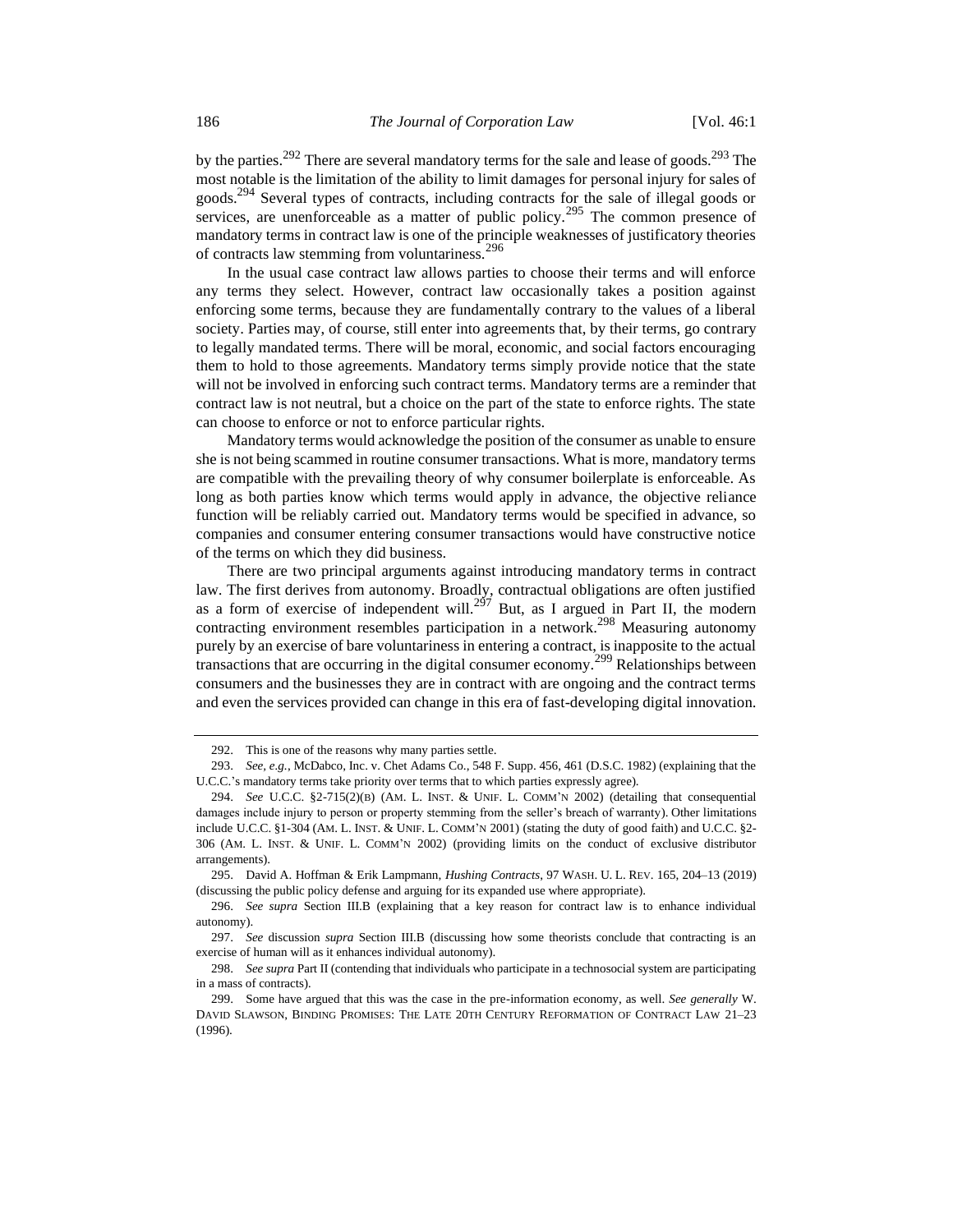Furthermore, there is a web of interdependent relationships between software service providers. Setting transparent, uniform mandatory terms to govern consumer-protective interests may enhance the autonomy of consumers. Several writers have argued that mandatory provisions can enhance autonomy.<sup>300</sup> The capabilities literature suggests that a proper objective of a liberal government is to enhance the capabilities of each individual.<sup>301</sup> If introducing consumer-protective mandatory terms improves consumer capabilities, their autonomy in the long run will be enhanced by allowing them more options and choices.

<span id="page-44-0"></span>The second counterargument to mandatory terms comes from a welfarist perspective. It is more complicated, due to the fundamental room for disagreement as to what constitutes welfare. Some welfarists would not contest that mandatory consumer-protective terms may enhance welfare, for the capabilities-enhancing rationale sketched above. However, much of the law and economics literature contends that promoting efficiency in markets will lead to overall welfare-maximization.<sup>302</sup> This perspective tends to equate welfare with overall wealth level, which has the advantage of simplicity but can by critiqued for myopia with respect to society's values. Assuming that welfare at least tracks wealth levels, the market has relative institutional competence in finding efficient outcomes in the absence of market failure.<sup>303</sup> Market failures are instances where the private sector either cannot, or will not, act as an efficient producer of goods and services, even though society may demand (i.e.,

<sup>300.</sup> *E.g.*, Timothy Endicott, *Objectivity, Subjectivity, and Incomplete Agreements*, *in* OXFORD ESSAYS ON JURISPRUDENCE: FOURTH SERIES (Jeremy Horder ed. 2000); *see also* Brian Langille & Arthur Ripstein, *Strictly Speaking—It Went Without Saying*, 2 LEGAL THEORY 63 (1996) (arguing that gap-filling terms are reflective of autonomy because the party's intent in their written terms should be understood to include some unwritten terms). 301. The capabilities approach, as described by Martha Nussbaum and Amartya Sen, was ably discussed and applied in the private law contest by Gregory S. Alexander.

<sup>[</sup>A capabilities approach to human flourishing] approach measures a person's well-being not by looking at what they have, but by looking at what they are able to do. The well-lived life is a life that conforms to certain objectively valuable patterns of human existence and interaction, or what Sen calls "functionings," rather than a life characterized merely by the possession of particular goods, the satisfaction of particular (subjective) preferences, or even, without more, the possession of particular negative liberties. Social structures, including distributions of property rights and the definition of the rights that go along with the ownership of property, should be judged, at least in part, by the degree to which they foster the participation by human beings in these objectively valuable patterns of existence and interaction.

Importantly, Nussbaum and Sen distinguish between the first-order patterns that constitute well-lived human lives ("functionings") and the second-order freedom or power to choose to function in particular ways, which they call "capabilities." As Sen explains, "A person's 'capability' refers to the alternative combinations of functionings that are feasible for her to achieve." Among the functionings that are necessary for a well-lived life are life, including certain subsidiary values such as health; freedom, understood as including the freedom to make deliberate choices among alternative life horizons; practical reasoning; and sociality. Although the actual achievement of these and other functionings is a necessary component of any plausible conception of the well-lived life, the experience of choosing among a number of possible valuable functionings (perhaps even including the choice not to function in certain ways) is itself an important functioning. Accordingly, a proper concern for human autonomy requires looking beyond mere functionings to include the capabilities that various social matrices generate for their members.

Gregory S. Alexander, *The Social-Obligation Norm in American Property Law*, 94 CORNELL L. REV. 745, 781 (2009).

<sup>302.</sup> James Gibson, *Vertical Boilerplate*, 70 WASH. & LEE L. REV. 161, 169–71 (2013) (describing the law and economics argument that in the absence of market failure, no regulation is justified). 303. *Id.*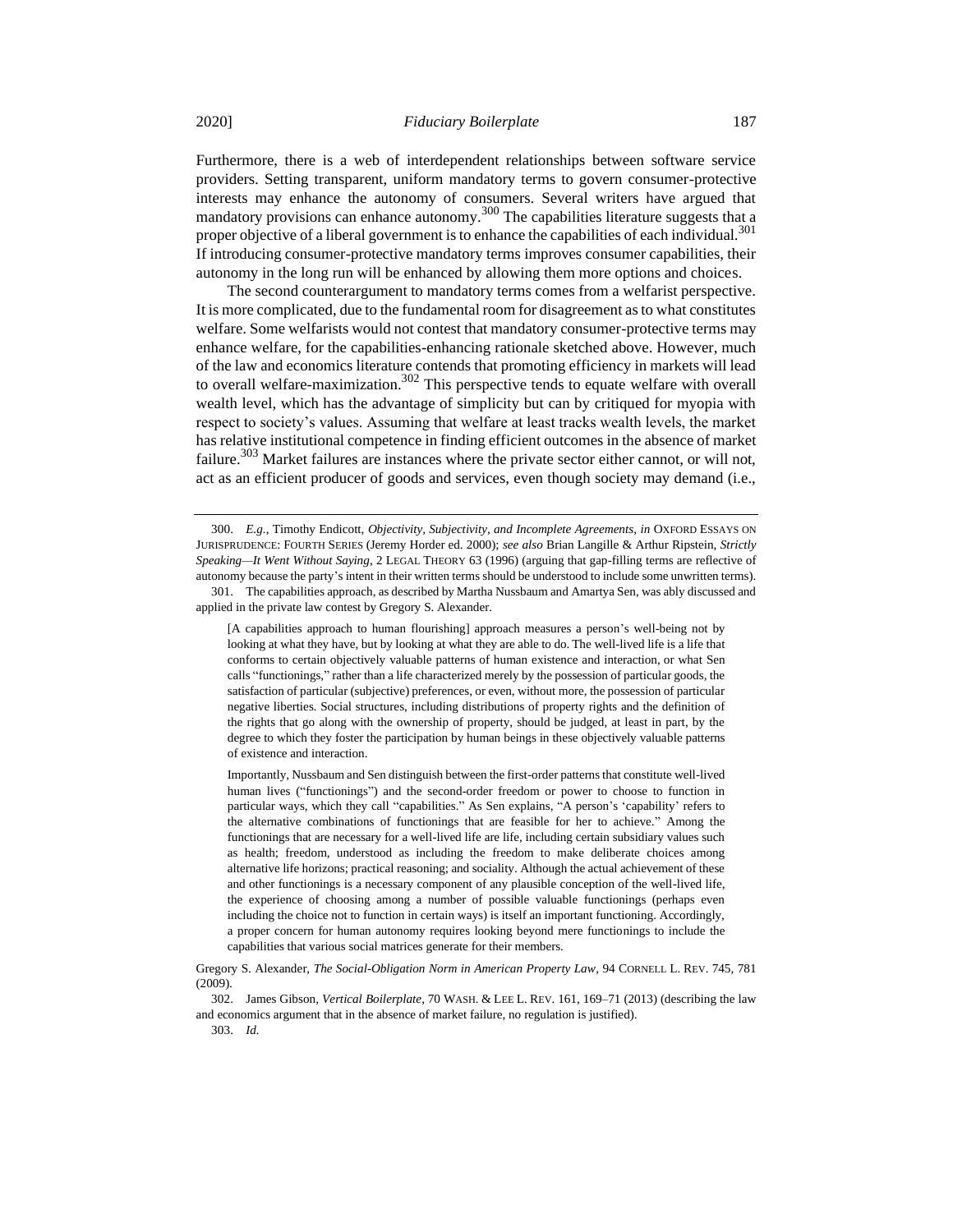be willing to pay for) these goods and services.<sup>304</sup>

The market failure in the market for consumer contract terms is well-established in the literature. There are at least two types of market failure in this context: market failure in performance terms and market failure in non-performance terms. Consumers tend not to pay attention to non-performance terms, or terms that do not relate to the price, nature, and delivery of goods and services.<sup>305</sup> Since consumers do not pay attention to these terms, there is no market incentive for providers to provide terms that are efficient or maximize welfare.<sup>306</sup> This is a market failure, because there is no market process that enables consumer interests to be competed for with respect to terms in the contract. This is a perennial issue in all consumer form contracts.

Mandatory terms can be justified because of the rise of market failure for performance consumer contracting, due to the nature of the digital economy. This includes problems with performance terms in services provided, such as cybersecurity concerns with a software or device. These are issues that consumers have little or no technical expertise to understand in detail when choosing a service. Therefore, providers have no incentive to provide these services: consumers cannot tell the difference between, for example, a baby monitor with substantial hacking vulnerability and a baby monitor with no such defect. Many scholars have compared this phenomenon in the market of technology service to the market for faulty cars, or "lemons."<sup>307</sup> Importantly, lemon laws preventing the knowing sale of faulty cars are on the books in every US state.<sup>308</sup> By analogy, the introduction of mandatory terms is appropriate in cases of consumer contracting where similar issues arise.

Market failure can justify mandatory terms. While the market may be good at maximizing wealth levels in the absence of market failure, it cannot do so when market failure exists. This justifies government intervention from a welfarist perspective, because the market will not assure efficient allocation of resources. One way the government may intervene is attempting to fix the market failure, but sometimes fixing market failure is not possible, or is prohibitively expensive and complicated. Attempts to merely make consumers more informed have failed to substantively address the problems described above.<sup>309</sup> There are limits to the processing capability of individual humans even if they are exposed to all relevant information.<sup>310</sup> Direct regulation through mandatory terms is

<sup>304.</sup> *Id.*

<sup>305.</sup> Melvin Aron Eisenberg, *The Limits of Cognition and the Limits of Contract*, 47 STAN. L. REV. 211, 240 (1995).

<sup>306.</sup> Korobkin, *supra* not[e 156,](#page-23-1) at 1203.

<sup>307.</sup> Paul Ohm, *Branding Privacy*, 97 MINN. L. REV. 907, 952 (2013) ("Privacy seems to be a market for lemons where promises are easy to make and quality is difficult to inspect. As with all such markets, there seems to be little incentive to compete for privacy."); Tony Vila et al., *Why We Can't Be Bothered to Read Privacy Policies: Models of Privacy Economics as a Lemons Market*, *in* ECONOMICS OF INFORMATION SECURITY AND PRIVACY 143, 143–44 (L. Jean Camp & Stephen Lewis eds., 2004); Edward J. Janger, *Muddy Property: Generating and Protecting Information Privacy Norms in Bankruptcy*, 44 WM. & MARY L. REV. 1801, 1848–54 (2003). *See generally* George A. Akerlof, *The Market for "Lemons": Qualitative Uncertainty and the Market Mechanism*, 84 Q.J. ECON. 488 (1970) (discussing the problem of lemons).

<sup>308.</sup> Philip R. Nowicki, *State Lemon Law Coverage Terms: Dissecting the Differences*, 11 LOY. CONSUMER L. REV. 39, 39 (1999).

<sup>309.</sup> Omri Ben Shahar, *The Myth of the 'Opportunity to Read' in Contract Law*, 5 EUR. REV. CONT. L. 1, 4– 6 (2009).

<sup>310.</sup> *See* Gibson, *supra* note [302,](#page-44-0) at 169–71, 190–99 (describing and providing empirical evidence for processing limitations of individuals, including studies that providing more information can occasionally lead to humans making worse decisions).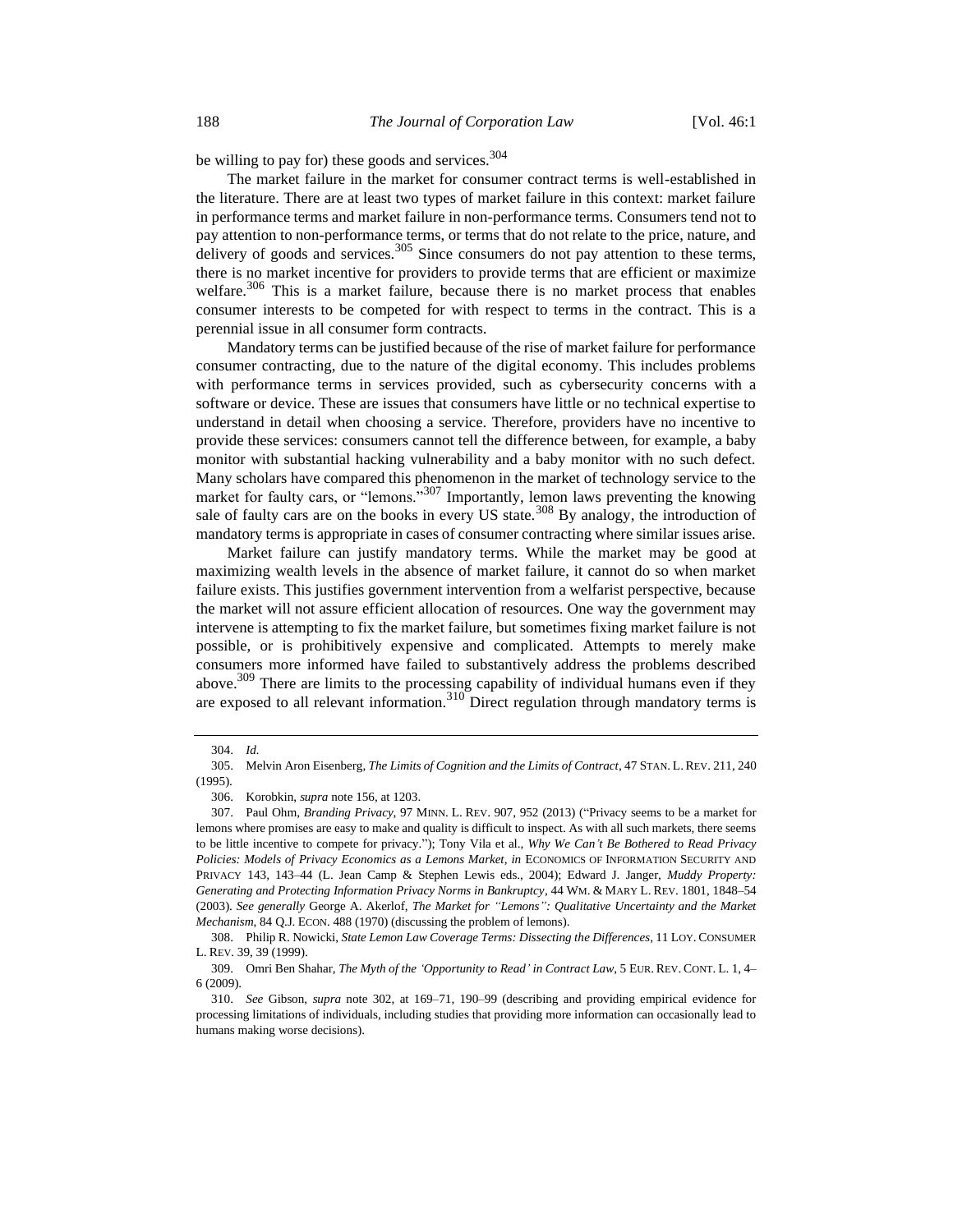thus a justifiable option.

My discussion has, so far, evaded the question of what terms to impose. It has merely justified the imposition of mandatory terms in the consumer contracting context in general. Even if we are convinced that mandatory terms are justifiable, not every mandatory term will be advisable as a matter of policy. But more significantly, not every mandatory term is justifiable as a matter of contract law's existing formal content or its background values of autonomy and welfare. The strength of both counterarguments described above are dependent not only on the background contracting environment, which I have suggested undermines its strength, but also the affirmative proposal for what kinds of terms are imposed.<sup>311</sup>

In the following section I do not argue that fiduciary relationships are mandatory terms. Rather, I argue that if mandatory terms are justifiable to protect consumers in the information age contracting environment, then *a fortiori* fiduciary relationships in information age consumer transactions are justifiable.

# *B. Fiduciary Duties for Ongoing Relationships of Trust*

Fiduciary duties should mediate the contractual relationship between consumer and merchant in information-age boilerplate mass transactions. A fiduciary model for consumer transactions reflects the empirical reality reflected in the behaviors of consumers and merchants. Recognizing business realities over formalism for its own sake has been the policy of contract law since the start of the twentieth century, uniting both classical and modern approaches.<sup>312</sup>

Implying fiduciary duties into information age consumer transactions addresses both the autonomy and information-forcing functions of contract law. Fiduciary duties can also serve as an approximation for the terms a non-monopolist firm operating in a non-failed market would have chosen to offer to consumers.<sup>313</sup>

As Part I showed, consumer transactions have the basic characteristics of fiduciary relationships as outlined above. Consumers depend on each company they contract with over the course of their relationship to provide terms that update for the relationship's needs over time.<sup>314</sup> The companies have full discretion over what those terms are and may change them over time.<sup>315</sup> They can even make independent decisions as to what to do with the

<sup>311</sup>. Due to the concerns raised in this section, several countries limited the terms that can appear in consumer contracts by designating some terms as always forbidden and others as subject to increased scrutiny.

*E.g.*, BÜRGERLICHES GESETZBUCH [BGB] [CIVIL CODE], §308, https://www.gesetze-iminternet.de/englisch\_bgb/ [https://perma.cc/ETF3-27A6] (Ger.) (prohibiting clauses with the possibility of evaluation); *Id.* § 309 (prohibiting clauses without the possibility of evaluation).

<sup>312.</sup> *See supra* Section III.B (discussing recent contract law history). *See also* MELVIN ARON EISENBERG, THE NATURE OF THE COMMON LAW 151–54 (1988) (discussing the concept of justification and the content of law); GUIDO CALABRESI, A COMMON LAW FOR THE AGE OF STATUTES 31–44 (1982) (describing the evolution of statutory interpretation and the common law).

<sup>313.</sup> This framing is reflective of the contractarian framing of fiduciary law. *E.g.*, Kelli Alces, *The Fiduciary Gap*, 40 J. CORP. L. 351, 375 (2015) ("To determine the hypothetical bargain, we must reach a conclusion about what the parties would have agreed given their requirements and expectations of the relationship."); Stephen A. Smith, *The Deed, Not the Motive: Fiduciary Law Without Loyalty*, *in* CONTRACT, STATUS, AND FIDUCIARY LAW 213 (Paul B. Miller & Andrew S. Gold eds., 2016).

<sup>314.</sup> *See supra* Part II (discussing consumer-firm engagement in the information economy in both the nature of contracts and deviation).

<sup>315.</sup> *See supra* Part II.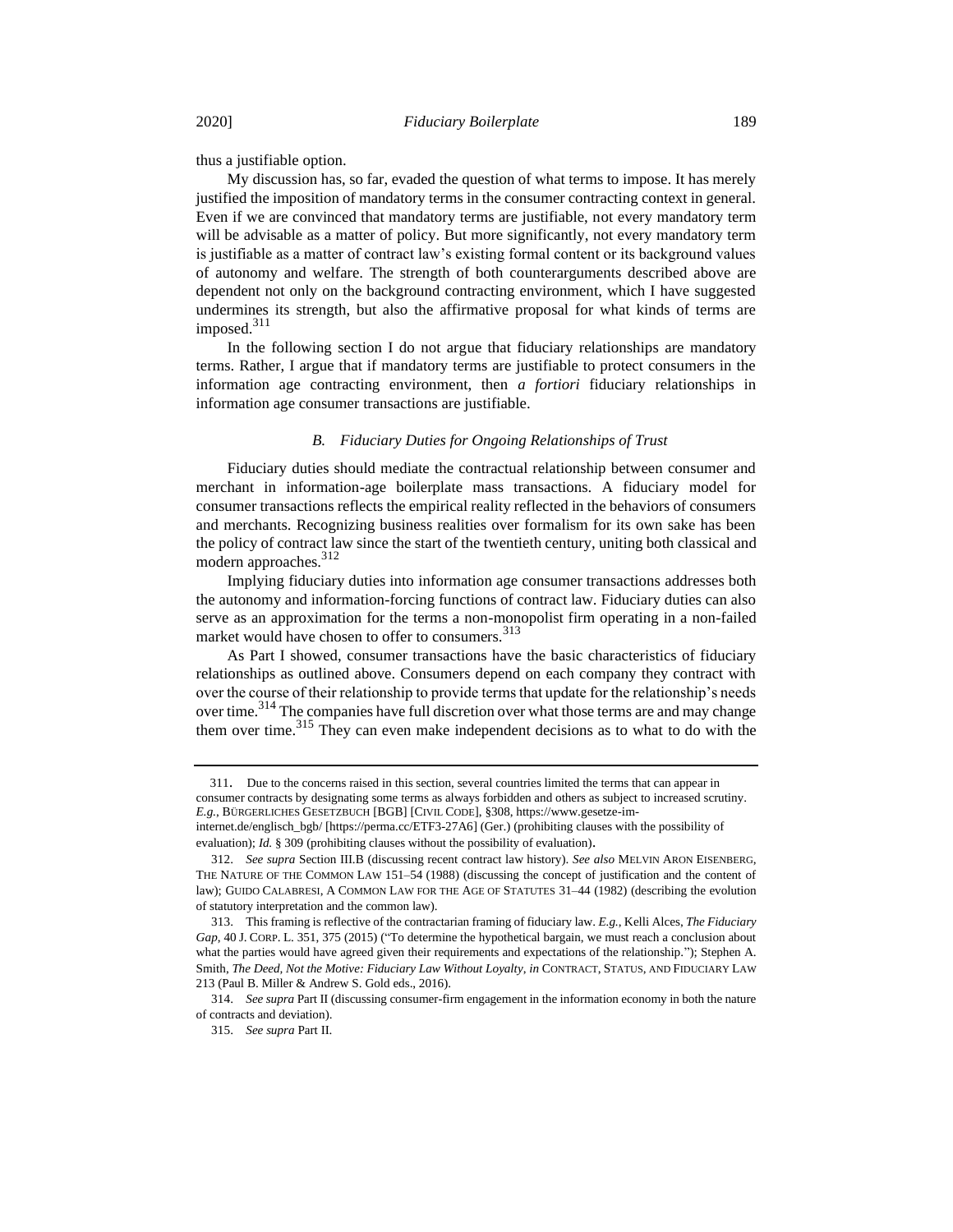consumer's personal information after the relationship has ended.<sup>316</sup> What is more, a fiduciary relationship is reflective of the presentation companies make to consumers as trustworthy.<sup>317</sup> It is reflective of the consumer culture of brand loyalty and its relationship with consumer trust in the companies they patronize.<sup>318</sup> Given the nature of digital communication, the relationship between each consumer and each company is becoming increasingly individualized. Companies emphasize that consumers can trust them with features consumers are not good at measuring or verifying, such as privacy.<sup>319</sup> In the particular context of the information economy, many commentators have made analogies between influential technology companies and their outsized influence on the economy, making them similar to state actors.<sup>320</sup> This also suggests a fiduciary relationship because the relationships between government and citizens can be understood as fiduciary in nature, an approach with a long history and growing modern relevance.<sup>321</sup>

Fiduciary duties vary, based on the nature of the relationship between the fiduciary and entrustor.<sup>322</sup> They may include duty of loyalty, duty of care, duty of disclosure and

318. *See generally* Michael D. Johnson & Seigyoung Auh, *Customer Satisfaction, Loyalty, and the Trust Environment*, 25 ADVANCES IN CONSUMER RSCH. 15 (1998) (describing the "trust environment" of customers, with trust being "the attainment of a level of satisfaction and resulting loyalty" where customers "are comfortable forgoing problem solving behavior" and "repurchase . . . in a routinized or habitual fashion . . .").

319. *See* Monica Nickelsberg, *Privacy Becomes a Selling Point for Tech, with Apple and Microsoft Leading the Way*, GEEKWIRE (Mar. 26, 2019, 10:41 AM), https://www.geekwire.com/2019/privacy-becomes-sellingpoint-tech-companies-apple-microsoft-leading-way/ [https://perma.cc/YS3P-6JA9] (pointing to Apple's use of privacy as a differentiating factor amidst their competitors). *See, e.g.*, Mike Wuerthele, *'Privacy. That's iPhone' Ad Campaign Launches, Highlights Apple's Stance on User Protection*, APPLE INSIDER (March 14, 2019), https://appleinsider.com/articles/19/03/14/privacy-thats-iphone-ad-campaign-launches-highlights-apples-stanceon-user protection#:~:text=That's%20iPhone'%20ad%20campaign%20launches%2C%20highlights%2 0Apple's%20stance%20on%20user%20protection,-By%20Mike%20Wuerthele&text=The%20new

<sup>316.</sup> *See supra* Part II; *see generally* Stacy-Ann Elvy, *Commodifying Consumer Data in the Era of the Internet of Things*, 59 B.C. L. REV. 423 (2018) (describing how secured transactions law facilitates the transfer of personal information).

<sup>317.</sup> *See, e.g.*, Stefan Markovic et al., *How Does the Perceived Ethicality of Corporate Services Brands Influence Loyalty and Positive Word-of-Mouth? Analyzing the Roles of Empathy, Affective Commitment, and Perceived Quality*, 148 J. BUS. ETHICS 721, 722–23 (2015) (describing the impact of consumer perceived ethicality); David Foggin, *Trust Builds Brand Loyalty*, GUARDIAN (Oct. 1, 2014, 11:30 AM), http://www.theguardian.com/media-network/media-network-blog/2014/oct/01/trust-brand-loyalty-naked-winesdebenhams [https://perma.cc/7WSC-PDDG] (discussing trust as a major contributing factor to brand loyalty).

<sup>%20</sup>Apple%20%22Privacy.&text=It%20culminates%20in%20the%20tagline,phone%20your%20life%20is%20 on.%22 [https://perma.cc/E69V-7NTV] (describing an iPhone ad campaign emphasizing privacy); Joseph Davis, *Data Privacy is About More Than Compliance—It's About Being a Good World Citizen*, MICROSOFT (Jan. 28, 2020), https://www.microsoft.com/security/blog/2020/01/28/data-privacy-compliance-being-good-worldcitizen/ [https://perma.cc/5H7M-6XYL] (showing Microsoft marketing its privacy protections).

<sup>320.</sup> *E.g.*, Nancy S. Kim & D. A. Jeremy Telman, *Internet Giants as Quasi-Governmental Actors and the Limits of Contractual Consent*, 80 MO. L. REV. 723, 744–45 (2015).

<sup>321.</sup> *See* Ethan J. Leib & Stephen R. Galoob, *Fiduciary Political Theory: A Critique*, 125 YALE L.J. 1820, 1822 (2016) (describing fiduciary theories of government). John Locke's theory of the social contract is often understood as an example of government as fiduciary. *Id.*

<sup>322.</sup> *See* Rob Atkinson, *Obedience as the Foundation of Fiduciary Duty*, 34 J. CORP. L. 43, 50–53 (2008) (describing three levels of the duty of obedience: minimal, default, and optimal); Deborah A. DeMott, *Beyond Metaphor: An Analysis of Fiduciary Obligation*, 1988 DUKE L.J. 879, 879 (1988) ("Although one can identify common core principles of fiduciary obligation, these principles apply with greater or lesser force in different contexts involving different types of parties and relationships."). *See also* Hanoch Dagan, *Fiduciary Law and Pluralism*, *in* OXFORD HANDBOOK OF FIDUCIARY LAW (2019) (arguing that fiduciary law as a coherent category even though it reflects a plurality of principles in its implementation in different fiduciary relationships).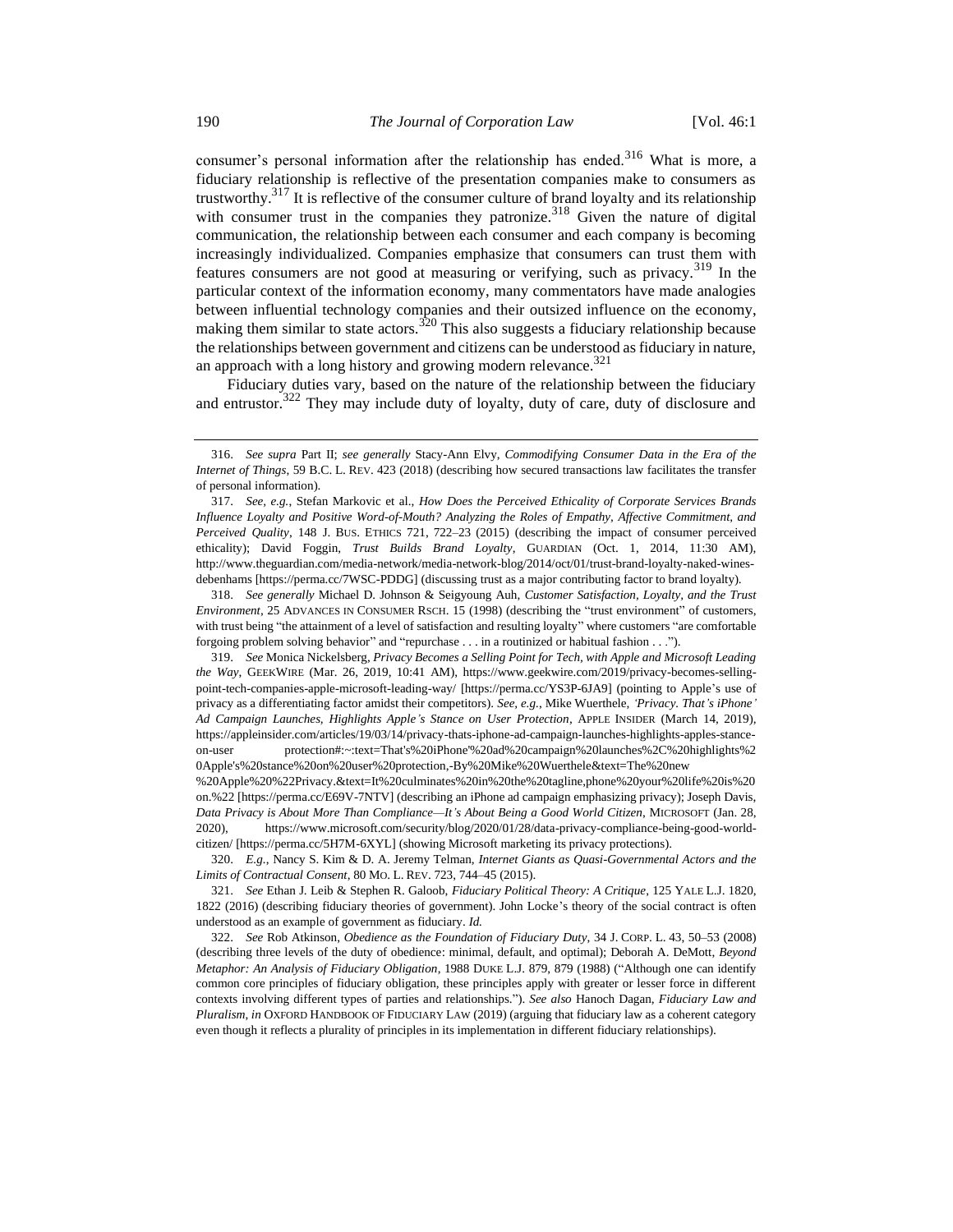honesty, duty of confidentiality, and a heightened duty of good faith.<sup>323</sup> I will not here fully describe a theory of which fiduciary duties exist in customer-firm fiduciary relationships.<sup>324</sup> My contention is that consumer transactions in themselves create fiduciary relationships. The content of those fiduciary duties is the battleground upon which debates on the substance of consumer law should take place, rather than questions of consent.

Fiduciary relationships promote autonomy by holding parties to the basis of the relationship the parties have chosen.<sup>325</sup> Fiduciary law puts limits on the ability of the fiduciary's ability to engage in opportunistic behavior to accrete rents to themself.<sup>326</sup> Fiduciary law's core goal of preventing opportunistic behavior<sup>327</sup> explains why prevention of opportunistic behavior accounts for fiduciary law's close relationship with restitution, or remedies measured by the basis of benefit to defendant.<sup>328</sup> A fiduciary relationship comes from the law's recognition that certain types of relationships are such that both parties understand that one party is entitled to expect that the other will act to her benefit.<sup>329</sup> So, even if one allows recognizing a breach of fiduciary duty limits the number of choiceoptions the fiduciary has in attempts to undermine the entrustor, it does so in recognition of the autonomy of the entrustor, and indeed, the autonomy of the fiduciary herself, in choosing to enter into a fiduciary relationship. From a welfarist perspective, fiduciary relationships reduce the cost of administering agency relationships by removing the expensive burden placed upon beneficiaries of monitoring and preventing opportunistic behavior.<sup>330</sup> This makes it more likely that parties will choose to be in this highly productive type of relationship.

Implying a fiduciary relationship has the advantage of enabling courts and the justice

326. *See* Henry E. Smith, *Why Fiduciary Law is Equitable*, *in* PHILOSOPHICAL FOUNDATIONS OF FIDUCIARY LAW 261, 273 (Andrew S. Gold & Paul B. Miller eds. 2014).

<sup>323.</sup> Leib, *supra* not[e 30,](#page-5-1) at 673–78 (providing a list of general characteristics of fiduciary duties).

<sup>324.</sup> I intend to do so in other work. *See* Lauren Henry Scholz, The Internet of Fiduciaries (Mar. 30, 2020) (unpublished manuscript) (on file with author).

<sup>325.</sup> *See* Evan J. Criddle, *Liberty in Loyalty: A Republican Theory of Fiduciary Law*, 95 TEX. L. REV. 993, 995 (2017) ("[T]he fiduciary duty of loyalty comes into clearest focus when viewed through the lens of republican legal theory. The central message of republican legal theory is that legal norms and institutions are necessary to safeguard individuals from 'domination,' understood as subjection to another's alien control (*arbitrium*)."). *See also* Richard Delgado & Helen Leskovac, *Informed Consent in Human Experimentation: Bridging the Gap Between Ethical Thought and Current Practice*, 34 UCLA L. REV. 67, 107 (1986) ("Fiduciary law protects the autonomy of persons who entrust their power to act for themselves to others: fiduciaries who possess greater skill, expertise, capacity, or who merely have more time. Fiduciary rules serve to discourage abuse of this delegated power and to reveal abuse when it occurs. These rules help prevent conflicts of interest and conflicts of value by discouraging self-dealing. Remedies for violations of fiduciary duties are among the strongest the law provides because they are meant not only to compensate the betrayed entrustor but also to punish the offending fiduciary.").

<sup>327.</sup> *See* Smith, *supra* not[e 16,](#page-3-0) at 1404.

<sup>328.</sup> E. Allan Farnsworth, *Your Loss or My Gain? The Dilemma of the Disgorgement Principle in Breach of Contract*, 94 YALE L.J. 1339, 1356 (1985) ("[T]he disgorgement principle applies to breach of a fiduciary obligation while the expectation principle applies to a breach of contractual obligation."). *Cf.* Scholz, *supra* note [15](#page-3-1) (arguing for restitutionary remedies in the context of privacy and data security harms, an area where lack of care and loyalty may amount to a breach of fiduciary duty).

<sup>329.</sup> Paul Finn, *Fiduciary Reflections*, 88 A.L.J. 127, 143 (2014) ("the actual circumstances of a relationship are such that one party is entitled to expect that the other will act in his or her interests in and for the pur-poses of the relationship").

<sup>330.</sup> Robert H. Sitkoff, *The Economic Structure of Fiduciary Law*, 91 B.U. L. REV. 1039, 1045 (2011) (arguing that "the nature of fiduciary governance as a system of deterrence [is] meant to minimize agency costs").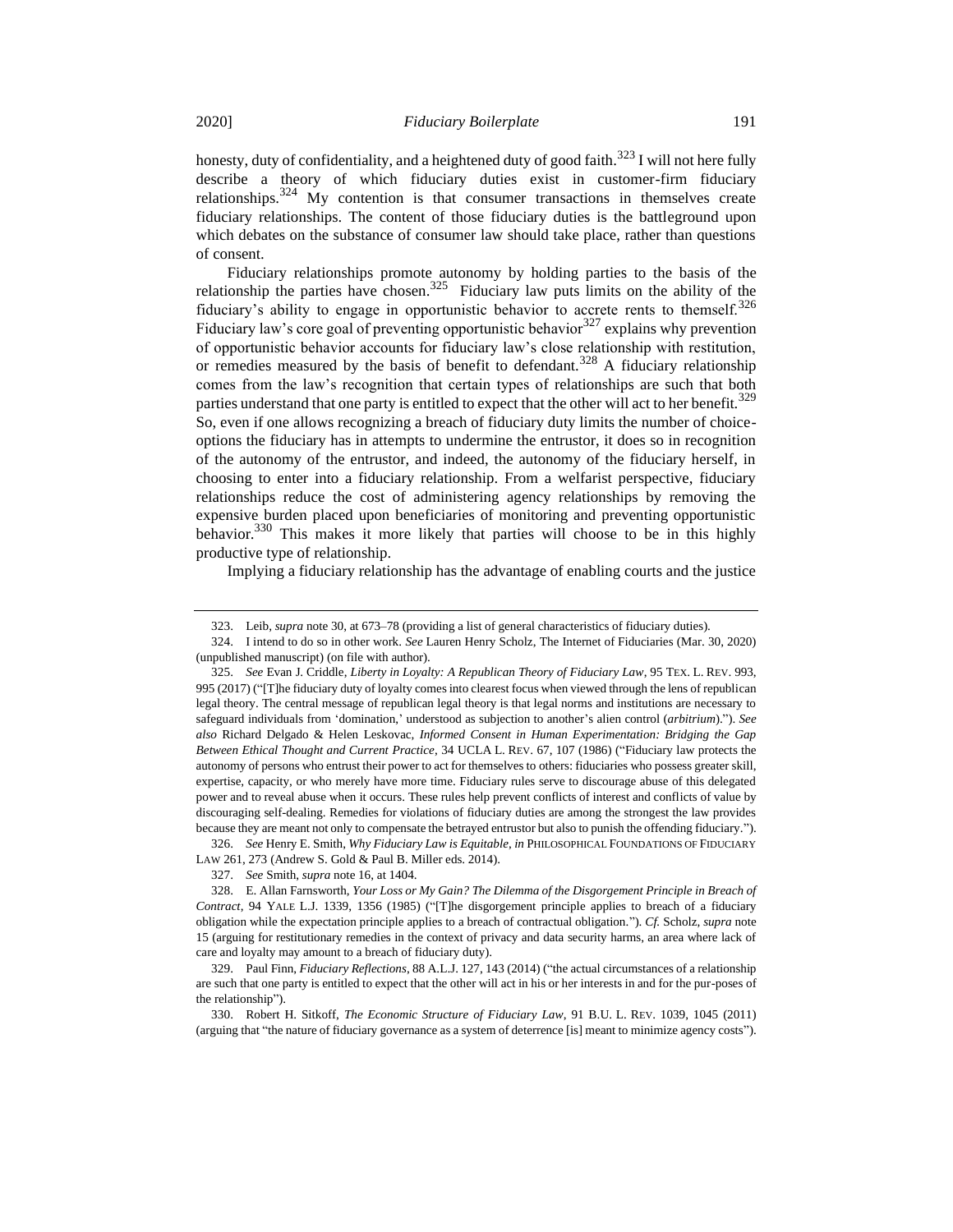system to allow and enforce expectations as they are situated in concrete relationships. The advantage of this approach, over creating specific regulations that companies must conform to, is in its promotion of a "race-to-the-top" corporate regulatory incentive rather than a culture of merely attempting the bare minimum to comply with the regulations on the books.<sup>331</sup> It allows the law to adapt more freely to preventing opportunistic behavior as it appears in changing business models and technology than express command-and-control legislation, as other areas of fiduciary law have been able to do. There is no need to change the basic fiduciary principles behind the doctor-patient fiduciary relationship in response to changes in medical technology and distribution. While legislatures and courts may need to intervene for guidance at points, the basic principles endure to limit corporate opportunistic behavior.

The degree of impact on outcomes would depend on how substantial the fiduciary duties are interpreted to be. To clarify such interpretation, content could be added to what the fiduciary duties constitute by courts and legislatures. But the expressive affirmation that the relationship is a fiduciary one could lead to more consumer-friendly outcomes outside of the courtroom in information negotiations, where most consumer rights and responsibilities are determined.<sup>332</sup> The next section will turn to briefly considering how this proposal may be implemented.

# *C. Implementation*

The previous two sections have provided normative justifications for why the law should find fiduciary relationships in consumer transactions. In this section I will discuss how the law should implement this proposal and address potential obstacles.

Implying fiduciary relationships in consumer contracts would change the analysis in contemporary consumer contract cases. Instead of focusing on what the consumer knew when they agreed to the contract, the court's inquiry would center around whether the company had breached its fiduciary duties. The court would find a thin expression of consent sufficient to bind the consumer to the contract, but also would find the parties agreed to create a fiduciary relationship between consumer and the firm. There would be no need for a fact-based inquiry into whether the company and the consumer were in a fiduciary relationship, as I have argued that this is a status fiduciary relationship.<sup>333</sup> The law would deem that the consumer and the firm understand (or should understand) that the transaction is governed by fiduciary law. Like other status-based fiduciary relationships, the firm's fiduciary duties would be mandatory and non-disclaimableThe limit on this principle would be if the firm could dispute that it was in this status category. That is, if the firm could rebut the presumption that the economic realities indicated that the consumer transaction was intended by both parties to be an ongoing relationship, the firm could make the case that there was no fiduciary relationship between it and the consumer.

For example, consider the effect on the outcome and rationale of this approach in a fact pattern that has appeared in a series of recent data protection cases. A federal district court in Illinois found that privacy and cybersecurity claims based on data privacy and

<sup>331.</sup> *Cf.* DEIRDRE K. MULLIGAN & KENNETH A. BAMBERGER, PRIVACY ON THE GROUND: DRIVING CORPORATE BEHAVIOR IN THE UNITED STATES AND EUROPE (2015) (coming to this conclusion in the context of privacy regulation based on a comparative study across several European countries and the United States).

<sup>332.</sup> *See* discussion *supra* Section II.B (discussing expressive function of law).

<sup>333.</sup> *Supra* Section III.A.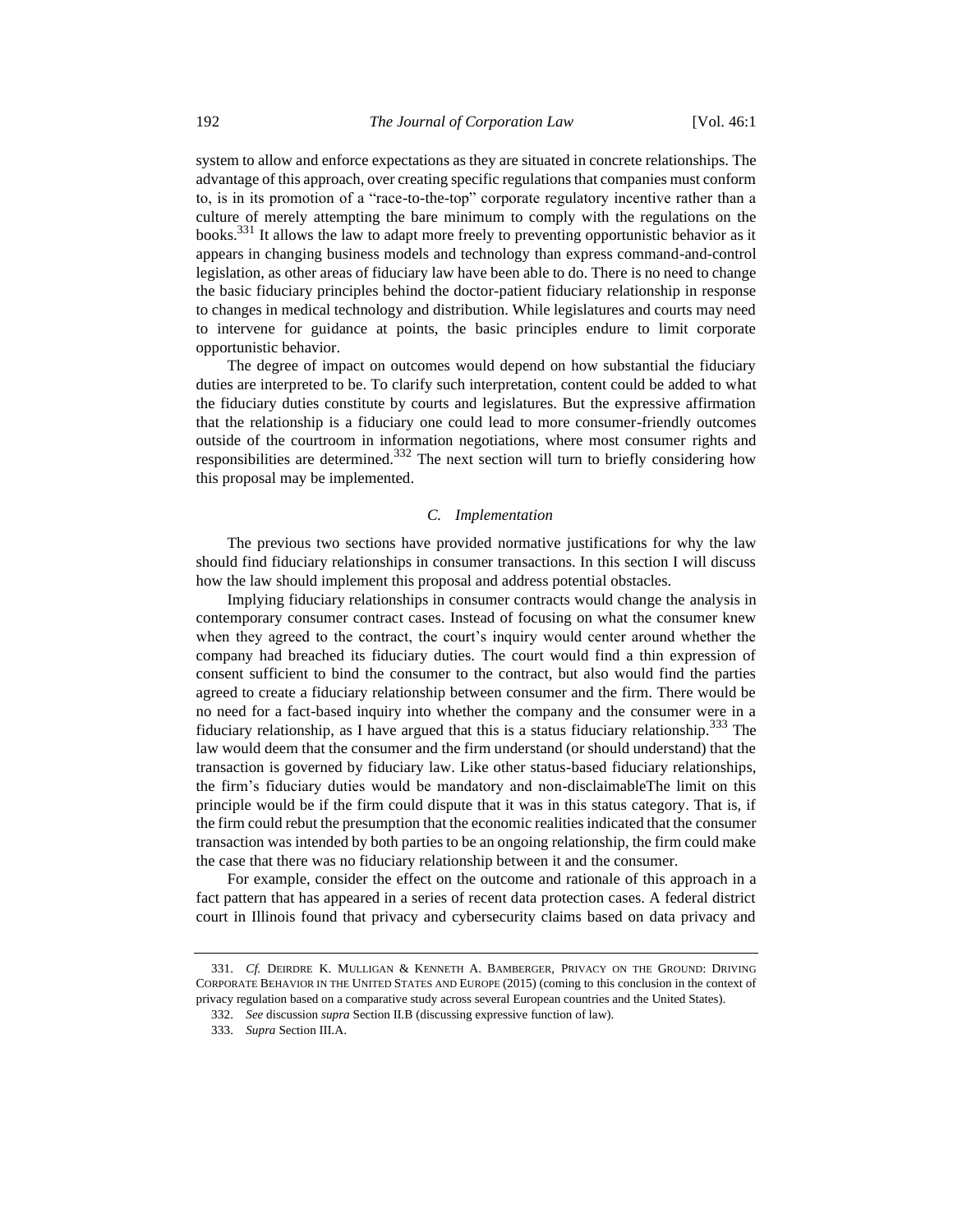security representations made by a company could go forward notwithstanding "fine print" that disclaimed and limited liability.<sup>334</sup> A California court held, on a similar rationale, that data breach claims could go forward based on a privacy policy statement by Yahoo!.<sup>335</sup> By contrast, other courts have held that such claims by companies should be read narrowly, to preclude any claims for privacy and security protections beyond what is expressly provided in the terms of service. $336$ 

My approach would lead to the outcome in the first set of cases, but for a different rationale. Under a fiduciary approach, the actual comfort language by the firm to the customer would be supporting evidence that a fiduciary relationship existed, but ultimately not determinative of the outcome. The question would be whether the economic realities of the transactions required that the consumer rely on the company to make decisions about how to keep the consumer's data reasonably secure and conserve the consumer's privacy.

This would not be based on what the consumer actually knew or relied upon, but what it would be reasonable for a consumer to expect from a company, given this relationship. In many consumer transactions that lead to ongoing relationships, consumers must so entrust their privacy and data security interest.<sup>337</sup> So, under my approach, the question moves from procedural to substantive: what duty of care and duty of loyalty does the firm owe the client? Courts would need to address whether this was addressed, rather than dismiss the case as outside the bounds of what is contractually owed by the firm.

Addressing this substantive question is possible by analogy to existing doctrine on fiduciary relationships in other contexts, but to hasten the adoption of predictable rules, the common law process could be supported by legislation. Each state could legislate, formally recognizing that consumer transactions that initiate ongoing relationships between firm and consumer constitute fiduciary relationships and providing basic guidance defining how a duty of loyalty and care might look on the ground (providing, for example, example cases of what would definitely be a breach, and what common behaviors may not necessarily be a breach). The process of common law development could be formalized through American Law Institute guidance documents, and incorporated into, for example, the Restatement on Consumer Contracts or an update to the Uniform Commercial Code Article 2.

Dispute resolution procedures could also begin to read fiduciary relationships into their analysis of consumer contracts. This would primarily occur outside courts, in internal dispute resolution procedures or arbitration. Merchants and consumers would resolve their disputes in the shadow of the merchant's fiduciary obligations to the consumer. If any such dispute were to make it to a court, the company's internal procedures addressing and analyzing its own duty of loyalty would be used in interpreting and defining whether a breach of fiduciary duty had occurred.

Most consumer contracts require resolution of all disputes by arbitration, which has

<sup>334.</sup> *In re* Vtech Data Breach Litig., No. 15 CV 10889, 2017 WL 2880102, at \*6 (N.D. Ill. July 5, 2017).

<sup>335.</sup> *In re* Yahoo! Inc. Customer Data Sec. Breach Litig., No. 16-MD-02752-LHK, 2017 WL 3727318, at \*44 (N.D. Cal. Aug. 30, 2017).

<sup>336.</sup> *E.g.*, Kuhns v. Scottrade, Inc., 868 F.3d 711, 717 (8th Cir. 2017); Dolmage v. Combined Ins. Co. of Am., No. 14 C 3809, 2017 WL 5178792, at \*7–9 (N.D. Ill. Nov. 8, 2017).

<sup>337.</sup> Not all consumer transactions create status fiduciary relationships. For example, purchasing a candy bar from a gas station in cash does not accord the firm any power over a substantial interest of the consumer, and is not intended by either party to be the start of an ongoing relationship.

On the other hand, while this Article has described privacy and data protection as important interests that are under the control of firms, I do not mean to suggest fiduciary duties of loyalty and care are not limited to those subjects.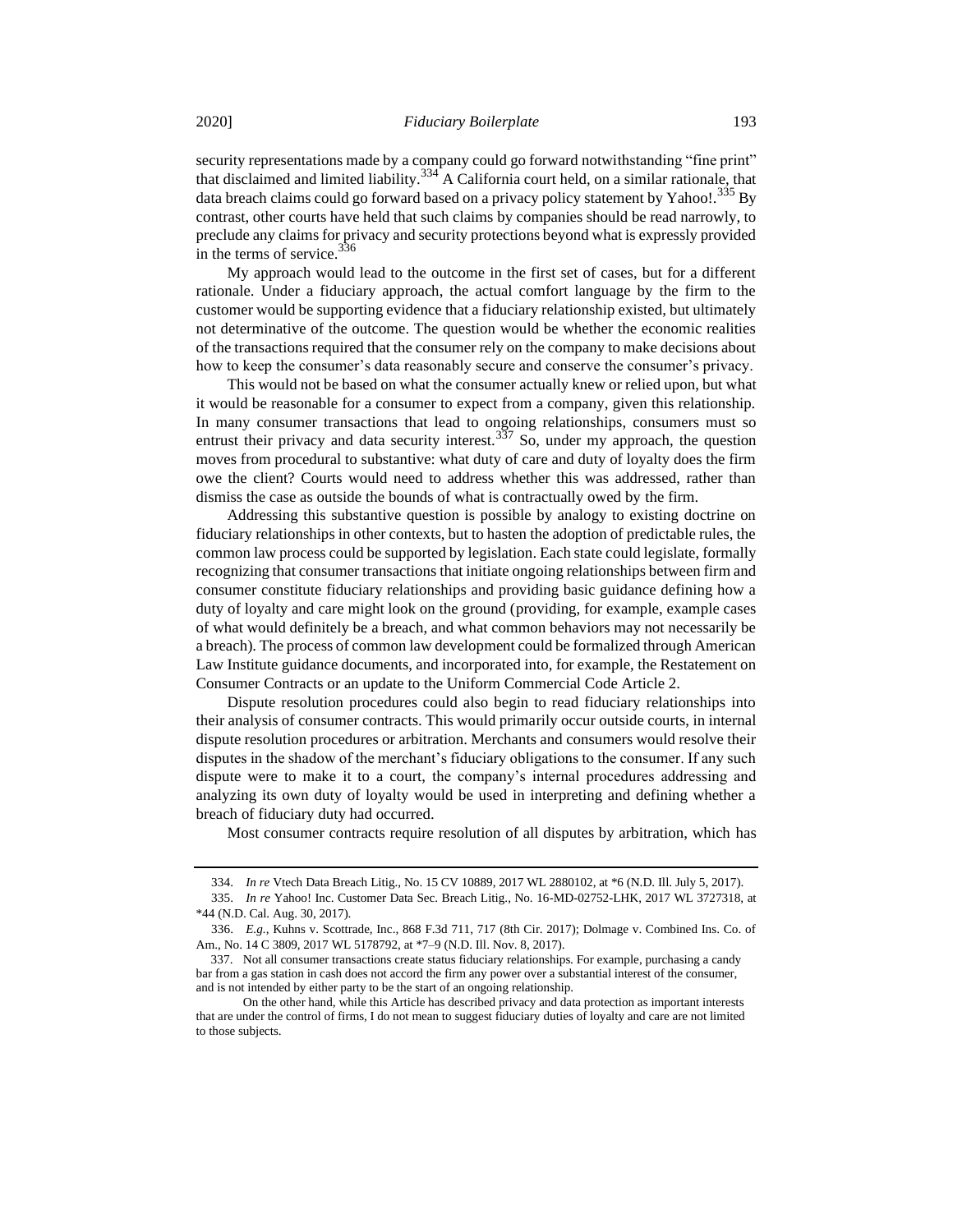had the impact of hamstringing the development of the common law.<sup>338</sup> Yet breaches of fiduciary duty are not creatures of contract, so even if there is an arbitration clause in a consumer contract, disputes relating to breach of fiduciary duty would need to be resolved in court. As the Delaware Supreme Court put it "When contracting parties provide for the arbitration of claims in their agreement, the arbitration provision, no matter how broadly drafted, can reach only the claims within the scope of the contract, and the fiduciary duty claims here are beyond that scope."<sup>339</sup> There are courts that have found that contractual language can force breach of fiduciary claims into arbitration,<sup>340</sup> but the Delaware Supreme Court's interpretation is the traditional position and the position best supported by the underlying legal concepts.<sup>341</sup>

As a result of the stickiness of breach of fiduciary duty, there is potential for an elevated degree of litigation, because a breach of fiduciary duty lies outside the scope of contract. Therefore, even where a boilerplate contract contains an arbitration clause, a consumer-entrustor may still sue a merchant-fiduciary in court for breach of fiduciary duty. Compounding this potential is some initial ambiguity as to what the duty of loyalty constitutes, which makes it a particularly likely subject for litigation.

But this is a feature of this regime, not a bug. Understanding the actual workings of the private conflict dispute process in order to know what is really being agreed to in consumer contracts. This will also encourage industry study of internal dispute resolution norms and data protection policies. Furthermore, it would create an industry-wide incentive to provide a baseline of date protective and dispute resolution practices, resolving the market-for-lemons issue of bad practices for consumers becoming standard due to the lack of visibility of the problem. After an initial flurry of norm setting and, yes, litigation, practices and case law will become standard with the additional benefit over the status quo.

Courts are not well suited for deciding which business models are too important to question; their job is to apply existing legal principles.  $342$  If impacted companies find these principles make certain business practices more difficult, they can feel free to seek succor from state and federal legislatures, clearly delineating why and how the fiduciary duties hinder them. Legislatures are better suited for working out broad-based social conflicts regarding values over which reasonable minds can differ. When courts make broad judgments about purpose and function, they should be cabined by legal categories in the manner this Article advocates.

If repeated ambiguity arises in defining the scope of fiduciary duty in consumer

341. Most courts and commentators would trust the Delaware Supreme Court as the foremost authority on corporate law, which necessitates understanding of fiduciary relationships. William J. Carney & George B. Shepherd, *The Mystery of Delaware Law's Continuing Success*, 2009 U. ILL. L. REV. 1, 2 (2009)

<sup>338.</sup> Gilles, *supra* not[e 139;](#page-20-0) Gardner, *supra* not[e 139;](#page-20-0) Issacharoff & Marotta-Wurgler, *supra* not[e 139.](#page-20-0)

<sup>339.</sup> Parfi Holding AB v. Mirror Image Internet, Inc., 817 A.2d 149, 151 (Del. 2002).

<sup>340.</sup> Abbott Labs. v. Takeda Pharm. Co., 476 F.3d 421, 424–25 (7th Cir. 2007) (distinguishing from Parfi based on contractual language finding plaintiffs must arbirrate fiduciary claims); Glacier Park Iron Ore Props., LLC v. U.S. Steel Corp., No. A19-1923, 2020 WL 4280056, at \*6 (Minn. Ct. App. July 27, 2020) (finding that fiduciary duties claims need not be arbitrated due to lack of language in the contract speaking to resolving fiduciary claims in arbitration).

<sup>342.</sup> *See* Daniel L. Siegel, *Evaluating Economic Impact in Regulatory Takings Cases*, 19 HASTINGS W.-NW. J. ENV'T L. &POL'Y 373, 377 (2013) (noting that the extreme economic impact requirement prevents the judiciary from violating separation of powers); *see* Herbert Hovenkamp, *The Political Economy of Substantive Due Process*, 40 STAN. L. REV. 379, 440–41 (1988) (explaining the narrowness of economic regulation under the substantive due process analysis).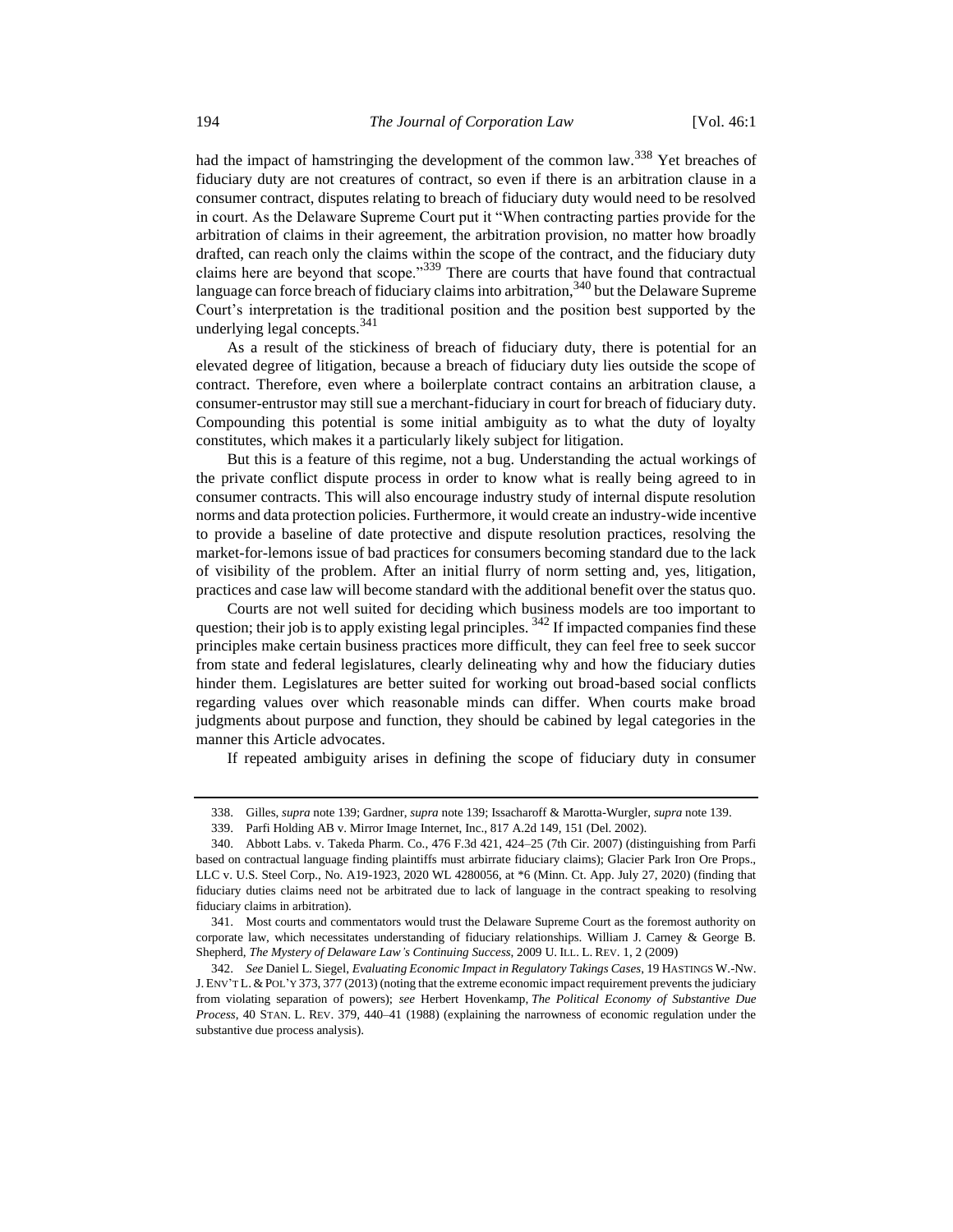transactions, state legislation may be helpful for clarification purposes. But the information-sharing function of introducing a fiduciary relationship between merchant and consumer will ensure that any clarifying regulation is done with awareness of contracting facts on the ground. The fact that fiduciary claims are not subject to arbitration and have elevated measure of relief will make decisions from courts on the substantive propriety of data protection and other information age practices more likely. Samuel Issacharoff and Florencia Marotta-Wurgler have documented that public good of decisional law—which provides guidance to all actors about how the law applies to new situations--has been sorely lacking in the area of consumer law of the information age due to the rise of arbitration clauses and the imposition of procedural hurdles to class actions.<sup>343</sup> By enabling courts to rule on these matters, we could begin to fill in the decisional law gap that has kept the application of law to consumers the information age artificially uncertain and immature. While lawyers may stand to gain most financially from early cases on consumer-firm status fiduciary relationships, all of society will ultimately gain by seeing more examples of the application of law to this type of fact pattern, decreasing overall uncertainty about regulation of consumer markets in the information age.

If public regulation is needed to further protect consumers, as is likely, the information-sharing and norm-sharing function of fiduciary duties, as described above, will aid in the development of appropriate consumer protection laws through the informationforcing described above. <sup>344</sup> Legislation may also be necessary to contend with the problems of a growing centralization in key capabilities and market power for critical information economy function,<sup>345</sup> problems this proposal does not directly address.

# V. CONCLUSION

The ideal of the one-off consumer transaction is dead. Instead of selling or licensing goods and services to consumers, firms today seek to build ongoing, evolving relationships with consumers based on constant contact. This trend is likely to continue, as the alwayson devices that comprise the Internet of Things proliferate and cover an increasing number of everyday objects. The law should reflect that consumer transactions require entrustment of consumers' data protection interests to companies, so that the companies may provide evolving services over time.

In this Article, I have argued for a new paradigm for understanding information age

<sup>343.</sup> Issacharoff & Marotta-Wurgler, *supra* not[e 139,](#page-20-0) at 634.

<sup>344.</sup> David Pozen and Lina Khan's recent article critical of implying fiduciary relationships in consumer transactions focuses on the problems the framework does not solve. Lina M. Khan & David E. Pozen, *A Skeptical View of Information Fiduciaries*, 133 HARV. L. REV. 497, 526 (2019). This Article, and more specifically this Section, has been an answer to their claim that the benefits of finding a fiduciary relationship are uncertain. More fundamentally, Pozen and Khan suggest that "lawmakers can regulate the leading online platforms as information fiduciaries or target their market dominance and business models, but lawmakers very likely will not do both. To assume otherwise is to overlook the opportunity costs, path dependencies, and expressive effects inherent in creating a new fiduciary regime." *Id.* at 537. I do not choose to speculate on what may or may not motivate state and federal legislators to act. However, an advantage of my proposal, unlike Balkin's proposal, which Pozen and Khan were specifically critiquing, is it derives so straightforwardly from existing law such that that no action by state legislatures is required at all. There is no need for a political capital trade-off between firms as fiduciaries in consumer transactions and other desirable information age reform.

<sup>345.</sup> *Id.* at 526–29 (describing the limits of fiduciary law to contend with problems of market power).